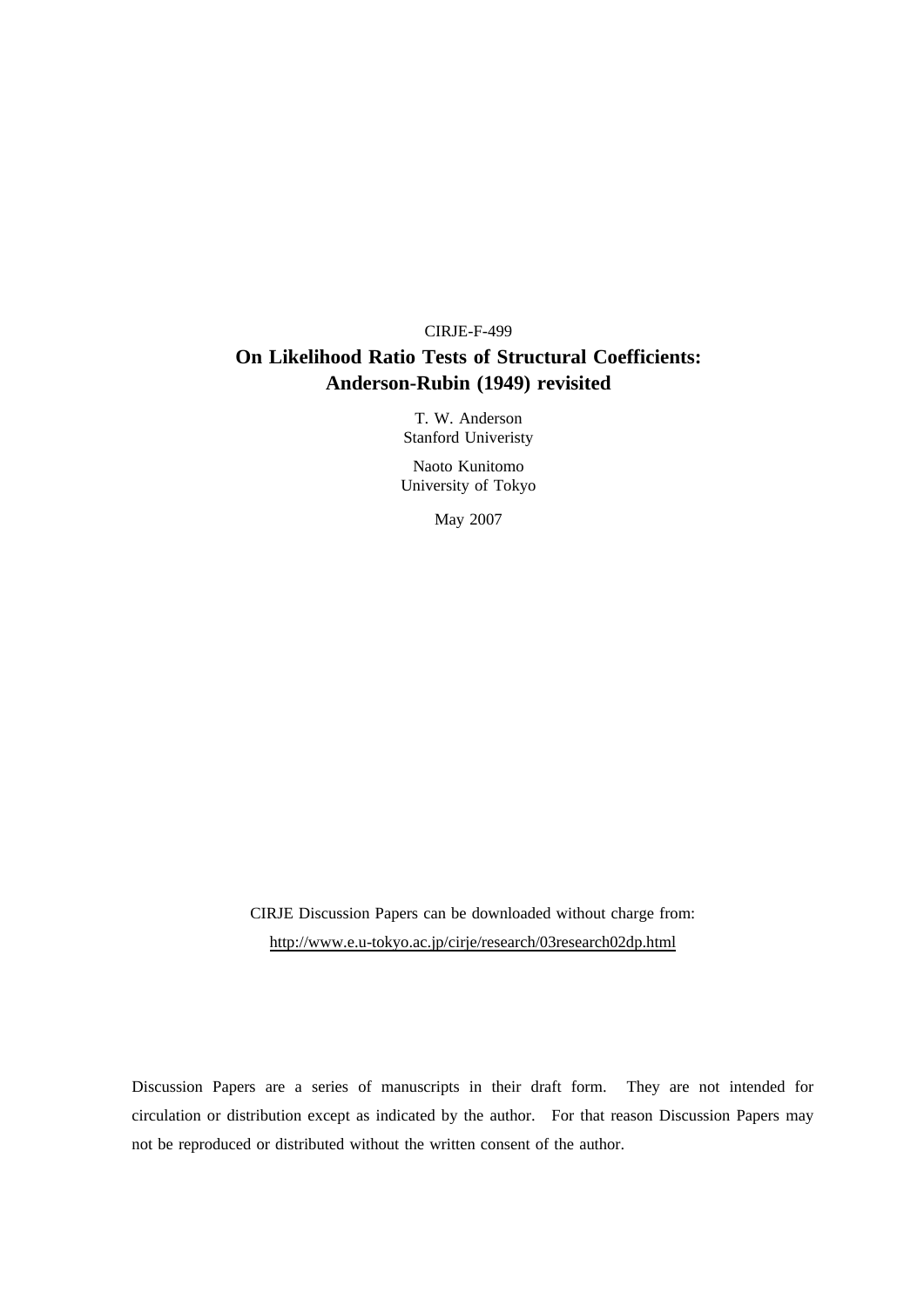# On Likelihood Ratio Tests of Structural Coefficients : Anderson-Rubin (1949) revisited *<sup>∗</sup>*

T. W. Anderson *†*

and

Naoto Kunitomo *‡*

May 28, 2007

#### **Abstract**

We develop the likelihood ratio criterion (LRC) for testing the coefficients of a structural equation in a system of simultaneous equations in econometrics. We relate the likelihood ratio criterion to the AR statistic proposed by Anderson and Rubin (1949, 1950), which has been widely known and used in econometrics over the past several decades. The method originally developed by Anderson and Rubin (1949, 1950) can be modified to the situation when there are many (or weak in some sense) instruments which may have some relevance in recent econometrics. The method of LRC can be extended to the linear functional relationships (or the errors-in-variables) model, the reduced rank regression and the cointegration models.

#### **Key Words**

Structural Equation, Likelihood Ratio Criterion (LRC), Anderson-Rubin (AR) test, Weak Instruments, Many Instruments, Reduced Rank Regression, Cointegration.

*<sup>∗</sup>*This is the version TWA07-5-28.

*<sup>†</sup>*Department of Statistics and Department of Economics, Stanford University

*<sup>‡</sup>*Graduate School of Economics, University of Tokyo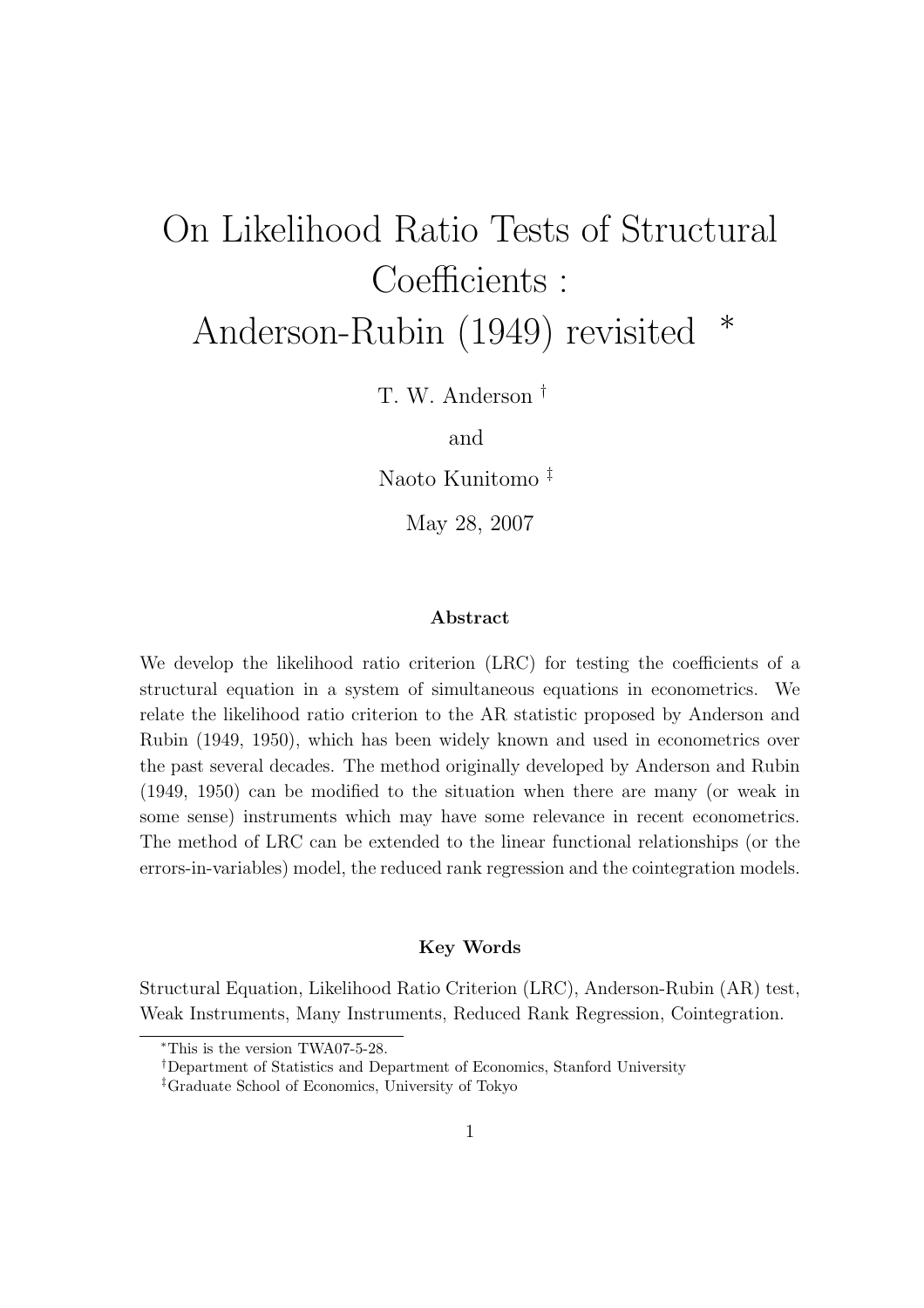## **1. Introduction**

In "Estimation of the parameters of a single equation in a complete system of stochastic equations" Anderson and Rubin (1949) gave a confidence region for the coefficients of the endogenous variables in that single equation. Such a confidence region leads to a test of the null hypothesis, say  $H_0$ , that the vector of coefficients is a specified vector, say  $\beta_0$ ; the test consists of rejecting the null hypothesis if  $\beta_0$ is not included in the confidence region, that is, if

(1.1) 
$$
\frac{\beta'_0 \mathbf{P}_{2.1}' \mathbf{A}_{22.1} \mathbf{P}_{2.1} \beta_0}{\beta'_0 \mathbf{H}_{11} \beta_0} > \frac{K_2}{T - K} F_{K_2, T - K}(\epsilon) ,
$$

where  $P_{2,1}$  is the regression of the "included" endogenous variables on the  $K_2$  "excluded" exogenous variables, **A**22*.*<sup>1</sup> is the sample covariance matrix of the "excluded" exogenous variables,  $\mathbf{H}_{11}$  is the sample error covariance matrix of  $T - K$  degrees of freedom, and  $F_{K_2,T-K}(\epsilon)$  is the 1*−* $\epsilon$  significance point of the F-distribution with  $K_2$ and  $T - K$  degrees of freedom. This test is a likelihood ratio test of  $H_0$  when the disturbances are normally distributed and the exogenous variables are nonstochastic.

The hypothesis  $\mathbf{H}_0$  that the vector of coefficients of the endogenous variables is  $\beta_0$ is relevant only if the equation is identified. This fact suggests that the hypothesis  $\mathbf{H}_0$ should be tested against the set of alternatives in which the equation is identified, say  $\mathbf{H}_1$ . The equation in question is identified if the relevant submatrix of the coefficients in the reduced form is of rank  $G_1 - 1$  where  $G_1$  is the number of coefficients in  $\beta_0$ . The likelihood ratio test of identification is to reject the hypothesis, say  $\mathbf{H}_1$ , if

(1.2) 
$$
\frac{\hat{\boldsymbol{\beta}}'\mathbf{P}_{2.1}'\mathbf{A}_{22.1}\mathbf{P}_{2.1}\hat{\boldsymbol{\beta}}}{\hat{\boldsymbol{\beta}}'\mathbf{H}_{11}\hat{\boldsymbol{\beta}}} = \min_{\mathbf{b}} \frac{\mathbf{b}'\mathbf{P}_{2.1}'\mathbf{A}_{22.1}\mathbf{P}_{2.1}\mathbf{b}}{\mathbf{b}'\mathbf{H}_{11}\mathbf{b}}
$$

is greater than a constant. Here  $\hat{\beta}$  is the Limited Information Maximum Likelihood (LIML) estimator of coefficients of the endogenous variables in the selected structural equation. [Anderson-Rubin (1949)].

The likelihood ratio test that the coefficients vector is  $\beta_0$  given that the equation is identified is to reject  $H_0$  if

(1.3)  
\n
$$
\frac{1 + \frac{\hat{\boldsymbol{\beta}}'\mathbf{P}_{2.1}'\mathbf{A}_{22.1}\mathbf{P}_{2.1}\hat{\boldsymbol{\beta}}}{\hat{\boldsymbol{\beta}}'\mathbf{H}_{11}\hat{\boldsymbol{\beta}}}}{1 + \frac{\beta_0'\mathbf{P}_{2.1}'\mathbf{A}_{22.1}\mathbf{P}_{2.1}\beta_0}{\beta_0'\mathbf{H}_{11}\beta_0}}
$$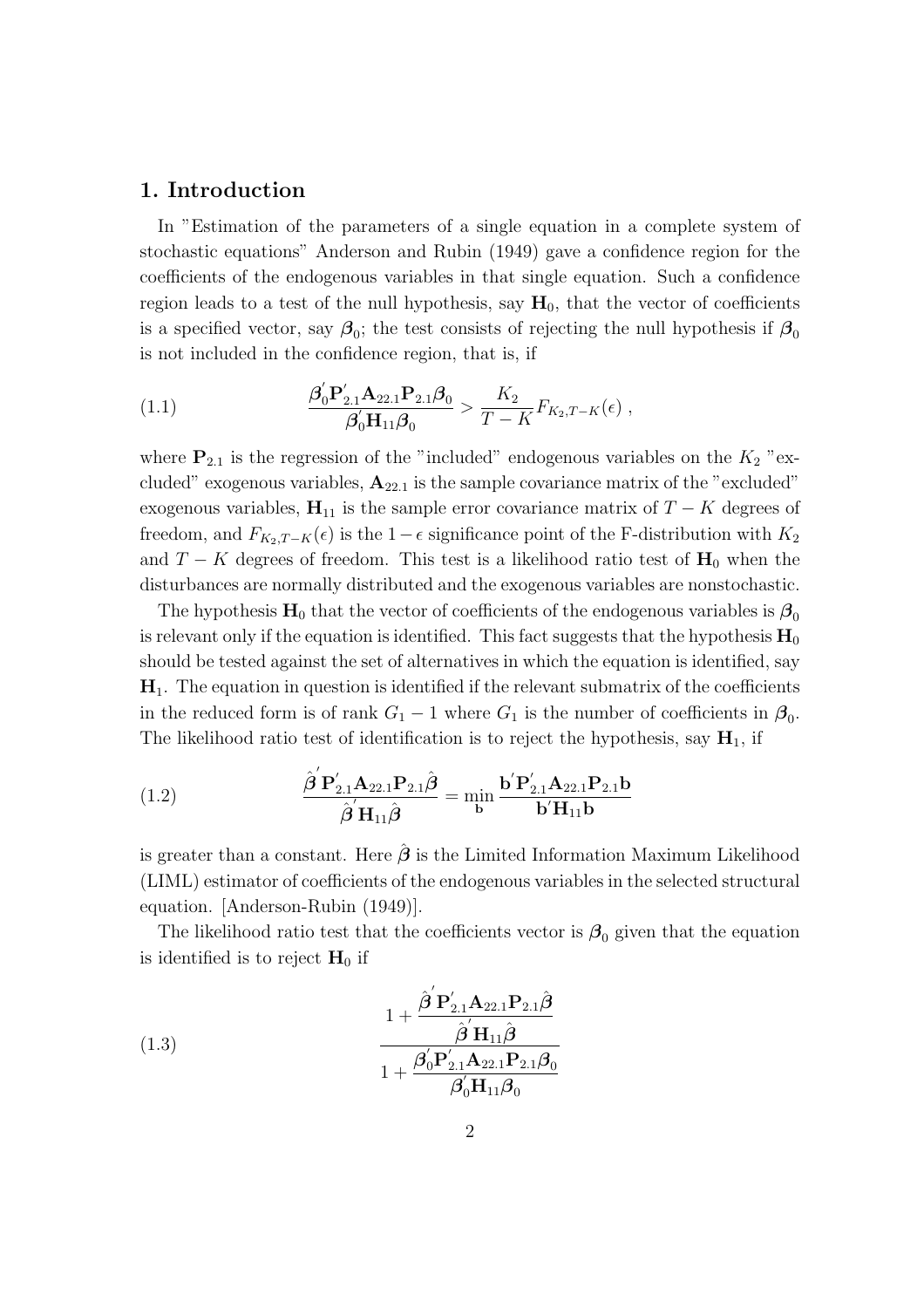is less than a constant. The ratio  $\beta'_0 P'_{2.1} A_{22.1} P_{2.1} \beta_0 / \beta'_0 H_{11} \beta_0$  measures the effect of the excluded exogenous variables relative to the error variance of that linear combination. The ratio  $\hat{\boldsymbol{\beta}}' \mathbf{P}'_{2,1} \mathbf{A}_{22,1} \mathbf{P}_{2,1} \hat{\boldsymbol{\beta}} / \hat{\boldsymbol{\beta}}' \mathbf{H}_{11} \hat{\boldsymbol{\beta}}$  is the relative variance of the linear combination on which the excluded exogenous variables have least effect.

The criterion for testing  $H_0$  vs.  $H_2$  has an asymptotic distribution of  $\chi^2$  with  $K_2$  degrees of freedom, while the criterion for testing  $H_1$  vs.  $H_2$  has an asymptotic distribution of  $\chi^2$  with  $K_2 - (G_1 - 1)$  degrees of freedom under the standard regularity conditions. The ratio (1.3) has an asymptotic  $\chi^2$  – distribution with  $K_2 - [K_2 (G_1 - 1)$ ] =  $G_1 - 1$  degrees of freedom.

For a recent review of the study of testing of  $H_0$  against  $H_2$ , see Andrews and Stock (2005). The shortcoming of the original method of Anderson and Rubin shows up particularly when the number of excluded exogenous variables (instruments) is large. Moreira (2003) developed a *conditional* likelihood test when the error covariance matrix is known. It was derived by a different approach and has a form slightly different from (1.3), to which we will mention at the end of Section 3.

In Section 2 we define the statistical model and a new (and simple) derivation of the likelihood ratio criterion (LRC) is given in Section 3. Then we give some results of the asymptotic distribution of LRC in Section 4 under a set of general conditions including some cases of the weak instruments and many instruments situations. The extensions of our approach to several problems (i.e. the errors-in-variables model, the reduced rank regression and the cointegration models) are discussed in Section 5 and concluding remarks are given in Section 6. The mathematical proofs of theorems are in Section 7.

## **2. The statistical models**

The observed data consist of a *T ×G* matrix of endogenous or dependent variables **Y** and a  $T \times K$  matrix of exogenous or independent variables **Z**.

A linear model is

$$
Y = Z\Pi + V,
$$

where  $\Pi$  is a  $K \times G$  matrix of parameters and **V** is a  $T \times G$  matrix of unobservable disturbances. The rows of **V** are assumed independent; each row has a normal distribution  $N(\mathbf{0}, \mathbf{\Omega})$ . The coefficients  $\Pi$  are estimated by the sample regression matrix

**P** = (**Z** *′* **Z**) *<sup>−</sup>*<sup>1</sup>**Z** *′* (2.2) **Y** *.*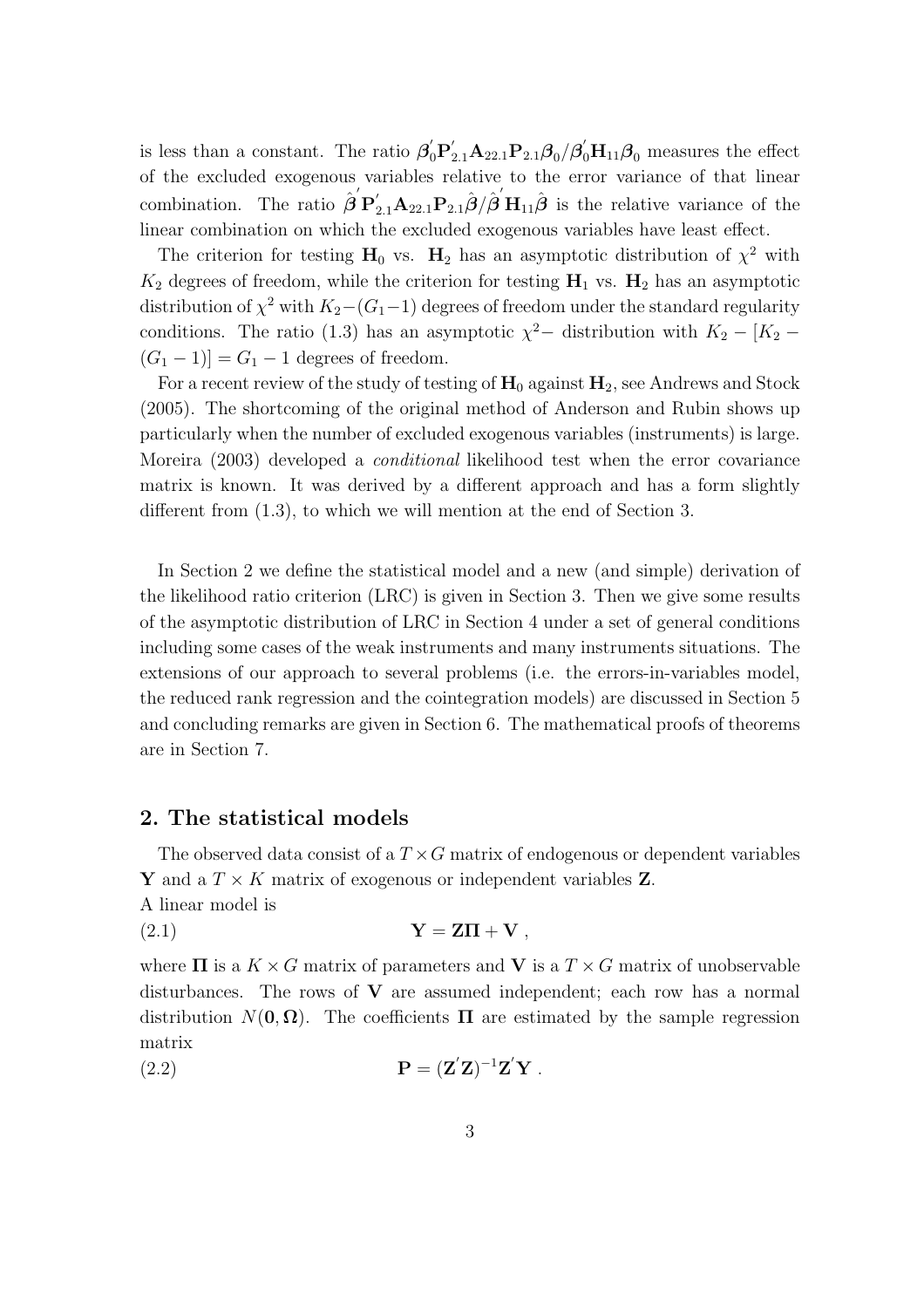$\Omega$  is estimated by  $(1/T)$ **H**, where

(2.3) 
$$
H = (Y - ZP)'(Y - ZP) = Y'Y - P'AP,
$$

and  $\mathbf{A} = \mathbf{Z}'\mathbf{Z}$ . The matrices **P** and **H** constitute a sufficient set of statistics for the model.

A structural or behavioral equation may involve a subset of the endogenous variables, say  $\mathbf{Y}_1, T \times G_1$ , a subset of exogenous variables, say  $\mathbf{Z}_1, T \times K_1$ , and a subset of disturbances, say  $\mathbf{V}_1, T \times G_1$ . The equation of interest is written as

$$
\mathbf{Y}_1 \boldsymbol{\beta} = \mathbf{Z}_1 \boldsymbol{\gamma}_1 + \mathbf{u} \;,
$$

where  $\mathbf{u} = \mathbf{V}_1 \boldsymbol{\beta}$  and  $\mathbf{V} = (\mathbf{V}_1, \mathbf{V}_2)$ ; a component of **u** has the normal distribution *N*(0*,*  $\sigma^2$ *), where*  $\sigma^2 = \beta' \Omega_{11} \beta$  *and*  $\Omega_{11}$  *is the*  $G_1 \times G_1$  *upper-left corner of*  $\Omega$  *such* that

$$
\boldsymbol{\Omega}=\left[\begin{array}{cc}\boldsymbol{\Omega}_{11} & \boldsymbol{\Omega}_{12}\\ \boldsymbol{\Omega}_{21} & \boldsymbol{\Omega}_{22}\end{array}\right]\ .
$$

Let **Y**, **Z**, **V** and  $\Pi$  be partitioned accordingly so that (2.1) is

(2.5) 
$$
(\mathbf{Y}_1, \mathbf{Y}_2) = (\mathbf{Z}_1, \mathbf{Z}_2) \begin{bmatrix} \Pi_{11} & \Pi_{12} \\ \Pi_{21} & \Pi_{22} \end{bmatrix} + (\mathbf{V}_1, \mathbf{V}_2) ,
$$

where  $\mathbb{Z}_2$  is a  $T \times K_2$  matrix. The relation between (2.4) and (2.5) is

(2.6) 
$$
\begin{bmatrix} \gamma_1 \\ \mathbf{0} \end{bmatrix} = \begin{bmatrix} \mathbf{\Pi}_{11} & \mathbf{\Pi}_{12} \\ \mathbf{\Pi}_{21} & \mathbf{\Pi}_{22} \end{bmatrix} \begin{bmatrix} \boldsymbol{\beta} \\ \mathbf{0} \end{bmatrix} = \begin{bmatrix} \mathbf{\Pi}_{11} \boldsymbol{\beta} \\ \mathbf{\Pi}_{21} \boldsymbol{\beta} \end{bmatrix}.
$$

The second part of (2.6),

 $(\text{2.7})$  **Π**<sub>21</sub> $\beta = 0$ ,

defines  $\beta$  except for a multiplicative constant if and only if the rank of  $\Pi_{21}$  is  $G_1 - 1$ . In that case the structural equation is said to be *identified*. Since  $\Pi_{21}$  is  $K_2 \times G_1$ , a necessary condition for identification is  $K_2 \geq G_1 - 1$ .

Consider the null hypothesis

$$
{\bf H}_0:~~\Pi_{21} {\boldsymbol \beta}_0 = {\bf 0} \ ,
$$

where  $\beta_0$  is a (non-zero) specified vector. The alternative hypothesis, say  $H_2$ , consists of arbitrary  $\Pi$  and  $\Omega$ .

It will be convenient to transform the model so that the two sets of exogenous variables are orthogonal. Let

$$
\mathbf{Z}_{2.1} = \mathbf{Z}_2 - \mathbf{Z}_1 \mathbf{A}_{11}^{-1} \mathbf{A}_{12} = \mathbf{Z} \left[ \begin{array}{c} -\mathbf{A}_{11}^{-1} \mathbf{A}_{12}\\ \mathbf{I}_{K_2} \end{array} \right] \;,
$$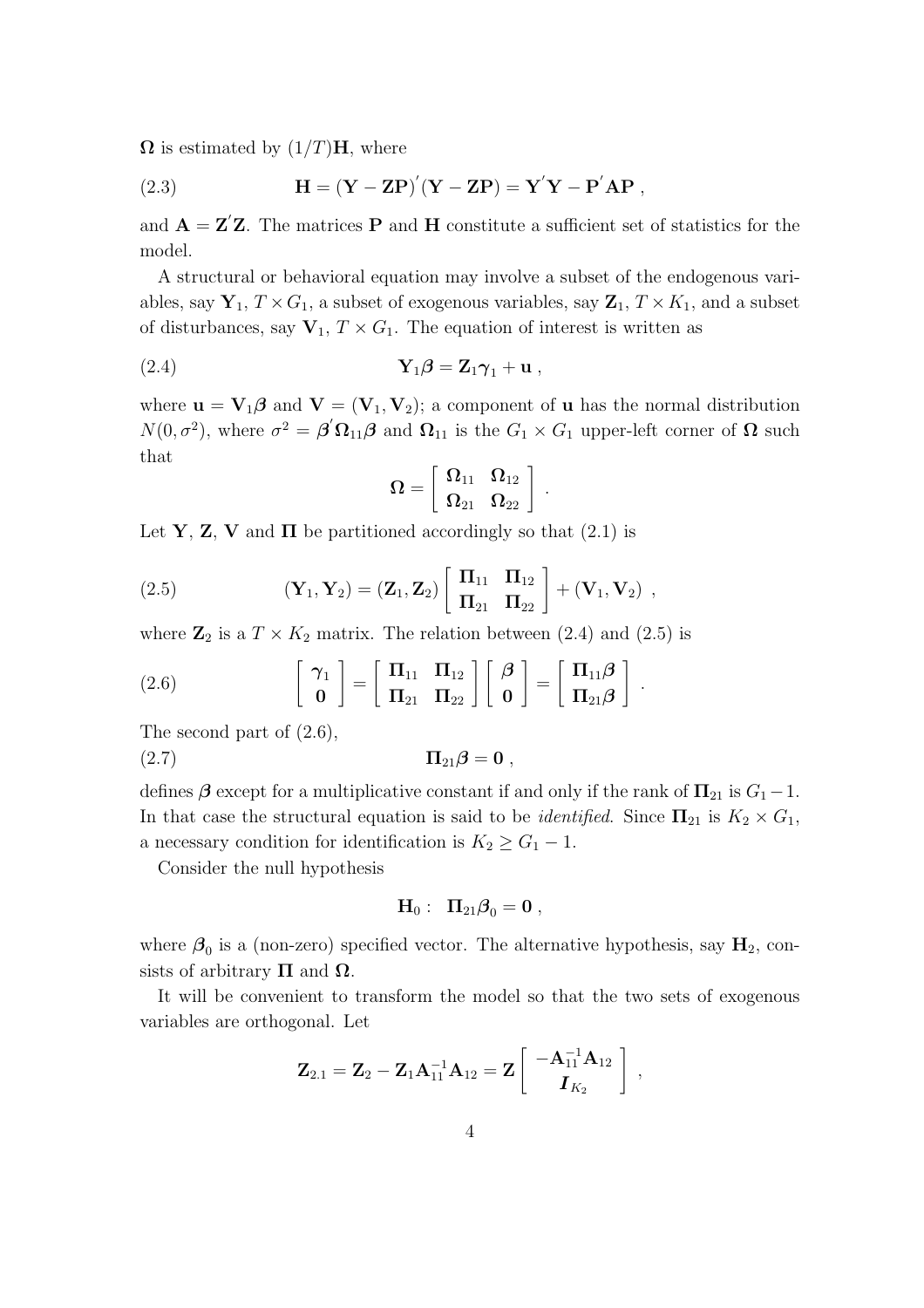where

$$
\mathbf{A} = \left[ \begin{array}{cc} \mathbf{A}_{11} & \mathbf{A}_{12} \\ \mathbf{A}_{21} & \mathbf{A}_{22} \end{array} \right] = \left[ \begin{array}{cc} \mathbf{Z}_1^\prime \mathbf{Z}_1 & \mathbf{Z}_1^\prime \mathbf{Z}_2 \\ \mathbf{Z}_2^\prime \mathbf{Z}_1 & \mathbf{Z}_2^\prime \mathbf{Z}_2 \end{array} \right] \ .
$$

Define  $(\mathbf{\Pi}_{11}^*, \mathbf{\Pi}_{12}^*) = (\mathbf{I}_{K_1}, \mathbf{A}_{11}^{-1} \mathbf{A}_{12}) \mathbf{\Pi}$  . Then

$$
Z\Pi = (Z_1, Z_{2.1}) \left[ \begin{array}{cc} \Pi_{11}^* & \Pi_{12}^* \\ \Pi_{21} & \Pi_{22} \end{array} \right] = (Z_1, Z_{2.1}) \Pi^*.
$$

The matrix  $\mathbf{Z}_{2.1}$  has the properties  $\mathbf{Z}'_1 \mathbf{Z}_{2.1} = \mathbf{O}$  and  $\mathbf{Z}'_{2.1} \mathbf{Z}_{2.1} = \mathbf{A}_{22} - \mathbf{A}_{21} \mathbf{A}_{11}^{-1} \mathbf{A}_{12} =$  $\mathbf{A}_{22.1}$  . Define also

$$
\mathbf{A}^* = \left[ \begin{array}{c} \mathbf{Z}_1' \\ \mathbf{Z}_{2.1}' \end{array} \right] [\mathbf{Z}_1, \mathbf{Z}_{2.1}] = \left[ \begin{array}{cc} \mathbf{A}_{11} & \mathbf{O} \\ \mathbf{O} & \mathbf{A}_{22.1} \end{array} \right]
$$

*.*

In terms of  $(\mathbf{Z}_1, \mathbf{Z}_{2,1})$ , the sample regression matrix is

$$
\mathbf{P}^* = (\mathbf{A}^*)^{-1} \left[\begin{array}{c} \mathbf{Z}_1' \\ \mathbf{Z}_{2.1}'\end{array}\right]\mathbf{Y} = \left[\begin{array}{c} \mathbf{A}_{11}^{-1}\mathbf{Z}_1'\mathbf{Y} \\ \mathbf{A}_{22.1}^{-1}\mathbf{Z}_{2.1}'\mathbf{Y}\end{array}\right] = \left[\begin{array}{c} \mathbf{P}_1^* \\ \mathbf{P}_2^*\end{array}\right]
$$

and

$$
\mathbf{H} = \mathbf{Y}'\mathbf{Y} - \mathbf{P}^{*'}\mathbf{A}^*\mathbf{P}^*.
$$

# **3. A new derivation of the likelihood ratio criterion**

The likelihood function is

(3.1) 
$$
L(\Pi, \Omega) = (2\pi)^{-\frac{1}{2}T G} |\Omega|^{-\frac{1}{2}T} \exp\{-\frac{1}{2} \text{tr}(\mathbf{Y} - \mathbf{Z}\Pi)'(\mathbf{Y} - \mathbf{Z}\Pi)\Omega^{-1}\}
$$
  
\n
$$
= (2\pi)^{-\frac{1}{2}T G} |\Omega|^{-\frac{1}{2}T} \exp\{-\frac{1}{2} \text{tr} [(\mathbf{P} - \Pi)' \mathbf{A} (\mathbf{P} - \Pi) + \mathbf{H}] \Omega^{-1}\}
$$
  
\n
$$
= (2\pi)^{-\frac{1}{2}T G} |\Omega|^{-\frac{1}{2}T} \exp\{-\frac{1}{2} \text{tr} [(\mathbf{P}^* - \Pi^*)' \mathbf{A}^* (\mathbf{P}^* - \Pi^*) + \mathbf{H}] \Omega^{-1}\}
$$
  
\n
$$
= (2\pi)^{-\frac{1}{2}T G} |\Omega|^{-\frac{1}{2}T} \exp\{-\frac{1}{2} \text{tr} [(\mathbf{P}_1^* - \Pi_1^*)' \mathbf{A}_{11} (\mathbf{P}_1^* - \Pi_1^*)
$$
  
\n
$$
+ (\mathbf{P}_2^* - \Pi_2)' \mathbf{A}_{22.1} (\mathbf{P}_2^* - \Pi_2) + \mathbf{H} ] \Omega^{-1} \},
$$

where  $\Pi_1^* = (\Pi_{11}^*, \Pi_{12}^*)$  and  $\Pi_2 = (\Pi_{21}, \Pi_{22})$ . The maximum of  $L(\Pi, \Omega)$  with respect to  $\Pi_1^*$  occurrs at  $\Pi_1^* = \mathbf{P}_1^*$  and is

$$
L(\Pi_2, \Omega) = (2\pi)^{-\frac{1}{2}T G} |\Omega|^{-\frac{1}{2}T} \exp\{-\frac{1}{2} \text{tr}\left[ (\mathbf{P}_2^* - \Pi_2)' \mathbf{A}_{22.1} (\mathbf{P}_2^* - \Pi_2) + \mathbf{H} \right] \Omega^{-1} \}.
$$
\n(3.2)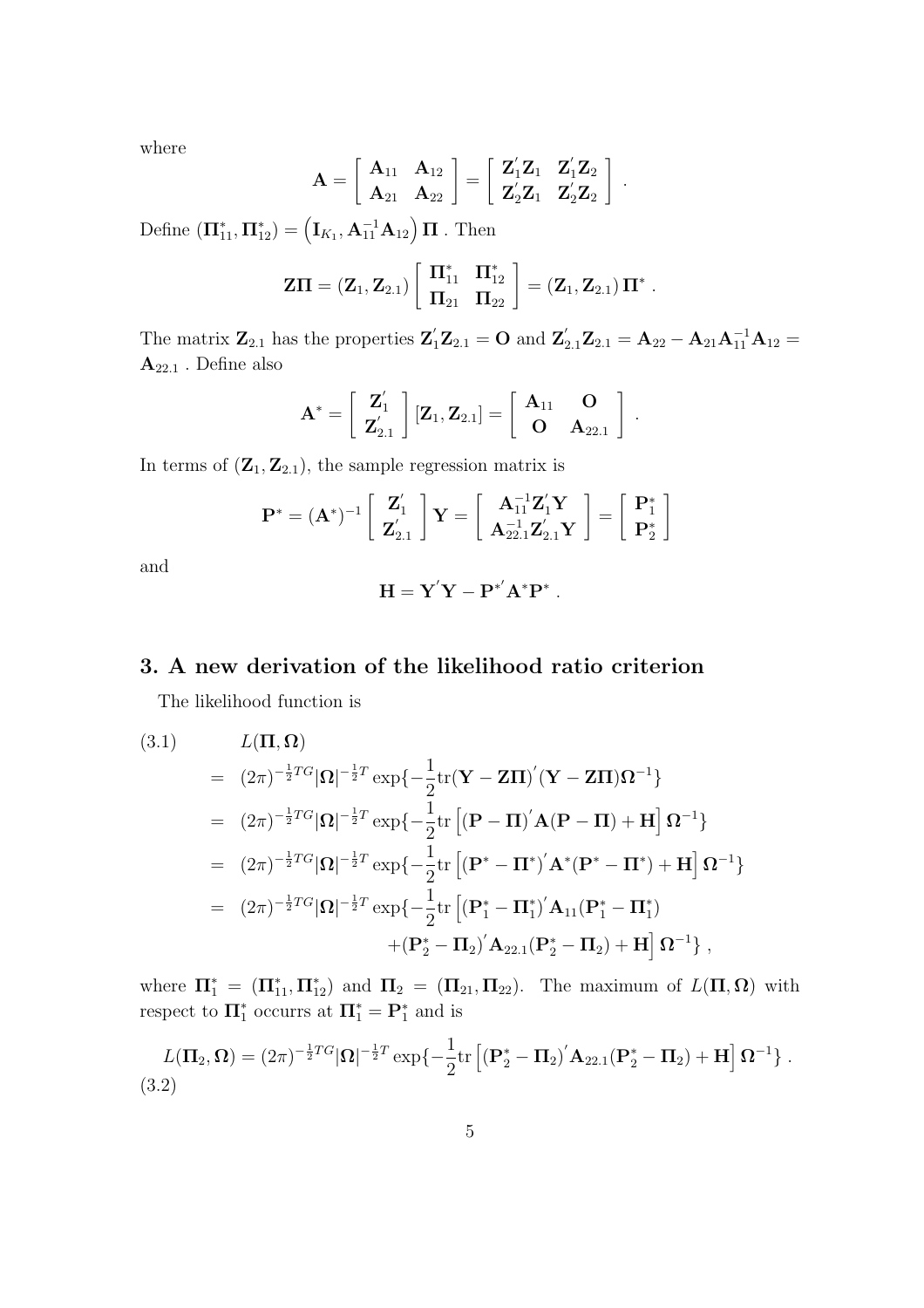The maximum of  $L(\Pi_2, \Omega)$  with respect to  $\Omega$  is

(3.3) 
$$
L(\Pi_2) = (2\pi)^{-\frac{1}{2}TG} |(\mathbf{P}_2^* - \Pi_2)' \mathbf{A}_{22.1} (\mathbf{P}_2^* - \Pi_2) + \mathbf{H}|^{-\frac{1}{2}T} e^{-\frac{1}{2}TG}.
$$

By *Lemma 1* in Section 7, the maximum of  $L(\Pi_2)$  with respect to  $\Pi_{22}$  is

(3.4) 
$$
L(\Pi_{21}) = (2\pi)^{-\frac{1}{2}TG} |(\mathbf{P}_{2.1} - \Pi_{21})' \mathbf{A}_{22.1}(\mathbf{P}_{2.1} - \Pi_{21}) + \mathbf{H}_{11}|^{-\frac{1}{2}T} |\mathbf{H}_{22.1}|^{-\frac{1}{2}T} e^{-\frac{1}{2}TG},
$$

where  $P_{2,1} = A_{22,1}^{-1} Z_{2,1}' Y_1$ ,  $H_{22,1} = H_{22} - H_{21} H_{11}^{-1} H_{12}$ ,  $H_{11}$  is a  $G_1 \times G_1$  submatrix, and

$$
\mathbf{H} = \left[ \begin{array}{cc} \mathbf{H}_{11} & \mathbf{H}_{12} \\ \mathbf{H}_{21} & \mathbf{H}_{22} \end{array} \right] .
$$

Then the maximum of  $L(\Pi_{21})$  with respect to  $\Pi_{21}$  is

(3.5) 
$$
L_{H_2} = (2\pi)^{-\frac{1}{2}TG} |H|^{-\frac{1}{2}T} e^{-\frac{1}{2}TG}.
$$

This is the likelihood maximized with respect to  $\Pi$  and  $\Omega$  without any rank restrictions on coefficient.

Let the  $G_1 \times G_1$  matrix be

(3.6) 
$$
\mathbf{G}_{11} = \mathbf{P}_{2.1}^{\prime} \mathbf{A}_{22.1} \mathbf{P}_{2.1} .
$$

Define  $\nu_1$  as the smallest root of

(3.7) 
$$
|\mathbf{G}_{11} - \lambda \mathbf{H}_{11}| = 0 ;
$$

that is

(3.8) 
$$
\nu_1 = \min_{\mathbf{b}} \frac{\mathbf{b}' \mathbf{G}_{11} \mathbf{b}}{\mathbf{b}' \mathbf{H}_{11} \mathbf{b}} = \frac{\hat{\boldsymbol{\beta}}' \mathbf{G}_{11} \hat{\boldsymbol{\beta}}}{\hat{\boldsymbol{\beta}}' \mathbf{H}_{11} \hat{\boldsymbol{\beta}}},
$$

where  $\hat{\beta}$  is the LIML estimator of  $\beta$ . Then the likelihood function maximized under  $H_1$  is <sup>1</sup>

(3.9) 
$$
L_{H_1} = (2\pi)^{-\frac{1}{2}TG} |H|^{-\frac{1}{2}T} (1 + \nu_1)^{-\frac{1}{2}T} e^{-\frac{1}{2}TG}.
$$

Hence the likelihood ratio criterion for testing  $H_1$  against the alternative hypothesis that  $\Pi$  is unrestricted is

(3.10) 
$$
\frac{L_{H_1}}{L_{H_2}} = (1 + \nu_1)^{-\frac{1}{2}T} = \left[1 + \min_{\mathbf{b}} \frac{\mathbf{b}' \mathbf{G}_{11} \mathbf{b}}{\mathbf{b}' \mathbf{H}_{11} \mathbf{b}}\right]^{-\frac{1}{2}T}.
$$

<sup>&</sup>lt;sup>1</sup> The result can be directly obtained by (3.15) below by substituting the parameter vector  $\beta$ for  $\beta_0$  and then maximizing the likelihood function with respect to  $\beta$ .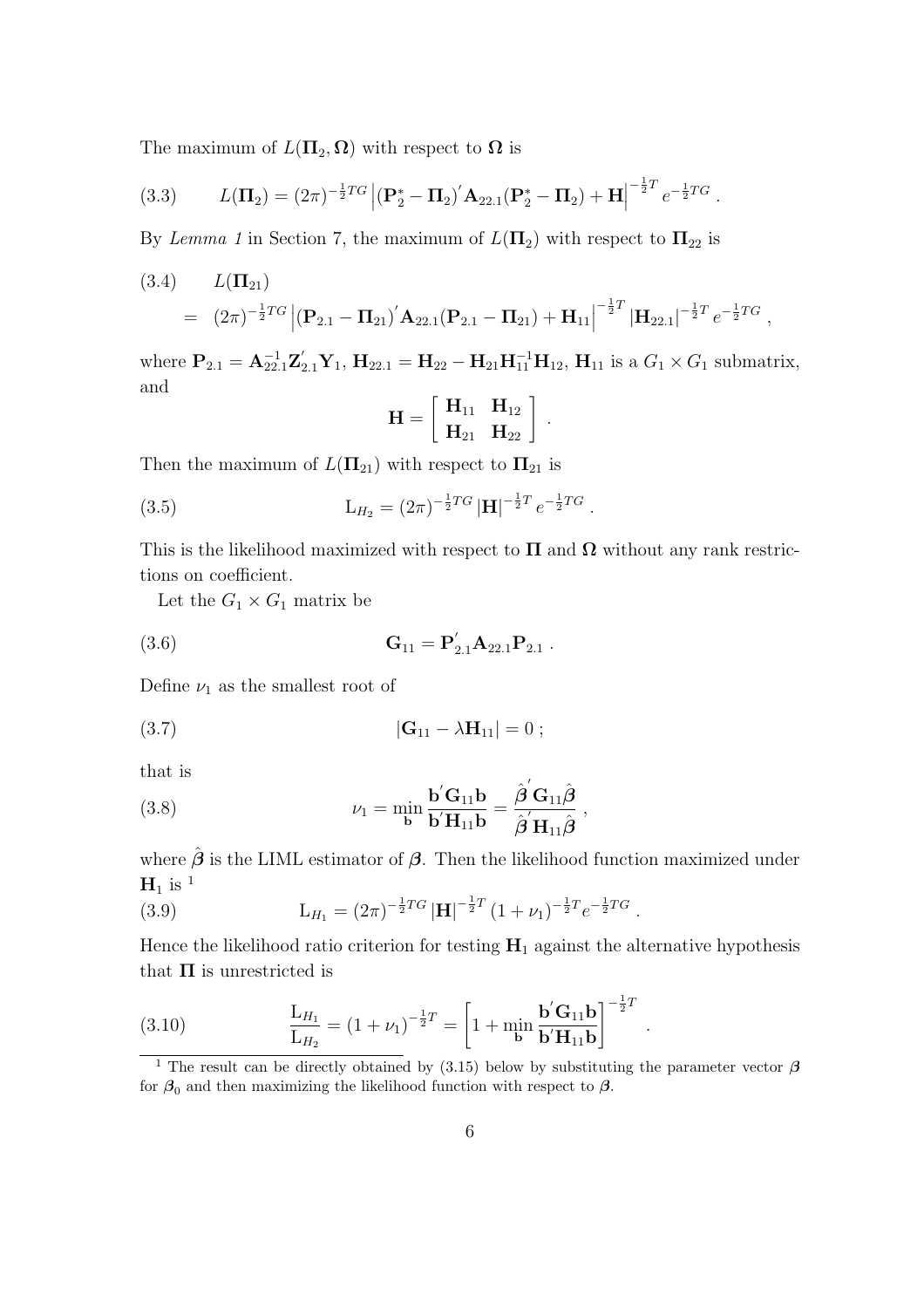(See Anderson and Rubin (1949), Theorem 2.)

Now consider maximizing the likelihood function under  $\mathbf{H}_0$  : rank $(\mathbf{\Pi}_{21}) = G_1 - 1$ and  $\beta = \beta_0$ . The matrix  $\Pi_{21}$  can be parameterized as

$$
\Pi_{21} = \mu \Gamma' ,
$$

where  $\mu$  is  $K_2 \times (G_1 - 1)$  of rank  $G_1 - 1$  and  $\Gamma$  is  $G_1 \times (G_1 - 1)$  of rank  $G_1 - 1$  such that

$$
\Gamma' \beta_0 = \mathbf{0} \ .
$$

Then by a direct minimization  $2$ 

(3.13) 
$$
\min_{\mu} |(\mathbf{P}_{2.1} - \mu \mathbf{\Gamma}')' \mathbf{A}_{22.1} (\mathbf{P}_{2.1} - \mu \mathbf{\Gamma}') + \mathbf{H}_{11}|
$$

$$
= |(\mathbf{P}_{2.1} - \hat{\mu} \mathbf{\Gamma}')' \mathbf{A}_{22.1} (\mathbf{P}_{2.1} - \hat{\mu} \mathbf{\Gamma}') + \mathbf{H}_{11}|,
$$

where

(3.14) 
$$
\hat{\mu} = P_{2.1} H_{11}^{-1} \Gamma \left( \Gamma' H_{11}^{-1} \Gamma \right)^{-1} .
$$

The determinant is then

$$
\begin{aligned}\n&\left| \left[ \mathbf{P}_{2.1} - \mathbf{P}_{2.1} \mathbf{H}_{11}^{-1} \boldsymbol{\Gamma} \left( \boldsymbol{\Gamma}^{\prime} \mathbf{H}_{11}^{-1} \boldsymbol{\Gamma} \right)^{-1} \boldsymbol{\Gamma}^{\prime} \right]^{2} A_{22.1} \left[ \mathbf{P}_{2.1} - \mathbf{P}_{2.1} \mathbf{H}_{11}^{-1} \boldsymbol{\Gamma} \left( \boldsymbol{\Gamma}^{\prime} \mathbf{H}_{11}^{-1} \boldsymbol{\Gamma} \right)^{-1} \boldsymbol{\Gamma}^{\prime} \right] + \mathbf{H}_{11} \right| \\
&= \left| \left[ \mathbf{I}_{G_{1}} - \boldsymbol{\Gamma} \left( \boldsymbol{\Gamma}^{\prime} \mathbf{H}_{11}^{-1} \boldsymbol{\Gamma} \right)^{-1} \boldsymbol{\Gamma}^{\prime} \mathbf{H}_{11}^{-1} \right] \mathbf{G}_{11} \left[ \mathbf{I}_{G_{1}} - \mathbf{H}_{11}^{-1} \boldsymbol{\Gamma} \left( \boldsymbol{\Gamma}^{\prime} \mathbf{H}_{11}^{-1} \boldsymbol{\Gamma} \right)^{-1} \boldsymbol{\Gamma}^{\prime} \right] + \mathbf{H}_{11} \right| \\
&= \left| \mathbf{H}_{11} \right| \left| \left[ \mathbf{I}_{G_{1}} - \mathbf{H}_{11}^{-1/2} \boldsymbol{\Gamma} \left( \boldsymbol{\Gamma}^{\prime} \mathbf{H}_{11}^{-1} \boldsymbol{\Gamma} \right)^{-1} \boldsymbol{\Gamma}^{\prime} \mathbf{H}_{11}^{-1/2} \right] \left( \mathbf{H}_{11}^{-1/2} \mathbf{G}_{11} \mathbf{H}_{11}^{-1/2} \right) \right. \\
&\left. \left| \mathbf{I}_{G_{1}} - \mathbf{H}_{11}^{-1/2} \boldsymbol{\Gamma} \left( \boldsymbol{\Gamma}^{\prime} \mathbf{H}_{11}^{-1/2} \boldsymbol{\Gamma} \left( \boldsymbol{\Gamma}^{\prime} \mathbf{H}_{11}^{-1} \boldsymbol{\Gamma} \right)^{-1} \boldsymbol{\Gamma}^{\prime} \mathbf{H}_{11}^{-1/2} \right] + \mathbf{I}_{G_{1}} \right| \\
&= \left| \mathbf{H}_{11} \right| \left| \left[ \mathbf{I}_{G_{1}} - \
$$

where  $\mathbf{Q} = \mathbf{H}_{11}^{-1/2} \mathbf{\Gamma}$ . The matrix  $\mathbf{Q}(\mathbf{Q}'\mathbf{Q})^{-1}\mathbf{Q}'$  is idempotent of rank  $G_1 - 1$  and  $\mathbf{I}_{G_1} \mathbf{Q}(\mathbf{Q}'\mathbf{Q})^{-1}\mathbf{Q}'$  is idempotent of rank  $G_1 - (G_1 - 1) = 1$ . Then  $\mathbf{I}_{G_1} - \mathbf{Q}(\mathbf{Q}'\mathbf{Q})^{-1}\mathbf{Q}' =$  $\mathbf{x}(\mathbf{x}'\mathbf{x})^{-1}\mathbf{x}'$  and  $\mathbf{Q}'\mathbf{x} = \mathbf{0}$  for  $\mathbf{x} = \mathbf{H}_{11}^{1/2}\boldsymbol{\beta}_0$ . Then (3.13) is

(3.15) 
$$
|\mathbf{H}_{11}| \left| \mathbf{x} (\mathbf{x}^{'} \mathbf{x})^{-1} \mathbf{x}^{'} \mathbf{H}_{11}^{-1/2} \mathbf{G}_{11} \mathbf{H}_{11}^{-1/2} \mathbf{x} (\mathbf{x}^{'} \mathbf{x})^{-1} \mathbf{x}^{'} + \mathbf{I}_{G_1} \right|
$$

$$
= |\mathbf{H}_{11}| \left[ 1 + \frac{\beta_0^{'} \mathbf{G}_{11} \beta_0}{\beta_0^{'} \mathbf{H}_{11} \beta_0} \right]
$$

<sup>&</sup>lt;sup>2</sup> We can use the relation that  $|({\bf P}_{2.1} - \mu {\bf \Gamma}')' {\bf A}_{22.1}({\bf P}_{2.1} - \mu {\bf \Gamma}') + {\bf H}_{11}| = |{\bf H}_{11}||(\mu {\bf \Gamma}') \mathbf{P}_{2,1}$ )**H**<sub>1</sub><sup>-1</sup><sub>1</sub></sub> ( $\mathbf{\Gamma}\mu - \mathbf{P}_{2,1}'$ )**A**<sub>22.1</sub> + **I**<sub>*G*<sub>1</sub>-1</sub> and minimize the quadratic form of  $\mu$ .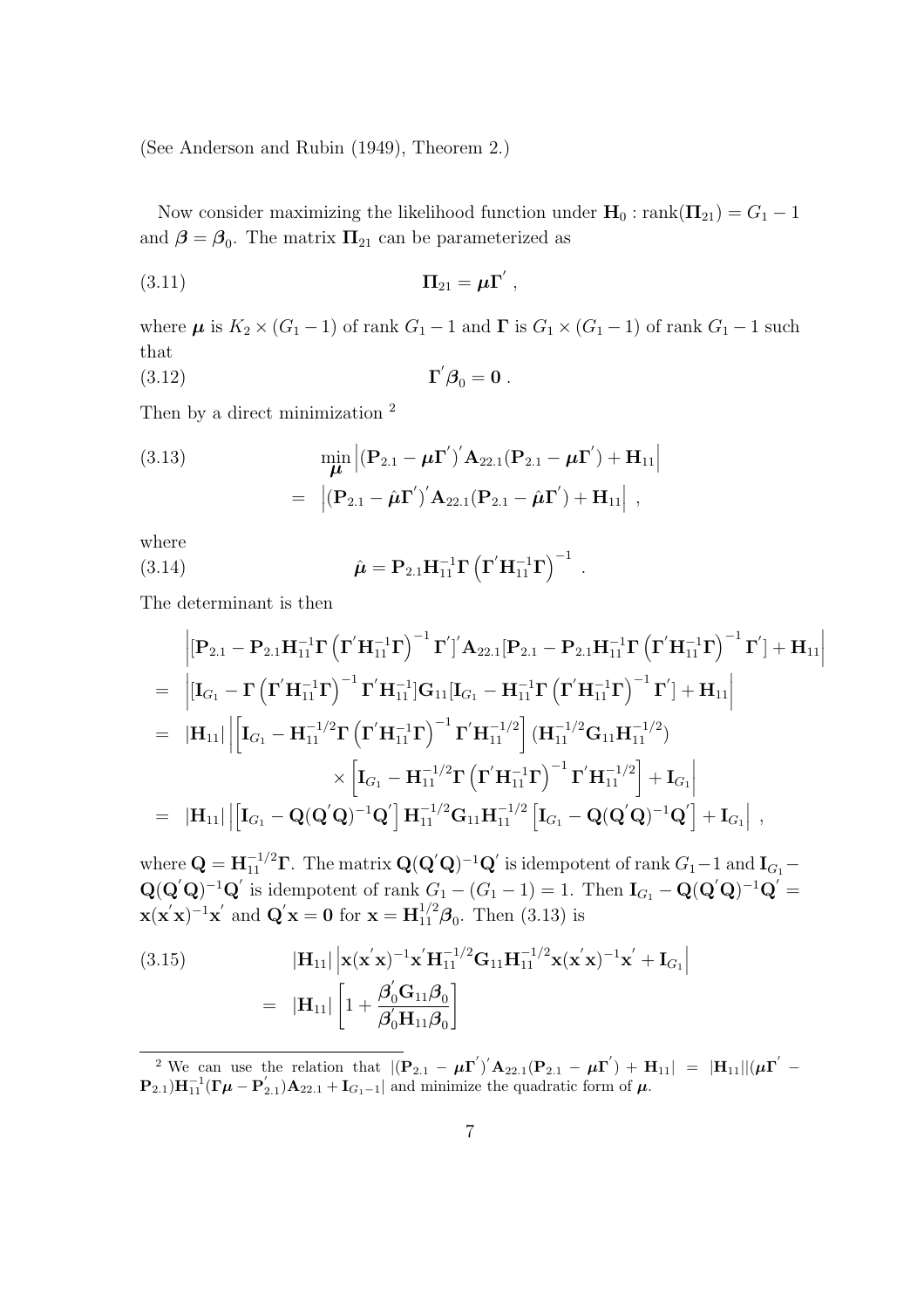by Corollary A.3.1 of Anderson (2003). The likelihood maximized over  $H_0$  is

(3.16) 
$$
L_{H_0} = (2\pi)^{-\frac{1}{2}TG} |\mathbf{H}| \left[ 1 + \frac{\beta'_0 \mathbf{G}_{11} \beta_0}{\beta'_0 \mathbf{H}_{11} \beta_0} \right]^{-\frac{1}{2}T}.
$$

Hence the likelihood ratio criterion for the null hypothesis  $\mathbf{H}_0 : \Pi_{21}$  has rank  $G_1 - 1$ and  $\Pi_{21}\beta_0 = 0$  vs.  $H_1 : \Pi_{21}$  has rank  $G_1 - 1$  is

(3.17) 
$$
\frac{\mathbf{L}_{H_0}}{\mathbf{L}_{H_1}} = \left[\frac{1 + \nu_1}{1 + \frac{\beta_0' \mathbf{G}_{11} \beta_0}{\beta_0' \mathbf{H}_{11} \beta_0}}\right]^{\frac{1}{2}T} = \left[\frac{1 + \frac{\hat{\beta}' \mathbf{G}_{11} \hat{\beta}}{\hat{\beta}' \mathbf{H}_{11} \hat{\beta}}}{1 + \frac{\beta_0' \mathbf{G}_{11} \beta_0}{\beta_0' \mathbf{H}_{11} \beta_0}}\right]^{\frac{1}{2}T}.
$$

The null hypothesis that  $\beta = \beta_0$  is rejected if the LRC is less than a suitable constant; that is, if

(3.18) 
$$
\frac{1 + \frac{\hat{\boldsymbol{\beta}}' \mathbf{G}_{11} \hat{\boldsymbol{\beta}}}{\hat{\boldsymbol{\beta}}' \mathbf{H}_{11} \hat{\boldsymbol{\beta}}}}{1 + \frac{\boldsymbol{\beta}_0' \mathbf{G}_{11} \boldsymbol{\beta}_0}{\boldsymbol{\beta}_0' \mathbf{H}_{11} \boldsymbol{\beta}_0}} < c(K_2, T - K) .
$$

The likelihood ratio test (3.18) can be written

(3.19) 
$$
\frac{\beta_0' \mathbf{G}_{11} \beta_0}{\beta_0' \mathbf{H}_{11} \beta_0} > \frac{1 + \nu_1}{c(K_2, T - K)} - 1
$$

In Anderson and Rubin (1949) the test is

(3.20) 
$$
\frac{\beta_0' G_{11} \beta_0}{\beta_0' H_{11} \beta_0} > \frac{K_2}{T - K} F_{K_2, T - K}(\epsilon) ,
$$

where  $F_{K_2,T-K}(\epsilon)$  denotes the 1 *−*  $\epsilon$  significance point of the F-distribution with  $K_2$ and  $T - K$  degrees of freedom.

#### **Comments :**

1. The LRC does not depend on a normalization of the vector of coefficients. The  $\mathcal{B}_0' \mathbf{P}_{2.1}' \mathbf{A}_{22.1} \mathbf{P}_{2.1} \boldsymbol{\beta}_0 / \boldsymbol{\beta}_0' \mathbf{H}_{11} \boldsymbol{\beta}_0$  is unchanged by replacing  $\boldsymbol{\beta}_0$  by  $\boldsymbol{\beta}_0$  times an arbitrary constant. Similarly,  $\hat{\boldsymbol{\beta}}' \mathbf{P}_{2,1}' \mathbf{A}_{22,1} \mathbf{P}_{2,1} \hat{\boldsymbol{\beta}} / \hat{\boldsymbol{\beta}}' \mathbf{H}_{11} \hat{\boldsymbol{\beta}}$  is unchanged by replacing the LIML estimator multiplied by a constant. The normalization of  $\beta_0$  does not have to be the same as of  $\hat{\beta}$ .

2. The LRC (3.10) compares the hypothesized  $\beta_0$  with the LIML estimator  $\hat{\beta}$ .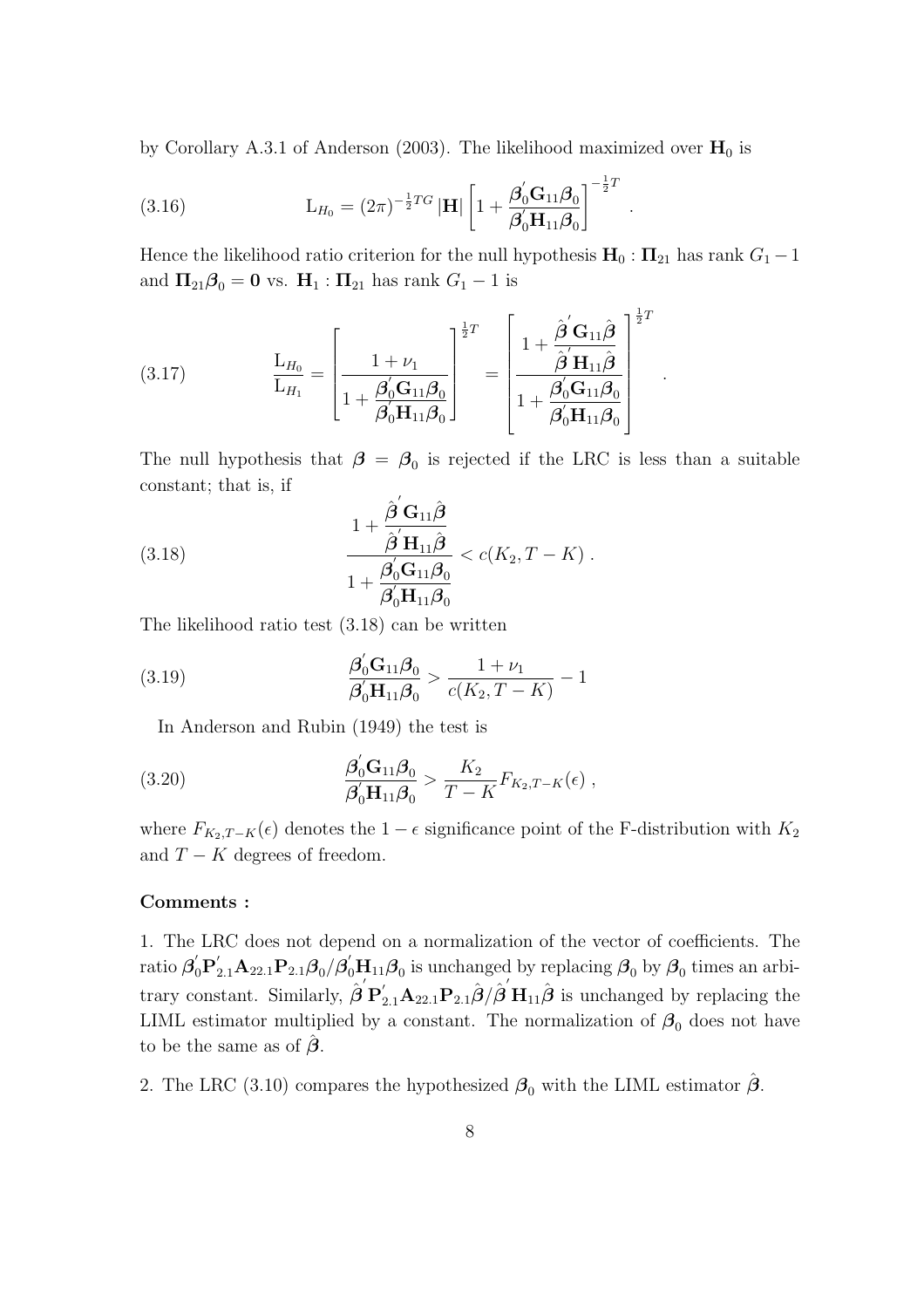#### 3. The LRC is a function of the sufficient statistics **P** and **H**.

4. The LRC is invariant with respect to linear transformations  $Y_1 \rightarrow Y_1C$ ,  $\beta_0 \rightarrow$ **C**<sup>−1</sup> $\beta_0$  and **Z**<sub>2</sub> → **Z**<sub>2</sub>**D** for **C** and **D** nonsingular. The only invariants of  $\bm{\beta}_0^{'}\mathbf{G}_{11}\bm{\beta}_0/\bm{\beta}_0^{'}\mathbf{H}_{11}\bm{\beta}_0$  and  $\hat{\bm{\beta}}^{'}\mathbf{G}_{11}\hat{\bm{\beta}}/\hat{\bm{\beta}}^{'}\mathbf{H}_{11}\hat{\bm{\beta}}$  are  $\bm{\beta}_0^{'}\mathbf{G}_{11}\bm{\beta}_0/\bm{\beta}_0^{'}\mathbf{H}_{11}\bm{\beta}_0$ and the roots of (3.7).

5. The logarithm of the likelihood ratio criterion is

(3.21) 
$$
\log \frac{\mathcal{L}_{H_0}}{\mathcal{L}_{H_1}} = \frac{1}{2} \mathcal{T} \left[ \log \left( 1 + \frac{\hat{\boldsymbol{\beta}}' \mathbf{G}_{11} \hat{\boldsymbol{\beta}}}{\hat{\boldsymbol{\beta}}' \mathbf{H}_{11} \hat{\boldsymbol{\beta}}} \right) - \log \left( 1 + \frac{\boldsymbol{\beta}_0' \mathbf{G}_{11} \boldsymbol{\beta}_0}{\boldsymbol{\beta}_0' \mathbf{H}_{11} \boldsymbol{\beta}_0} \right) \right],
$$

which is approximately

(3.22) 
$$
\frac{1}{2}T\left[\frac{\hat{\boldsymbol{\beta}}'\mathbf{G}_{11}\hat{\boldsymbol{\beta}}}{\hat{\boldsymbol{\beta}}'\mathbf{H}_{11}\hat{\boldsymbol{\beta}}}-\frac{\boldsymbol{\beta}_0'\mathbf{G}_{11}\boldsymbol{\beta}_0}{\boldsymbol{\beta}_0'\mathbf{H}_{11}\boldsymbol{\beta}_0}\right].
$$

Moreira (2003) has arrived at (3.22) by another route. He considered criteria which are functions of the sufficient statistics that are invariant with respect to certain linear transformations when  $\Omega_{11}$  is known and expressed the statistic as

$$
LR_0 = \bar{\mathbf{S}}' \bar{\mathbf{S}} - \lambda^{min} ,
$$

where  $\lambda^{min}$  is the smallest eigenvalue of  $(\bar{S}, \bar{T})'(\bar{S}, \bar{T})$ ,

$$
(\bar{\mathbf{S}}, \bar{\mathbf{T}}) = \mathbf{Z}_{2.1}' \mathbf{Z}_{2.1} \left[ \mathbf{S} (\boldsymbol{\beta}_0' \boldsymbol{\Omega}_{11} \boldsymbol{\beta}_0)^{-1/2}, \mathbf{T} (\boldsymbol{\Gamma}' \boldsymbol{\Omega}_{11} \boldsymbol{\Gamma})^{-1/2} \right]
$$

and

$$
\mathbf{S} = \mathbf{Z}_{2.1}^\prime \mathbf{Y}_1 \boldsymbol{\beta}_0 \ , \mathbf{T} = \mathbf{Z}_{2.1}^\prime \mathbf{Y} \boldsymbol{\Omega}_{11}^{-1} \boldsymbol{\Gamma} \ .
$$

(We have used our notations here.) He has proposed to use the simulated distribution of  $LR_0$  when  $\Omega_{11}$  is known for testing  $H_0$ .

## **4. Asymptotic Distributions**

We shall investigate the limiting distributions of the likelihood ratio (LR) statistic under conditions much more general than the conditions under which the test was developed. Let the  $\sigma$ -field  $\mathcal{F}_{t-1}$  be generated by  $\mathbf{z}_1, \mathbf{v}_1, \cdots, \mathbf{z}_{t-1}, \mathbf{v}_{t-1}, \mathbf{z}_t$   $(t = 1, \cdots, T)$ and  $\mathcal{F}_0$  is the initial  $\sigma$ −field generated by  $z_1$ . We partition  $1 \times (G_1 + G_2)$  vectors  $\mathbf{v}'_t = (\mathbf{v}'_{1t}, \mathbf{v}'_{2t})$   $(t = 1, \dots, T)$ , and we assume that  $\mathcal{E}(\mathbf{v}_t | \mathcal{F}_{t-1}) = \mathbf{0}$  a.s.,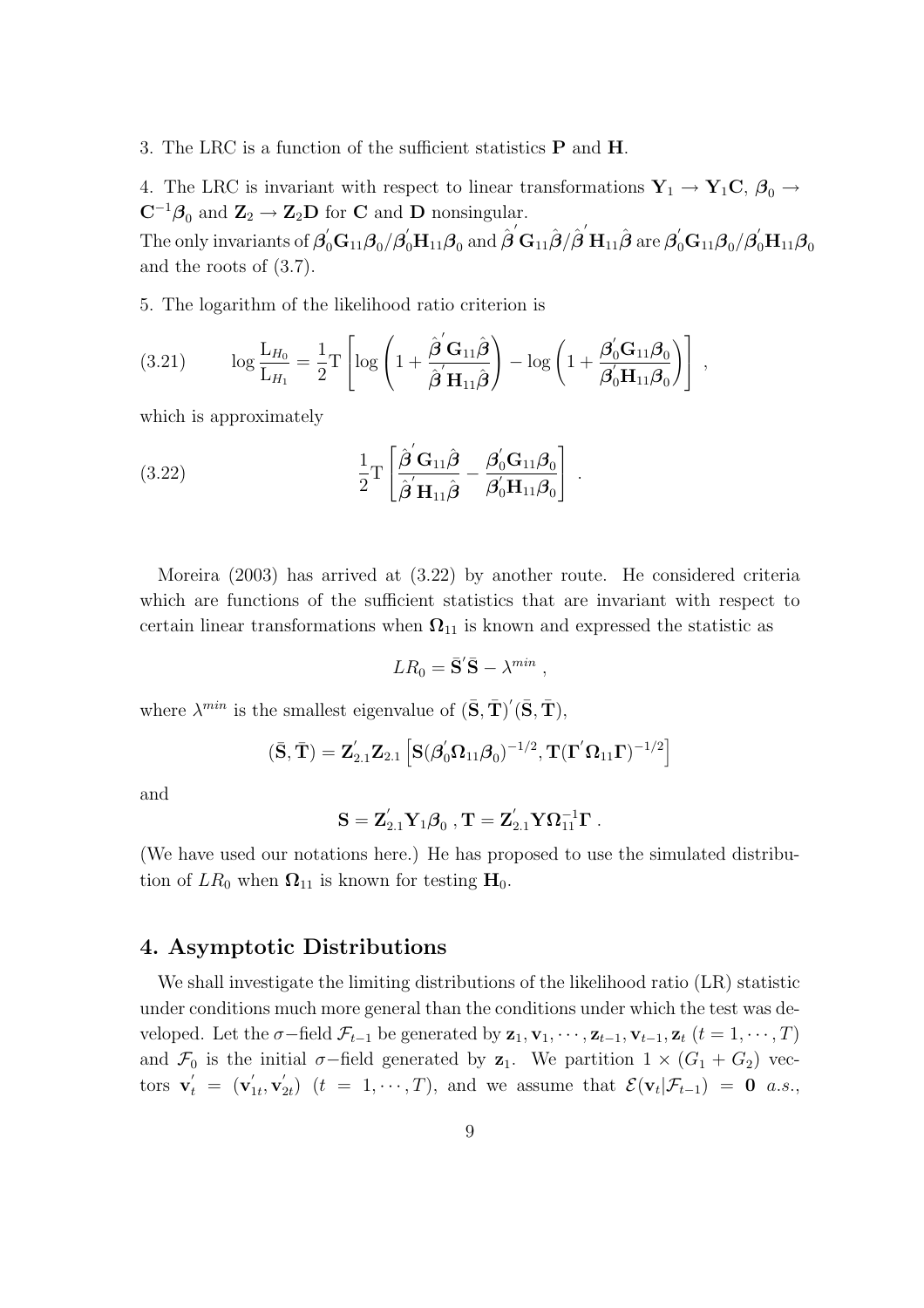$\mathcal{E}(\mathbf{v}_t \mathbf{v}_t' | \mathcal{F}_{t-1}) = \mathbf{\Omega}_t$  a.s., and  $\mathbf{\Omega}_t$  can be a function of  $\mathbf{z}_1, \mathbf{v}_1, \cdots, \mathbf{z}_{t-1}, \mathbf{v}_{t-1}, \mathbf{z}_t$ . Since  $u_t = \mathbf{v}_{1t}'\boldsymbol{\beta}$ , we have  $\mathcal{E}(u_t|\mathcal{F}_{t-1}) = \mathbf{0}$  a.s. and  $\mathcal{E}(u_t^2|\mathcal{F}_{t-1}) = \sigma_t^2 = \boldsymbol{\beta}'\mathbf{\Omega}_{11}^{(t)}\boldsymbol{\beta}$  a.s., where  $\Omega_t$  is a  $(G_1 + G_2) \times (G_1 + G_2)$  matrix

$$
\pmb{\Omega}_t = \left[ \begin{array}{cc} \pmb{\Omega}^{(t)}_{11} & \pmb{\Omega}^{(t)}_{12} \\ \pmb{\Omega}^{(t)}_{21} & \pmb{\Omega}^{(t)}_{22} \end{array} \right] \ .
$$

We first investigate the limiting distribution of LR statistic under the standard situation when *T* is large. Suppose

(1)  
\n
$$
\frac{1}{T} \sum_{t=1}^{T} \mathbf{z}_t \mathbf{z}_t' \xrightarrow{p} \mathbf{M} \ (\text{as } T \to \infty),
$$
\n(III)  
\n
$$
\frac{1}{T} \max_{1 \le t \le T} ||\mathbf{z}_t||^2 \xrightarrow{p} 0 \ (\text{as } T \to \infty),
$$
\n(III)  
\n
$$
\frac{1}{T} \sum_{t=1}^{T} \Omega_{11}^{(t)} \otimes \mathbf{z}_t \mathbf{z}_t' \xrightarrow{p} \Omega_{11} \otimes \mathbf{M} \ (\text{as } T \to \infty),
$$
\n(IV)  
\n
$$
\frac{1}{T} \sum_{t=1}^{T} \Omega_{11}^{(t)} \xrightarrow{p} \Omega_{11} \ (\text{as } T \to \infty),
$$
\n(IV)  
\n
$$
\sup_{t \ge 1} \mathcal{E} [\mathbf{v}_{1t}' \mathbf{v}_{1t} [(\mathbf{v}_{1t}' \mathbf{v}_{1t} > c) | \mathcal{F}_{t-1}] \xrightarrow{p} 0 \ (\text{as } c \to \infty),
$$

where  $I(\cdot)$  is the indicator function, and **M** and  $\Omega_{11}$  are nonsingular (constant) matrices. Conditions (IV) and (V) imply

(4.1) 
$$
\frac{1}{T} \sum_{t=1}^{T} \mathbf{v}_{1t} \mathbf{v}'_{1t} \xrightarrow{p} \mathbf{\Omega}_{11} \quad (\text{as } T \to \infty)
$$

and  $\sigma^2 = \boldsymbol{\beta}' \boldsymbol{\Omega}_{11} \boldsymbol{\beta}$  (> 0).

## **Comments :**

1. We allow some heteroscedasticity of disturbances and only require second-order moments. Thus the conditions on disturbances are minimal.

2. The conditions (I) and (II) on instruments include the situations that the lagged endogenous variables are subsets of instruments when they follow the stationary AR processes, for instance.

In order to investigate the limiting null-distribution and the local power of LRC, we consider a sequence of local alternatives as

(4.2) 
$$
\begin{bmatrix} \Pi_{11}^{(T)} & \Pi_{12}^{(T)} \\ \Pi_{21}^{(T)} & \Pi_{22}^{(T)} \end{bmatrix} \begin{bmatrix} \beta_0 \\ \mathbf{0} \end{bmatrix} = \begin{bmatrix} \gamma_1 \\ \mathbf{0} \end{bmatrix} + \frac{1}{\sqrt{T}} \begin{bmatrix} \boldsymbol{\xi}_1 \\ \boldsymbol{\xi}_2 \end{bmatrix},
$$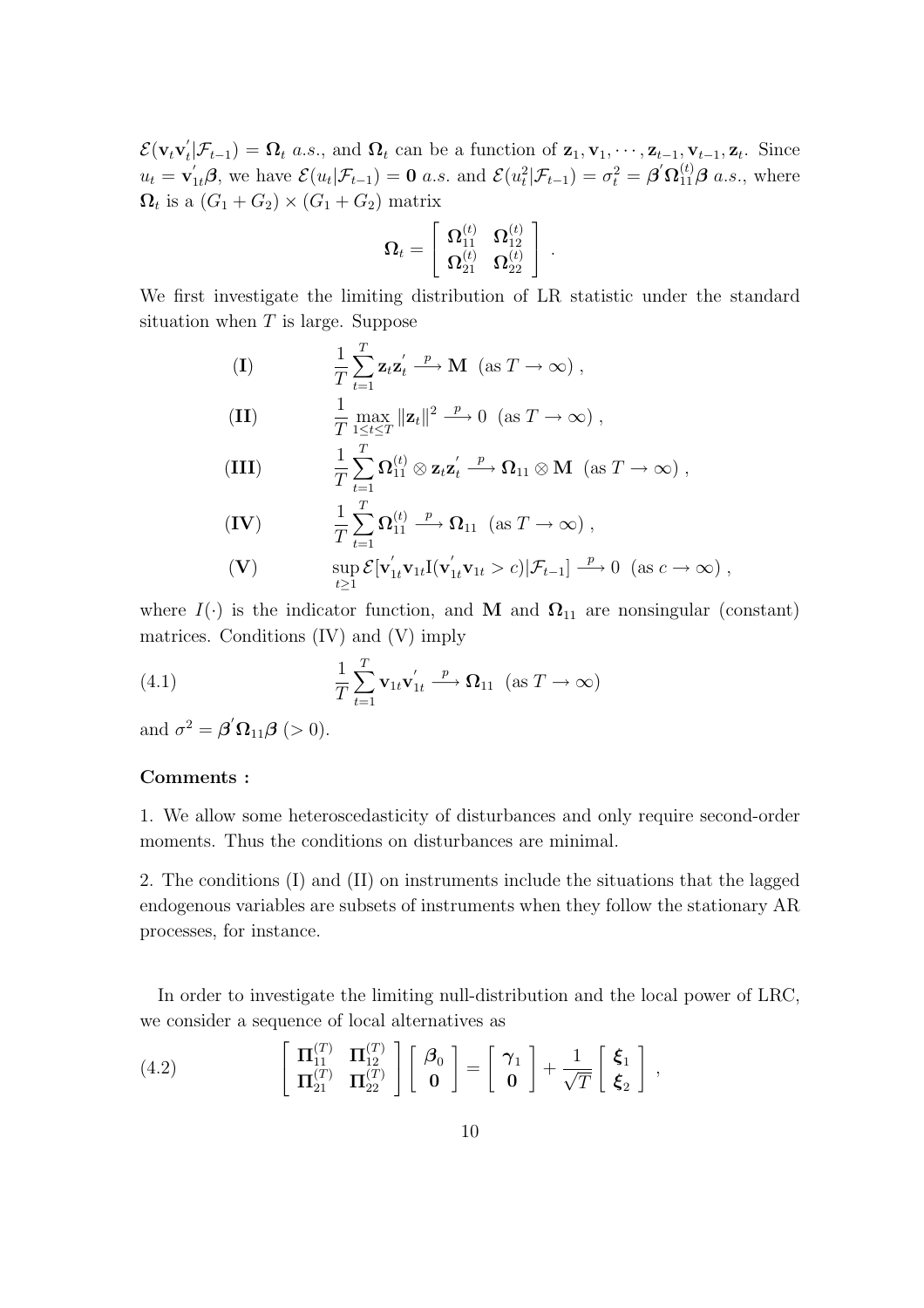where  $\xi_i$  (*i* = 1, 2) are  $K_i \times 1$  (*i* = 1, 2) vectors, each element of the  $(K_1 + K_2) \times (G_1 +$ *G*<sub>2</sub>) matrix **Π** are functions of *T* (say  $\Pi_T$ ) and it is partitioned as  $\Pi_T = (\Pi_{ij}^{(T)})$ . Hence  $\lim_{T \to \infty} \Pi_{21}^{(T)} = \Pi_{21}$  and  $\Pi_{21}\beta_0 = 0$  as the limit  $(T \to \infty)$  in (4.2). (See (2.6) and (2.7) in Section 2.) Then Theorem 1 is an extension of Theorem 4 of Anderson and Kunitomo (1994). The proof is given in Section 7.

**Theorem 1** : Assume Conditions (I)-(V). Under the local alternative sequences  $(4.2)$ , as  $T \rightarrow \infty$  the limiting distribution of

$$
(4.3) \quad LR_1 = -2\log\frac{\mathcal{L}_{H_0}}{\mathcal{L}_{H_1}} = T\left[\log\left(1 + \frac{\boldsymbol{\beta}_0'\mathcal{G}_{11}\boldsymbol{\beta}_0}{\boldsymbol{\beta}_0'\mathcal{H}_{11}\boldsymbol{\beta}_0}\right) - \log\left(1 + \min_{\mathbf{b}}\frac{\mathbf{b}'\mathcal{G}_{11}\mathbf{b}}{\mathbf{b}'\mathcal{H}_{11}\mathbf{b}}\right)\right]
$$

is the non-central  $\chi^2$  with  $G_1-1$  degrees of freedom and the non-centrality parameter  $\kappa_1 = \theta_1 \sigma^{-2}$ , where  $\sigma^2 = \beta' \Omega_{11} \beta$ ,  $M_{22.1} = M_{22} - M_{21} M_{11}^{-1} M_{12}$ ,

(4.4) 
$$
\theta_1 = \xi_2' M_{22.1} \Pi_2^* (\Pi_2^{*'} M_{22.1} \Pi_2^*)^{-1} \Pi_2^{*'} M_{22.1} \xi_2 ,
$$

and a  $(K_1 + K_2) \times (K_1 + K_2)$  matrix

$$
\mathbf{M} = \left[ \begin{array}{cc} \mathbf{M}_{11} & \mathbf{M}_{12} \\ \mathbf{M}_{21} & \mathbf{M}_{22} \end{array} \right] \ , \mathbf{\Pi}_2^* = \mathbf{\Pi}_{21} \left[ \begin{array}{c} \mathbf{0}' \\ \mathbf{I}_{G_1-1} \end{array} \right] \ ,
$$

in which we assume that  $\Pi_2^*$  has rank  $G_1 - 1$ .

Under  $\mathbf{H}_0$  ( $\xi = 0$ ), the limiting distribution of  $LR_1$  is  $\chi^2$  with  $G_1 - 1$  degrees of freedom under the general conditions on disturbances. Then by using the  $\chi^2$ distribution in Theorem 1 when *T* is large in (3.19), we can take the rejection region as

(4.5) 
$$
\frac{\beta'_0 G_{11} \beta_0}{\beta'_0 H_{11} \beta_0} > [1 + \nu_1] e^{\frac{1}{T} \chi^2_{G_1 - 1}(\epsilon)} - 1
$$

by using  $\chi^2(\epsilon)$  with  $G_1 - 1$  degrees of freedom. It is also possible to investigate the power functions under the local alternative hypotheses of (4.2).

Next, we consider the case of so-called *weak* instruments in econometrics. Let  $\Pi_T = \mathbb{C}/T^{\delta}$  for a constant matrix **C** and  $\delta > 0$ . The  $(K_1 + K_2) \times (G_1 + G_2)$ matrices  $\Pi_T = (\Pi_{ij}^{(T)})$  and  $\mathbf{C} = (\mathbf{C}_{ij})$  are partitioned as  $\Pi$ , accordingly. Then Condition (I) implies

$$
\textbf{(I}') \qquad \frac{1}{T^{1-2\delta}} \sum_{t=1}^T \Pi'_T \mathbf{z}_t \mathbf{z}_t' \Pi_T \stackrel{p}{\longrightarrow} \mathbf{C}' \mathbf{M} \mathbf{C} \text{ (as } T \to \infty) .
$$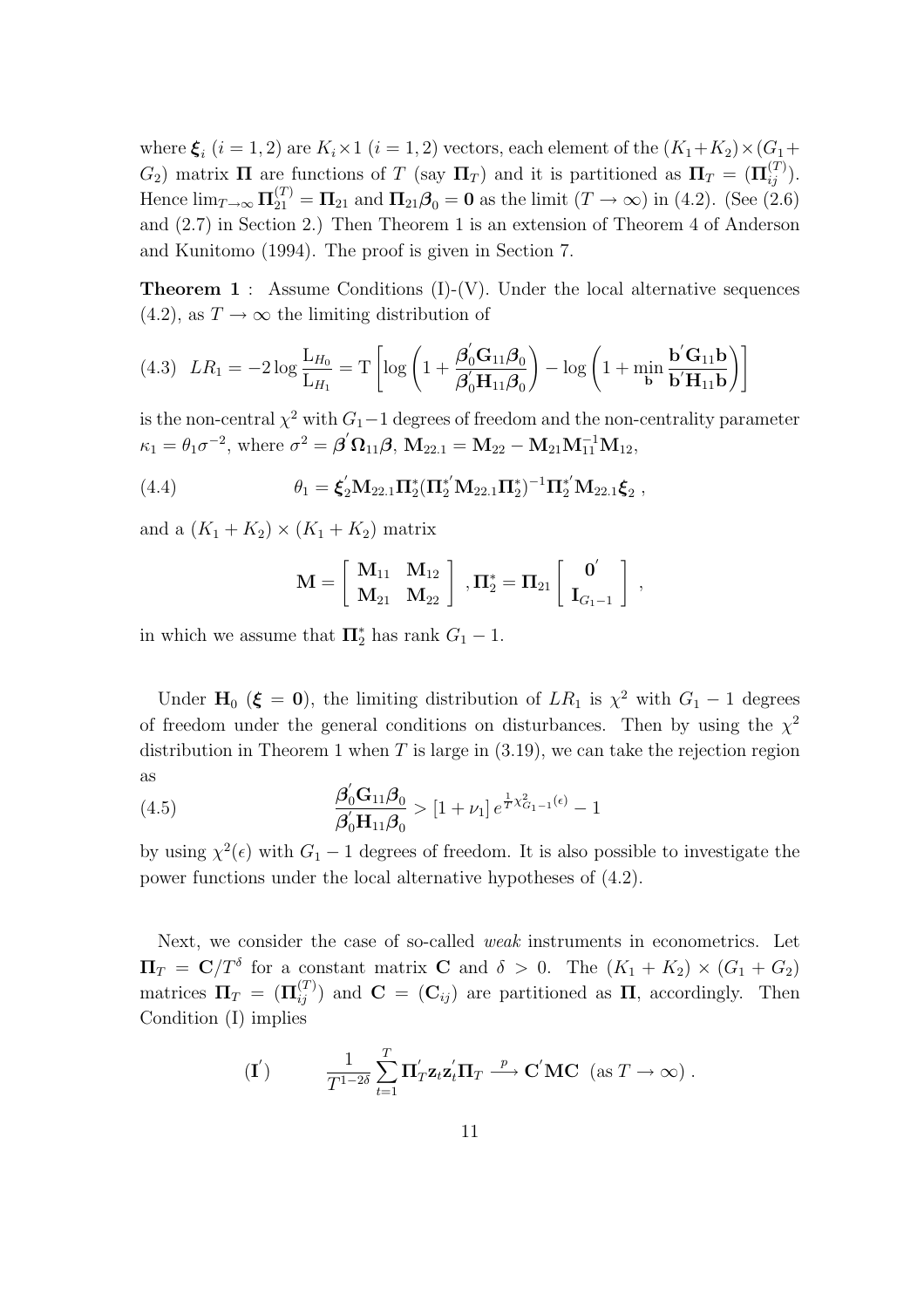We rewrite

 $(\mathbf{Y}^{(T)}_1$  $\mathbf{Y}_1^{(T)}, \mathbf{Y}_2^{(T)}$ (4.6)  $(\mathbf{Y}_1^{(1)}, \mathbf{Y}_2^{(1)}) = \mathbf{Z}\mathbf{\Pi}_T + \mathbf{V}$ ,

$$
\mathbf{G}_{11}^{(T)}=\mathbf{P}_{2.1}^{(T)'}\mathbf{A}_{22.1}\mathbf{P}_{2.1}^{(T)}
$$

and

$$
\mathbf{H}_{11}^{(T)} = \mathbf{Y}_1^{(T)'} \mathbf{Y}_1^{(T)} - \mathbf{P}_{2.1}^{(T)'} \mathbf{A}_{22.1} \mathbf{P}_{2.1}^{(T)}.
$$

Define  $\nu_1^{(T)}$  as the smallest root of  $\left| \mathbf{G}_{11}^{(T)} - \lambda^{(T)} \mathbf{H}_{11}^{(T)} \right|$  $\begin{vmatrix} T \\ 11 \end{vmatrix} = 0$ ; that is

(4.7) 
$$
\nu_1^{(T)} = \min_{\mathbf{b}} \frac{\mathbf{b}' \mathbf{G}_{11}^{(T)} \mathbf{b}}{\mathbf{b}' \mathbf{H}_{11}^{(T)} \mathbf{b}} = \frac{\hat{\boldsymbol{\beta}}^{(T)'} \mathbf{G}_{11}^{(T)} \hat{\boldsymbol{\beta}}^{(T)}}{\hat{\boldsymbol{\beta}}^{(T)} \mathbf{H}_{11}^{(T)} \hat{\boldsymbol{\beta}}^{(T)}},
$$

where  $\hat{\boldsymbol{\beta}}^{(T)} = (1, -\hat{\boldsymbol{\beta}}_2^{(T)'}$  $\binom{1}{2}$  is the LIML estimator of  $\beta$ . The weak instruments case is different from the standard situation for (2.1) and (2.4).

The limiting distribution of *LR*<sup>1</sup> depends on the weakness of instruments, which could be measured by the parameter  $\delta$ . Theorem 2 states the limiting distribution of the LR statistic when  $0 < \delta < 1/2$ , of which the proof is similar to Theorem 1 and it is omitted.

**Theorem 2** : Assume  $\Pi_T = \mathbf{C}/T^{\delta}$  for a (constant)  $K \times G_1$  matrix  $\mathbf{C}$  with  $0 < \delta <$  $1/2$  and Conditions (I) − (V). Under the local alternative sequences with  $\eta = 1/2$ 

(4.8) 
$$
\left[\begin{array}{cc} \Pi_{11}^{(T)} & \Pi_{12}^{(T)} \\ \Pi_{21}^{(T)} & \Pi_{22}^{(T)} \end{array}\right] \left[\begin{array}{c} \beta_0 \\ 0 \end{array}\right] = \left[\begin{array}{c} \gamma_1 \\ 0 \end{array}\right] + \frac{1}{T^{\eta}} \left[\begin{array}{c} \xi_1 \\ \xi_2 \end{array}\right],
$$

as  $T \to \infty$  the limiting distribution of  $LR_1$  is the non-central  $\chi^2$  with  $G_1 - 1$  degrees of freedom and the non-centrality parameter  $\kappa_2 = \theta_2 \sigma^{-2}$ , where  $\sigma^2 = \beta'_0 \Omega_{11} \beta_0$ ,

(4.9) 
$$
\theta_2 = \xi_2' \mathbf{M}_{22.1} \mathbf{C}_2^* \left[ \mathbf{C}_2^{*'} \mathbf{M}_{22.1} \mathbf{C}_2^* \right]^{-1} \mathbf{C}_2^{*'} \mathbf{M}_{22.1} \xi_2
$$

and a  $K_2 \times (G_1 - 1)$  matrix

$$
\mathbf{C}_2^* = \mathbf{C}_{21} \left[ \begin{array}{c} \mathbf{0}' \\ \mathbf{I}_{G_1-1} \end{array} \right]
$$

has rank  $G_1 - 1$ .

If  $\eta > 1/2$ , then the statistic  $LR_1$  has the limiting distribution of the central  $\chi^2$ with  $G_1 - 1$  degrees of freedom.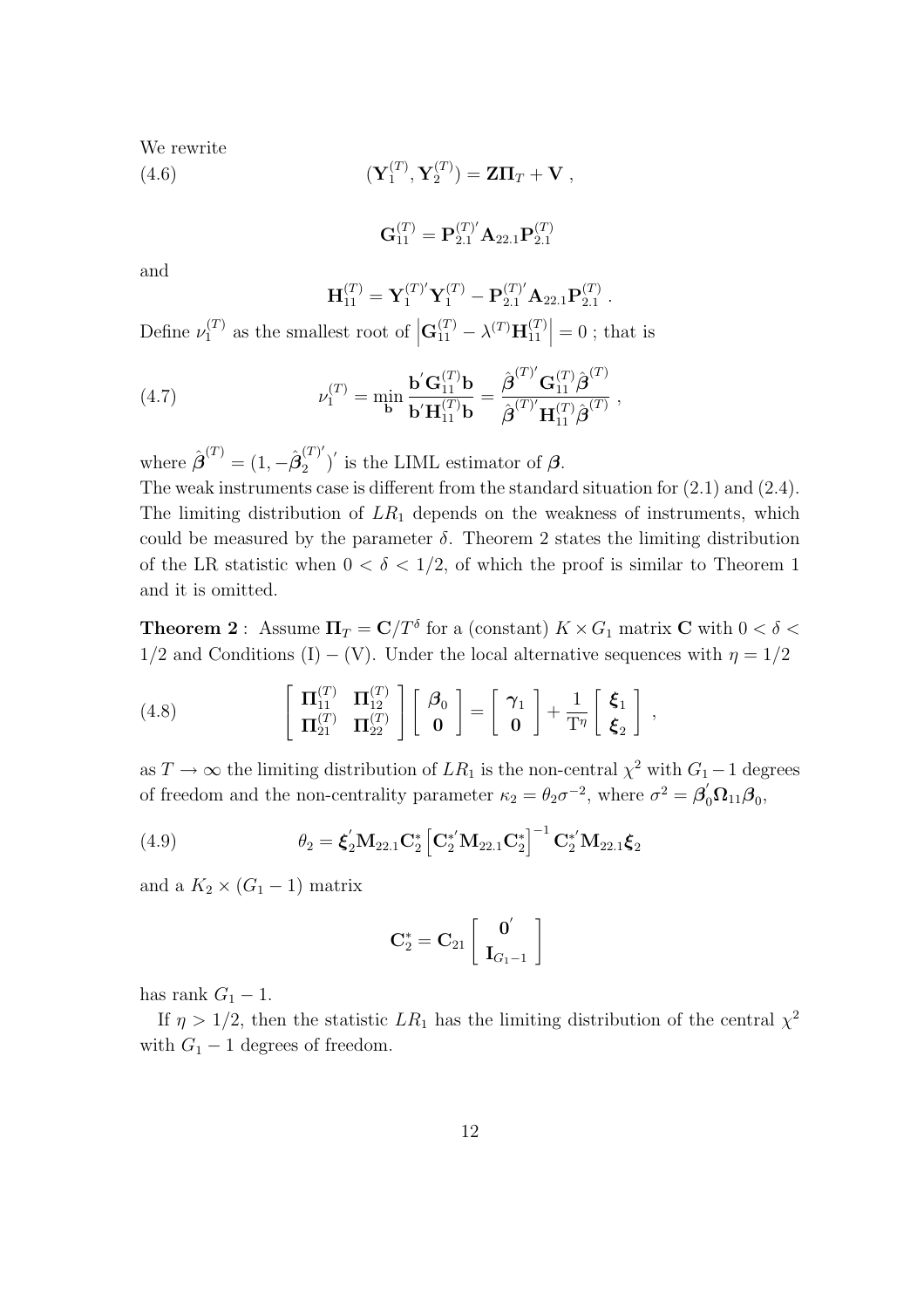When  $\delta \geq 1/2$  and the instruments are extremely weak, however, the limiting distribution of  $LR_1$  under  $H_0$  is not a  $\chi^2$  distribution. First we consider the case when  $\delta = 1/2$ . Define

(4.10) 
$$
\mathbf{X}_T = \frac{1}{\sqrt{T}} \mathbf{A}_{22.1}^{-1/2} \mathbf{Z}_{2.1}' \mathbf{V}_1.
$$

Then for any constant vector **a***,* **X**<sub>*T*</sub>**a** converges to **Xa** weakly as  $T \rightarrow \infty$  under Conditions (I)-(V) and **Xa** follows  $N_K\left[\mathbf{0}, (\mathbf{a}'\mathbf{\Omega}_{11}\mathbf{a})\mathbf{I}_K\right]$ . Since  $\mathbf{H}_{11}^{(T)}/T \stackrel{p}{\rightarrow} \mathbf{\Omega}_{11}$ , we find that for any  $\mathbf{C}'_{21}$ 

$$
T\ \frac{\boldsymbol{\beta}_0^{'}\mathbf{G}_{11}^{(T)}\boldsymbol{\beta}_0}{\boldsymbol{\beta}_0^{'}\mathbf{H}_{11}^{(T)}\boldsymbol{\beta}_0}\overset{w}{\rightarrow}\frac{\boldsymbol{\beta}_0^{'}(\mathbf{C}_{21}^{'}\mathbf{M}_{22.1}^{1/2}+\mathbf{X}^{'})(\mathbf{M}_{22.1}^{1/2}\mathbf{C}_{21}+\mathbf{X})\boldsymbol{\beta}_0}{\boldsymbol{\beta}_0^{'}\boldsymbol{\Omega}_{11}\boldsymbol{\beta}_0}
$$

and

$$
\min_{\mathbf{b}} \frac{\mathbf{b}' \mathbf{G}_{11}^{(T)} \mathbf{b}}{\mathbf{b}' \mathbf{H}_{11}^{(T)} \mathbf{b}} \stackrel{w}{\rightarrow} \nu_1^*,
$$

where  $\nu_1^*$  is the smallest root of

(4.11) 
$$
\left| \mathbf{G}_{11}^{(*)} - \lambda^* \mathbf{\Omega}_{11} \right| = 0 ;
$$

that is

$$
\nu_1^* = \frac{\hat{\boldsymbol{\beta}}^* (\mathbf{C}_{21}^\prime \mathbf{M}_{22.1}^{1/2} + \mathbf{X}^\prime)(\mathbf{M}_{22.1}^{1/2} \mathbf{C}_{21} + \mathbf{X}) \hat{\boldsymbol{\beta}}^*}{\hat{\boldsymbol{\beta}}^*^\prime \boldsymbol{\Omega}_{11} \hat{\boldsymbol{\beta}}^*}
$$

and  $\hat{\boldsymbol{\beta}}^*$  is the characteristic vector of (4.11) with  $\nu_1^*$ . Then as  $T \to \infty$  under the condition  $\mathbf{C}_{21}\boldsymbol{\beta}_0 = \mathbf{0}$ ,

(4.12) 
$$
LR_1 \stackrel{w}{\to} \frac{\beta_0'(\mathbf{C}_{21}'\mathbf{M}_{22.1}^{1/2} + \mathbf{X}')(\mathbf{M}_{22.1}^{1/2}\mathbf{C}_{21} + \mathbf{X})\boldsymbol{\beta}_0}{\beta_0'\Omega_{11}\boldsymbol{\beta}_0} - \nu_1^*
$$

$$
= \frac{\beta_0'\mathbf{X}'\mathbf{X}\boldsymbol{\beta}_0}{\beta_0'\Omega_{11}\boldsymbol{\beta}_0} - \nu_1^* \ (= LR_1^*, \text{ say}),
$$

where the first term of the limiting random variable follows  $\chi^2(K_2)$  and the second term (i.e.  $\nu_1^*$ ) follows the minimum of a non-central Wishart matrix. Hence we have a representation of the  $G_1 \times G_1$  random matrix

$$
\mathbf{G}_{11}^{(*)}=(\mathbf{C}_{21}^{'}\mathbf{M}_{22.1}^{1/2}+\mathbf{X}^{'})(\mathbf{M}_{22.1}^{1/2}\mathbf{C}_{21}+\mathbf{X})
$$

and it is actually a central Wishart if and only if  $C_{21} = 0$ . When  $\delta > 1/2$ , we have

(4.13) 
$$
LR_1 \xrightarrow{w} \frac{\beta_0' \mathbf{X}' \mathbf{X} \beta_0}{\beta_0' \Omega_{11} \beta_0} - \nu_1^{**} = LR_1^*,
$$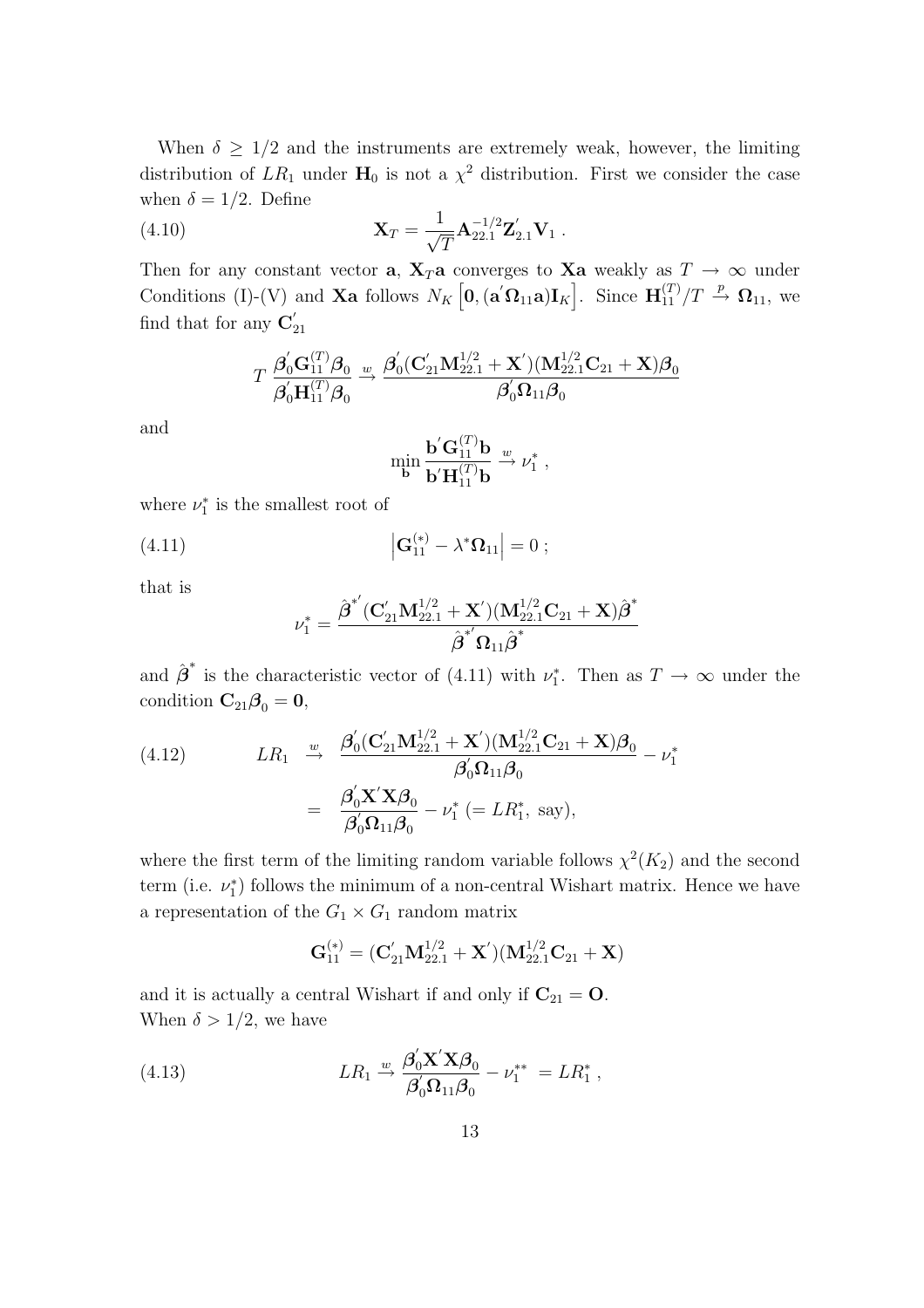where  $\nu_1^{**}$  is the smallest root of

(4.14) 
$$
\left| \mathbf{X}' \mathbf{X} - \lambda^{**} \mathbf{\Omega}_{11} \right| = 0.
$$

In our formulation it is possible to analyze the asymptotic behavior of *LR*<sup>1</sup> under the local alternatives when  $\eta \geq 1/2$  with some complications. There is no technical difficulty, but we need some further notations.

Then we can investigate the asymptotic behavior of  $LR_1^*$  when  $K$  or  $K_2$  is large. An interesting observation is the fact that the LIML estimator is still consistent when  $K_2$  is large and  $\delta = 1/2$ . On the other hand, when  $\delta > 1/2$  the structural relation is asymptotically under-identification. This leads to the asymptotic behavior of *LR<sup>∗</sup>* 1 when  $K_2$  is large, which is different from the standard situation. We summarize the results on the asymptotic distributions of  $LR_1^*$  under  $H_0$  when  $K_2$  is large. The proof is given in Section 7.

**Theorem 3** : Suppose each row of **X** follows  $N_{G_1}(\mathbf{0}, \Omega_{11})$ .  $(0, \Omega_{11})$ . [*i*] Let  $M_{K_2}^* =$  $C'_{21}M_{22.1}C_{21}$  and assume

$$
\mathbf{(VI)} \qquad \qquad \frac{1}{K_2} \mathbf{M}_{K_2}^* \to \mathbf{M}^*
$$

as  $K_2 \to \infty$  and the lower-right corner  $((G_1 - 1) \times (G_1 - 1))$  submatrix  $\mathbf{M}_{22}^*$  of  $\mathbf{M}^*$ is a non-singular matrix (i.e.  $\mathbf{M}_{22}^*$  is of rank  $G_1$ ). When  $\delta = 1/2$ , as  $K_2 \to \infty$ 

$$
(4.15) \t\t\t\t LR_1^* \stackrel{w}{\rightarrow} \mathbf{x}'\mathbf{x} ,
$$

where **x** follows the  $(G_1 - 1)$ -dimensional normal distribution with the covariance matrix

$$
\mathbf{Q}^* = \mathbf{I}_{G_1-1} + \mathbf{M}_{22}^{*-1/2} \left[ \boldsymbol{\Omega}_{11} - \frac{\boldsymbol{\Omega}_{11} \boldsymbol{\beta}_0 \boldsymbol{\beta}_0' \boldsymbol{\Omega}_{11}}{\boldsymbol{\beta}_0' \boldsymbol{\Omega}_{11} \boldsymbol{\beta}_0} \right]_{22} \mathbf{M}_{22}^{*-1/2} \ ,
$$

which is a positive definite matrix and  $\lfloor \cdot \rfloor$  stands for the  $(G_1 - 1) \times (G_1 - 1)$ lower-right corner of the matrix. [*ii*] When  $\delta > 1/2$ , as  $K_2 \to \infty$ 

(4.16) 
$$
\frac{1}{\sqrt{K_2}}LR_1^* \xrightarrow{w} \tau_{G_1},
$$

where  $\tau_{G_1}$  is the largest characteristic root of the symmetric matrix

(4.17) 
$$
\mathbf{W}^* = \frac{1}{\sqrt{K_2}} \left[ \left( \frac{\boldsymbol{\beta}_0' \mathbf{X}' \mathbf{X} \boldsymbol{\beta}_0}{\boldsymbol{\beta}_0' \mathbf{\Omega}_{11} \boldsymbol{\beta}_0} \right) \mathbf{I}_{G_1} - \boldsymbol{\Omega}_{11}^{-1/2} \mathbf{X}' \mathbf{X} \boldsymbol{\Omega}_{11}^{-1/2} \right] = (w_{ij}^*) ,
$$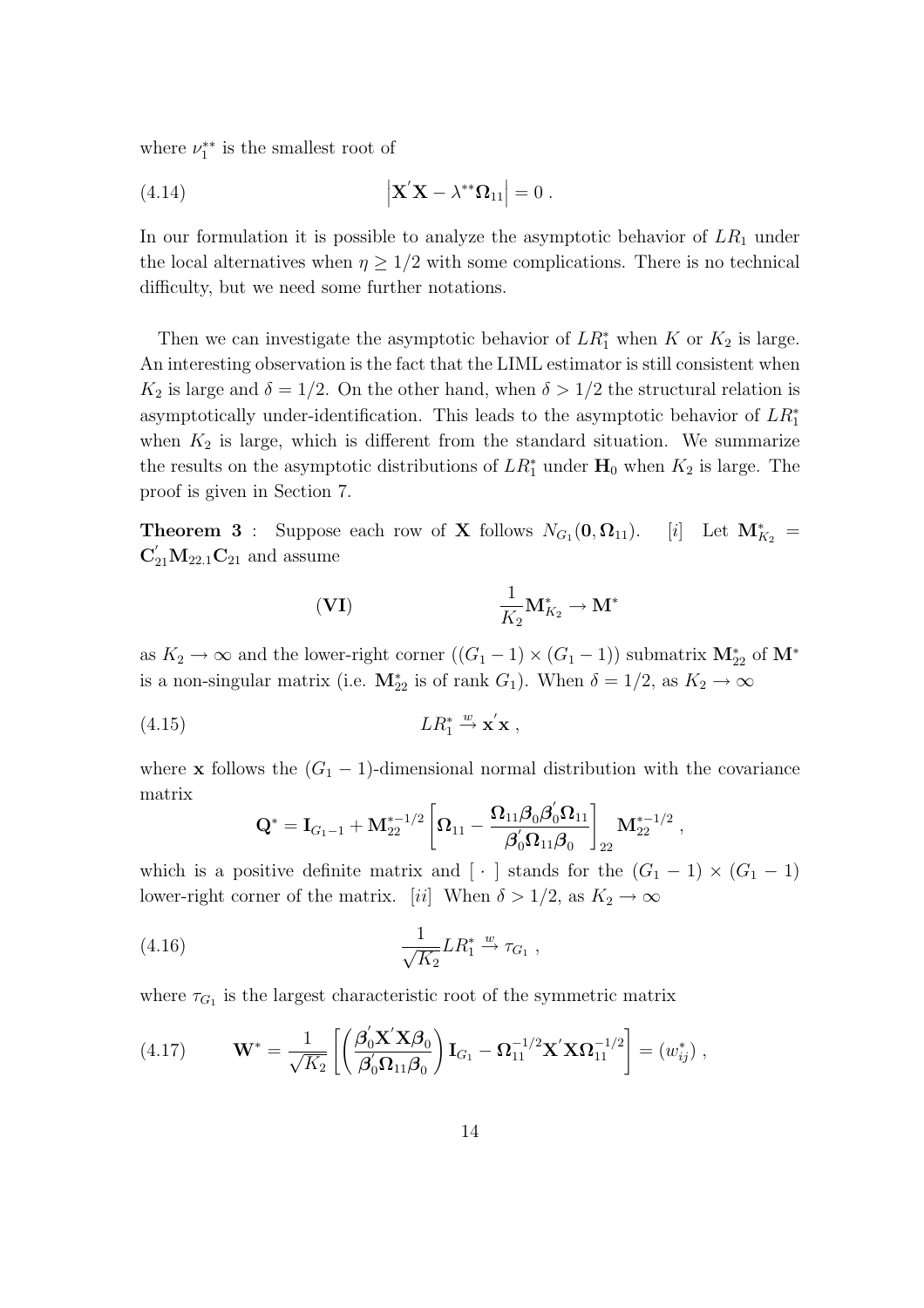and each elements  $w_{ij}^*$  follows the Gaussian distributions with zero means and  $\mathcal{E}(w_{ii}^{*2}) = 4(1-a_i^2), \, \mathcal{E}(w_{ij}^{*2}) = 1 \, (i \neq j), \, \mathcal{E}(w_{ii}^{*}w_{ij}^{*}) = -2a_ia_j \, (i \neq j), \, \mathcal{E}(w_{ii}^{*}w_{jj}^{*}) =$  $2[1 - a_i^2 - a_j^2]$   $(i \neq j)$  and

$$
\mathbf{a} = (a_i) = \frac{\mathbf{\Omega}_{11}^{1/2} \boldsymbol{\beta}_0}{\|\mathbf{\Omega}_{11}^{1/2} \boldsymbol{\beta}_0\|}.
$$

When  $G_1 = 2$ , the larger root of the determinant equation is

(4.18) 
$$
\tau_2 = \frac{w_{11}^* + w_{22}^* + \sqrt{(w_{11}^* + w_{22}^*)^2 - 4(w_{11}^* w_{22}^* - w_{12}^{*2})}}{2}.
$$

The above situations when  $T \to \infty$  and  $K_2 \to \infty$  can be regarded as some cases of *many weak* instruments recently discussed in econometrics. The alternative (and it may be more natural) formulation of many weak instruments is to relate  $K_2$  to  $T$ , and take each elements and the size of  $\Pi$  as functions of *T*. Let the size  $K \times G$  of  $\Pi$ be dependent on *T*, and we denote a sequence of  $K_T \times G$  ( $K_T = K_1 + K_{2T}$ ,  $T \geq 3$ , G is a fixed integer) matrices  $\Pi_T$ , which is partitioned into the  $(K_1 + K_{2T}) \times (G_1 + G_2)$ submatrices

$$
\Pi_T = \left[\begin{array}{cc} \Pi_{11}^{(T)} & \Pi_{12}^{(T)} \\ \Pi_{21}^{(T)} & \Pi_{22}^{(T)} \end{array}\right] \ .
$$

Suppose

(**VII**) *K<sup>T</sup> T −→* 0 *.*

Also instead of Conditions (I)-(III), we suppose the conditions

$$
\begin{aligned}\n(\mathbf{I}^{"}) \qquad & \frac{1}{T} \sum_{t=1}^{T} \mathbf{\Pi}_{T}^{'} \mathbf{z}_{t}^{(T)} \mathbf{z}_{t}^{(T)'} \mathbf{\Pi}_{T} \xrightarrow{p} \Phi \ (\text{as } T \to \infty) \,, \\
(\mathbf{II}^{''}) \qquad & \frac{1}{T} \max_{1 \leq t \leq T} \|\mathbf{\Pi}_{T}^{'} \mathbf{z}_{t}^{(T)}\|^{2} \xrightarrow{p} 0 \ (\text{as } T \to \infty) \,, \\
(\mathbf{III}^{''}) \qquad & \frac{1}{T} \sum_{t=1}^{T} \mathbf{\Omega}_{11}^{(t)} \otimes \mathbf{\Pi}_{T}^{'} \mathbf{z}_{t}^{(T)} \mathbf{Z}_{t}^{(T)} \mathbf{\Pi}_{T} \xrightarrow{p} \mathbf{\Omega}_{11} \otimes \Phi \ (\text{as } T \to \infty) \,,\n\end{aligned}
$$

where  $\Omega_{11}$  is a positive definite constant matrix,  $\Phi$  is a non-negative definite constant matrix (the upper-left  $G_1 \times G_1$  sub-matrix of  $\Phi$  is of rank  $G_1 - 1$ ), and  $\mathbf{z}_t^{(T)}$  are the  $K_T \times 1$  vectors of instruments.

In the many-weak instruments cases, there can be alternative assumptions among the relative magnitudes of *T*,  $K_T$  and  $\Pi_T$ . The condition (VII) is a very mild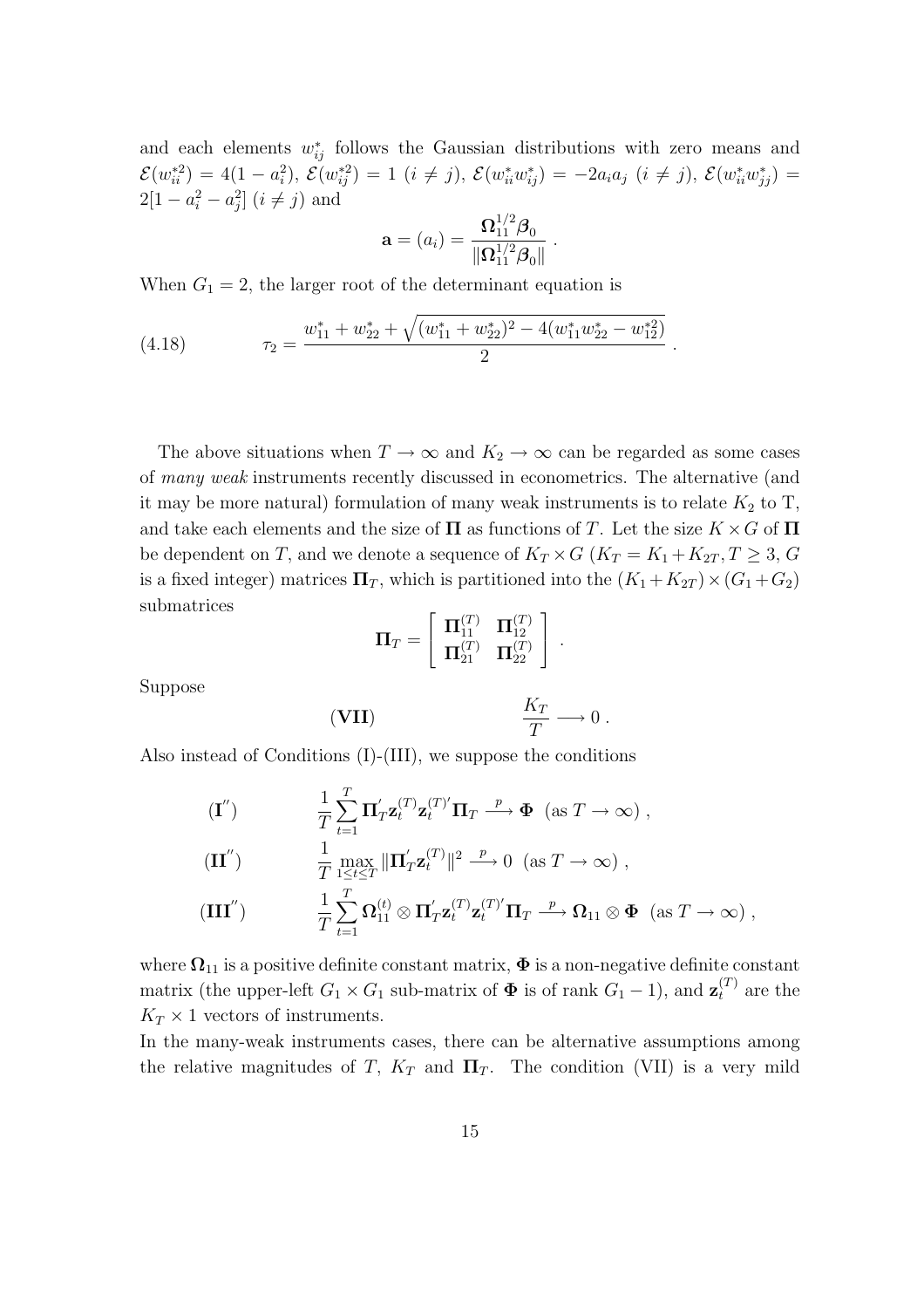condition and it is not possible to obtain the  $\chi^2-$  distribution <sup>3</sup> without (VII). The many-weak instruments cases are different from the standard situation for (2.1) and  $(2.4)$  with a fixed *K* (and  $K_2$ ). We have the next result and we have omitted the proof because it is similar to those of Theorem 1 and Theorem 3.

**Theorem 4**: Let  $\mathbf{z}_t^{(T)}$  be a sequence of  $K_T \times 1$  vectors of instruments. For a sequence of  $K_T \times G$  coefficient matrices  $\Pi_T$ , assume Conditions  $(I)''$ - $(III)''$ ,  $(IV)$ - $(V)$ and (VII). Under the local alternative sequences

(4.19) 
$$
\Pi_T \begin{bmatrix} \beta_0 \\ \mathbf{0} \end{bmatrix} = \begin{bmatrix} \gamma_1 \\ \mathbf{0} \end{bmatrix} + \frac{1}{\sqrt{T}} \begin{bmatrix} \boldsymbol{\xi}_1 \\ \boldsymbol{\xi}_{2T} \end{bmatrix},
$$

as  $T \to \infty$  the statistic  $LR_1$  has the limiting distribution of the non-central  $\chi^2$  with  $G_1$  − 1 degrees of freedom and the non-centrality parameter  $\kappa_4 = \theta_4 \sigma^{-2}$ , provided that the probability limits of

$$
(4.20) \ \theta_4 = \left[\text{plim}\frac{1}{T}\mathbf{\dot{\xi}}_{2T}^{\prime}\mathbf{A}_{22.1}\mathbf{\Pi}_{2T}\right] \left[\text{plim}\frac{1}{T}\mathbf{\Pi}_{2T}^{\prime}\mathbf{A}_{22.1}\mathbf{\Pi}_{2T}\right]^{-1} \left[\text{plim}\frac{1}{T}\mathbf{\Pi}_{2T}^{\prime}\mathbf{A}_{22.1}\mathbf{\dot{\xi}}_{2T}\right] \ ,
$$

exist and  $\theta_4$  is positive for a sequence of the  $K_{2T} \times 1$  vectors  $\xi_{2T}$ , the  $K_{2T} \times 1$ sub-vectors  $\mathbf{z}_{2t}^{(T)}$  of  $\mathbf{z}_t^{(T)}$  $t^{(1)}$ , a sequence of the  $K_{2T} \times K_{2T}$  matrices

$$
\mathbf{A}_{22.1} = \sum_{t=1}^T \mathbf{z}_{2t}^{(T)} \mathbf{z}_{2t}^{(T)'} - \sum_{t=1}^T \mathbf{z}_{2t}^{(T)} \mathbf{z}_{1t}^{'} \left[ \sum_{t=1}^T \mathbf{z}_{1t} \mathbf{z}_{1t}^{'} \right]^{-1} \sum_{t=1}^T \mathbf{z}_{1t} \mathbf{z}_{2t}^{(T)'},
$$

and a sequence of  $K_{2T} \times (G_1 - 1)$  matrices

$$
\Pi_{2T} = \Pi_{21}^{(T)} \left[ \begin{array}{c} \mathbf{0}' \\ \mathbf{I}_{G_1-1} \end{array} \right] .
$$

Thus we also find that the rejection region and confidence region based on  $\chi^2$ distribution with  $G_1 - 1$  degrees of freedom are asymptotically valid for some cases of weak instruments including some many weak instruments situation. The assumptions of Theorem 2 on weak instruments (with  $\xi_2 = C_{21}\beta_0 = 0$ ) or Theorem 4 (with  $\theta_4 = 0$ ) on many instruments are sufficient for  $\chi^2$  with  $G_1 - 1$  degrees of freedom as the asymptotic null-distribution.

<sup>3</sup> Recently, Matsushita (2007) has investigated the finite sample distribution of *LR*<sup>1</sup> without Condition (IV). The related problem on estimation with many instruments has been explored by Anderson, Kunitomo and Matsushita (2005), for instance.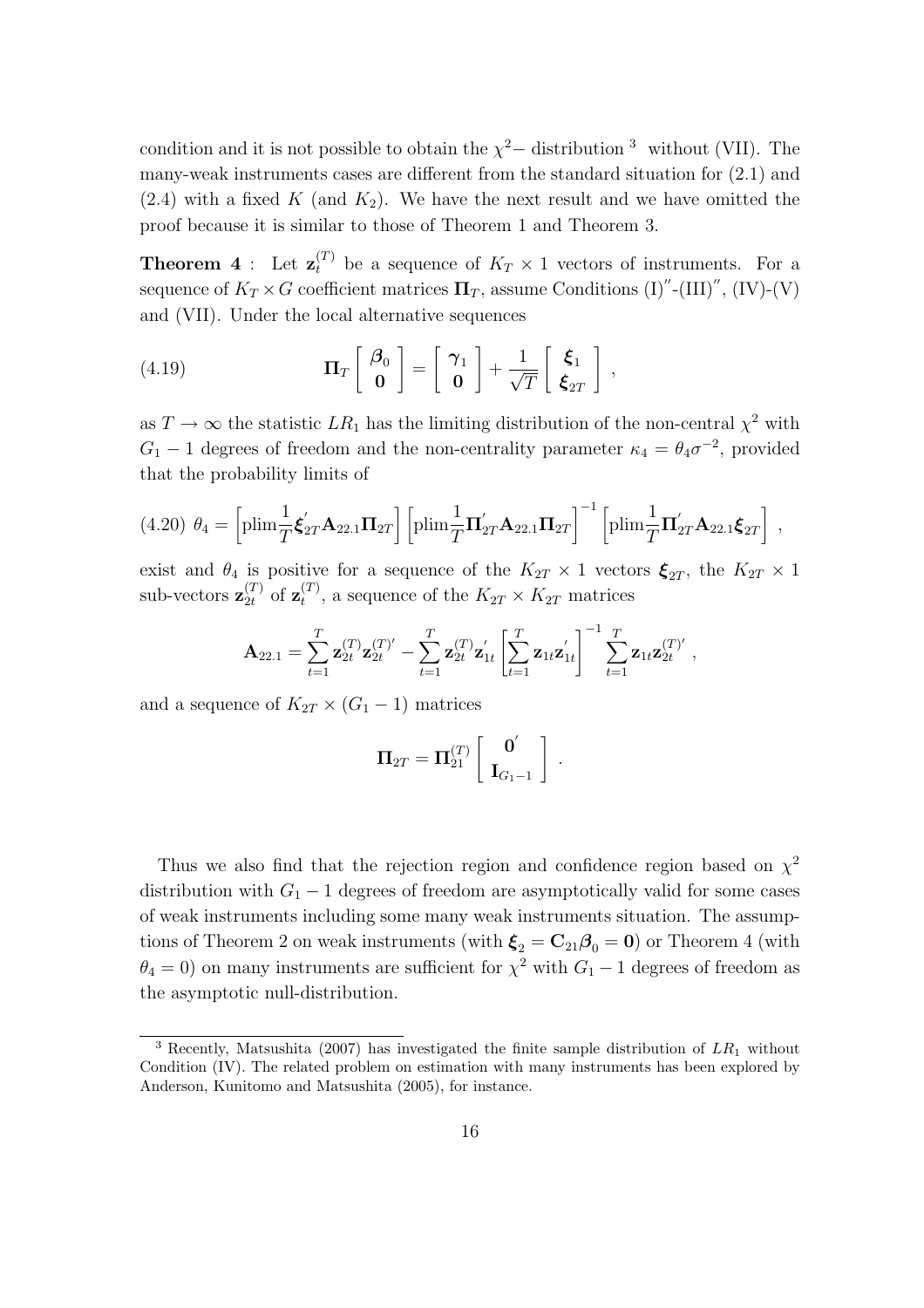## **5. Some Extensions**

The likelihood ratio criterion we have developed can be extended to several statistical models, which have been often treated separately in the literatures. We shall discuss three important problems which have many applications in statistical and econometric analyses.

#### **5.1 Linear Functional Relationships**

We shall pay an attention to the fundamental relationship between the simultaneous equation system and the linear functional (or the errors-in-variables) models in the statistical literature, which are mathematically equivalent. A linear functional relationships model can be defined as follows.

Let the observed *G*<sub>1</sub>-component vector  $\mathbf{X}_{\alpha j}$  ( $\alpha = 1, \dots, K_2; j = 1, \dots, m$ ) be modeled as

(5.1) 
$$
\mathbf{X}_{\alpha j} = \boldsymbol{\xi}_{\alpha} + \boldsymbol{V}_{\alpha j} \ ,
$$

where  $\xi_1, \cdots, \xi_{K_2}$  are *incidental parameters*,  $\mathbf{V}_{\alpha j}$  are unobserved random vectors distributed as  $N(\mathbf{0}, \mathbf{\Omega})$ , and m is the number of repeated measurements. The assumed linear relationship among *ξ<sup>α</sup>* is

(5.2) 
$$
\boldsymbol{\xi}_{\alpha}'\boldsymbol{\beta} = \mathbf{0} , \ \alpha = 1, \cdots, K_2 .
$$

Then (5.1) can be written as  $\mathbf{X} = \mathbf{Z}\mathbf{\Pi} + \mathbf{V}$ , where  $mK_2 = T$  and

(5.3) 
$$
\mathbf{X} = \begin{bmatrix} \mathbf{X}_{11}^{\prime} \\ \vdots \\ \mathbf{X}_{1m}^{\prime} \\ \mathbf{X}_{21}^{\prime} \\ \vdots \\ \mathbf{X}_{K_{2}m}^{\prime} \end{bmatrix}, \mathbf{Z} = \begin{bmatrix} 1 & 0 & 0 & \cdots & 0 \\ \vdots & & & & \\ 1 & 0 & 0 & \cdots & 0 \\ 0 & 1 & 0 & \cdots & 0 \\ \vdots & & & & \vdots \\ 0 & 0 & 0 & \cdots & 1 \end{bmatrix}, \mathbf{V} = \begin{bmatrix} \mathbf{V}_{11}^{\prime} \\ \vdots \\ \mathbf{V}_{1m}^{\prime} \\ \mathbf{V}_{21}^{\prime} \\ \vdots \\ \mathbf{V}_{K_{2}m}^{\prime} \end{bmatrix},
$$

$$
\mathbf{\Pi} = \begin{bmatrix} \boldsymbol{\xi}_{1}^{\prime} \\ \boldsymbol{\xi}_{2}^{\prime} \\ \vdots \\ \boldsymbol{\xi}_{K_{2}}^{\prime} \end{bmatrix}.
$$

The linear relationship (5.3) implies that the rank of  $\Pi$  is  $G_1 - 1$ . The estimator of  $\boldsymbol{\xi}_{\alpha}$  is  $\bar{\mathbf{x}}_{\alpha} = (1/m) \sum_{j=1}^{m} \mathbf{X}_{\alpha j}$ ; the estimator of  $\boldsymbol{\Pi}' = (\boldsymbol{\xi}_{1}, \cdots, \boldsymbol{\xi}_{K_{2}})$  of unrestricted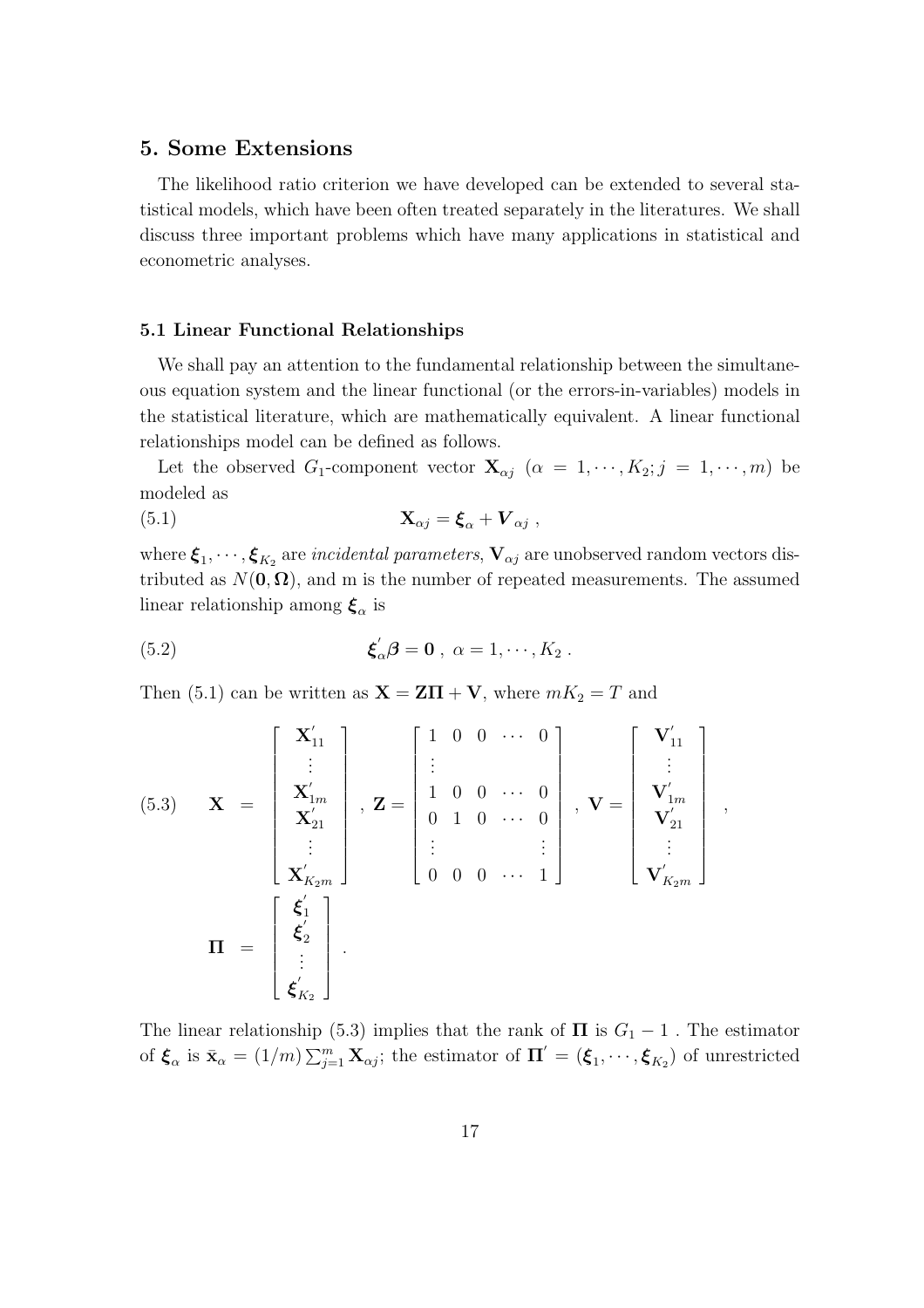rank is  $(\bar{\mathbf{x}}_1, \dots, \bar{\mathbf{x}}_{K_2})$ ; further for statistical inference it may be natural to use two matrices

(5.4) 
$$
\mathbf{G}_{11} = m \sum_{\alpha=1}^{K_2} \bar{\mathbf{x}}_{\alpha} \bar{\mathbf{x}}'_{\alpha}, \mathbf{H}_{11} = \sum_{\alpha=1}^{K_2} \sum_{j=1}^{m} (\mathbf{x}_{\alpha j} - \bar{\mathbf{x}}_{\alpha}) (\mathbf{x}_{\alpha j} - \bar{\mathbf{x}}_{\alpha})'.
$$

The relation between the estimation problem of structural equations in econometrics and the linear functional relationships model has been investigated by Anderson (1984). (See Sections 12 and 13 of Anderson (2003) for the details.) However, the likelihood ratio criteria for testing coefficients have not been fully developed although there were some test statistics proposed. In this respect, the test statistic and confidence region in the form of (3.18), (3.19) and (4.5) are directly applicable.

#### **5.2 Reduced Rank Regression**

In  $(2.1)$  and  $(2.5)$  we consider the null hypothesis

$$
\mathbf{H}_{0}^{'}: \ \ \mathbf{\Pi}_{21}\mathbf{B}_{0}=\mathbf{0}\ ,
$$

where  $\mathbf{B}_0$  is a specified  $G_1 \times r$  ( $1 \leq r < G_1$ ) matrix of rank r. The alternative hypothesis consists of arbitrary  $\Pi$  and  $\Omega$ . Consider also

$$
\mathbf{H}'_1: \ \ \mathrm{rank}(\mathbf{\Pi}_{21})=G_1-r.
$$

Note that  $H_0$  includes  $H_1$ . By using the same argument as in Section 3, the likelihood ratio test of the null hypothesis  $H'_2$ :  $\Pi_{21}$  has rank  $G_1 - r$  and  $\Pi_{21}B_0 = 0$  vs.  $\mathbf{H}'_1$ :  $\mathbf{\Pi}_{21}$  has rank  $G_1 - r$  can be developed. In the derivations of (3.13)-(3.15), we no $i$  tice that the matrix  $\mathbf{Q}(\mathbf{Q}'\mathbf{Q})^{-1}\mathbf{Q}'$  is idempotent of rank  $G_1-r$  and  $\mathbf{I}_{G_1}-\mathbf{Q}(\mathbf{Q}'\mathbf{Q})^{-1}\mathbf{Q}'$ is idempotent of rank  $G_1 - (G_1 - r) = r$ . Then  $\mathbf{I}_{G_1} - \mathbf{Q}(\mathbf{Q}'\mathbf{Q})^{-1}\mathbf{Q}' = \mathbf{X}(\mathbf{X}'\mathbf{X})^{-1}\mathbf{X}'$ and  ${\bf Q}'{\bf X} = {\bf 0}$  for  ${\bf X} = {\bf H}_{11}^{1/2} {\bf B}_0$ . Since (3.13) becomes

(5.5) 
$$
|\mathbf{H}_{11}| \left| \mathbf{I}_r + \mathbf{B}_0' \mathbf{G}_{11} \mathbf{B}_0 \left[ \mathbf{B}_0' \mathbf{H}_{11} \mathbf{B}_0 \right]^{-1} \right| ,
$$

then (3.16) can be replaced by a monotone function of

$$
(5.6)\quad \, \frac{\displaystyle\prod_{i=1}^{r}(1+\nu_i)\left|\mathbf{B}_0^{'}\mathbf{H}_{11}\mathbf{B}_0\right|}{\left|\mathbf{B}_0^{'}(\mathbf{G}_{11}+\mathbf{H}_{11})\mathbf{B}_0\right|}=\min_{\mathbf{B}}\frac{\left|\mathbf{B}^{'}(\mathbf{G}_{11}+\mathbf{H}_{11})\mathbf{B}\right|}{\left|\mathbf{B}^{'}\mathbf{H}_{11}\mathbf{B}\right|}\frac{\left|\mathbf{B}_0^{'}\mathbf{H}_{11}\mathbf{B}_0\right|}{\left|\mathbf{B}_0^{'}(\mathbf{G}_{11}+\mathbf{H}_{11})\mathbf{B}\right|}\ ,
$$

where **B** is a  $G_1 \times r$  matrix and  $\nu_i$  is the i-th smallest root  $(i = 1, \dots, G_1)$  of (3.7). The likelihood ratio test in (3.17) becomes the form of

(5.7) 
$$
\frac{\left| \mathbf{B}_{0}^{'}(\mathbf{G}_{11} + \mathbf{H}_{11}) \mathbf{B}_{0} \right|}{\left| \mathbf{B}_{0}^{'} \mathbf{H}_{11} \mathbf{B}_{0} \right|} > \frac{\prod_{i=1}^{r} (1 + \nu_{i})}{c^{*}(K_{2}, T - K)},
$$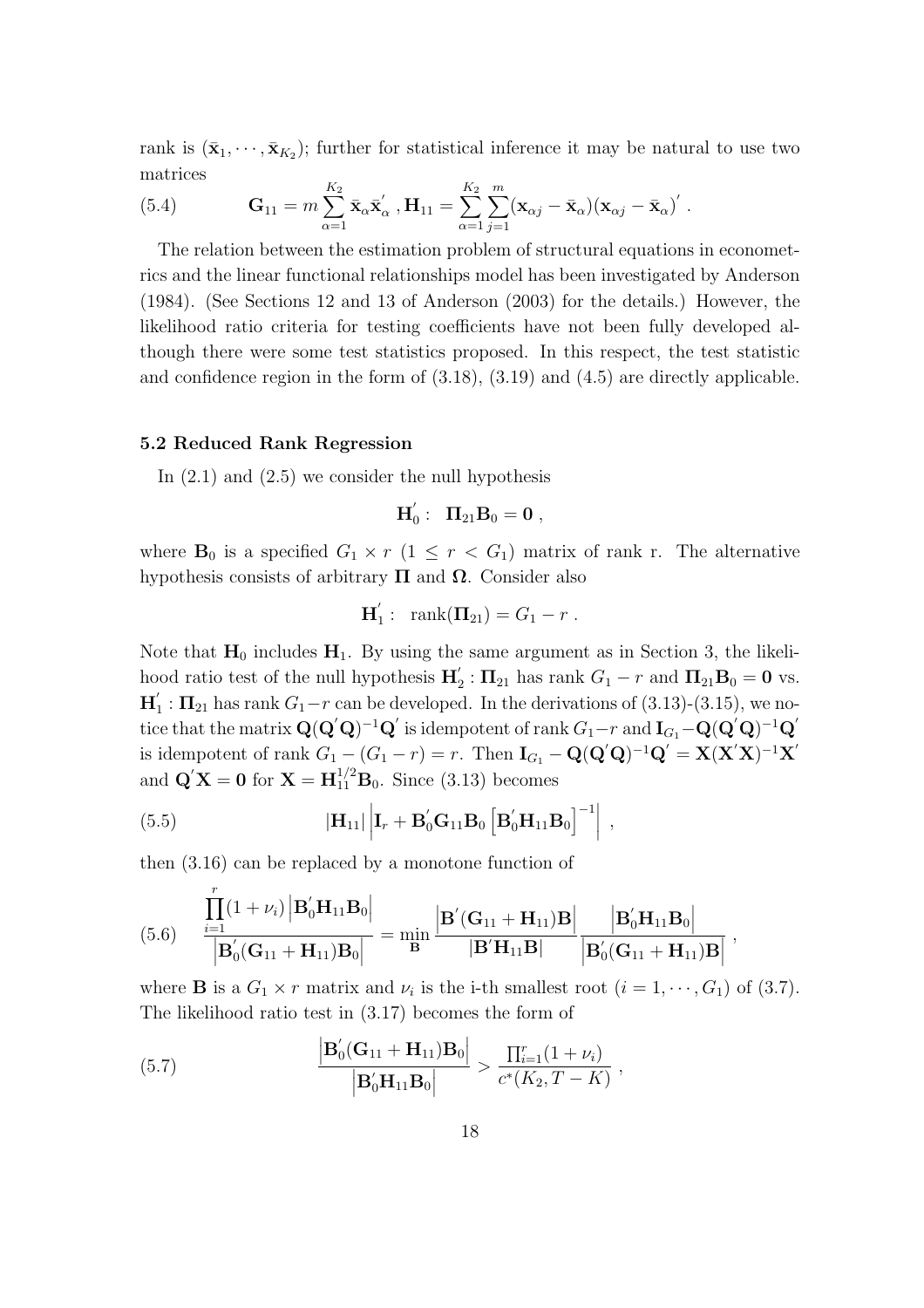where  $c^*(K_2, T - K)$  is a suitable constant.

The resulting test procedure and confidence region are invariant to the linear transformations of  $\Xi_0$  and they are direct extensions of Section 3 to the reduced rank regression problem. (See Anderson (1951), Anderson and Amemiya (1991) for the details, for instance.) The degrees of freedom of  $\chi^2$ −distribution for the statistic  $LR_2$ 

(5.8) 
$$
LR_2 = T \log \left[ \frac{\left| \mathbf{B}_0'(\mathbf{G}_{11} + \mathbf{H}_{11}) \mathbf{B}_0 \right|}{\left| \mathbf{B}_0' \mathbf{H}_{11} \mathbf{B}_0 \right|} \right]
$$

is  $r(G_1 - r)$  in the reduced rank regression.

It is straightforward to extend our analysis of the limiting distribution of LRC in Section 4 to the present case.

## **5.3 Cointegration**

It has been known that the conintegration problem in econometrics can be essentially reduced to the reduced rank regression in the previous subsection. The main interest in the former is to make statistical inference on cointegrating vectors  $\Gamma = \Gamma_0$  for

$$
\Gamma_0^{'} \mathbf{B}_0 = \mathbf{O}
$$

under the hypothesis  $\mathbf{H}'_0$  when  $\mathbf{\Gamma}_0$  is a  $G_1 \times (G_1 - r)$  matrix consisting of cointegrating vectors. (See Johansen (1995) and Anderson (2000), for instance.)

Let a  $G \times 1$  time series vector  $\mathbf{x}_t$  follows

(5.10) 
$$
\Delta \mathbf{x}_t = \left[ \mathbf{\Pi}'_1(1), \cdots, \mathbf{\Pi}'_1(p) \right] \begin{bmatrix} \Delta \mathbf{x}_{t-1} \\ \vdots \\ \Delta \mathbf{x}_{t-p} \end{bmatrix} + \mathbf{\Pi}'_2 \mathbf{x}_{t-1} + \mathbf{v}_t
$$

$$
= \mathbf{\Pi}'_1 \mathbf{z}_{1t} + \mathbf{\Pi}'_2 \mathbf{z}_{2t} + \mathbf{v}_t,
$$

where  $\Pi'_{1} = (\Pi'_{1}(1), \dots, \Pi'_{1}(p))$  and  $\Pi'_{2}$  are  $G \times Gp$  and  $G \times G$  matrices of coefficients. Then we take a  $T \times G$  matrix  $\mathbf{Y} = (\Delta \mathbf{x}'_t)$  and a  $T \times (Gp + G)$  matrix  $\mathbf{Z} = (\mathbf{Z}_1, \mathbf{Z}_2)$ , where  $\Delta \mathbf{x}_{t-i} = \mathbf{x}_{t-i} - \mathbf{x}_{t-(i+1)}$   $(i = 1, \cdots, p)$ ,  $\mathbf{z}'_{1t} = (\Delta \mathbf{x}'_{t-1}, \cdots, \Delta \mathbf{x}'_{t-p})$  and  $\mathbf{z}'_{2t} =$  $\mathbf{x}'_{t-1}$ . In the cointegration case (*G* = *G*<sub>1</sub>) instead of Conditions (I)-(III), we assume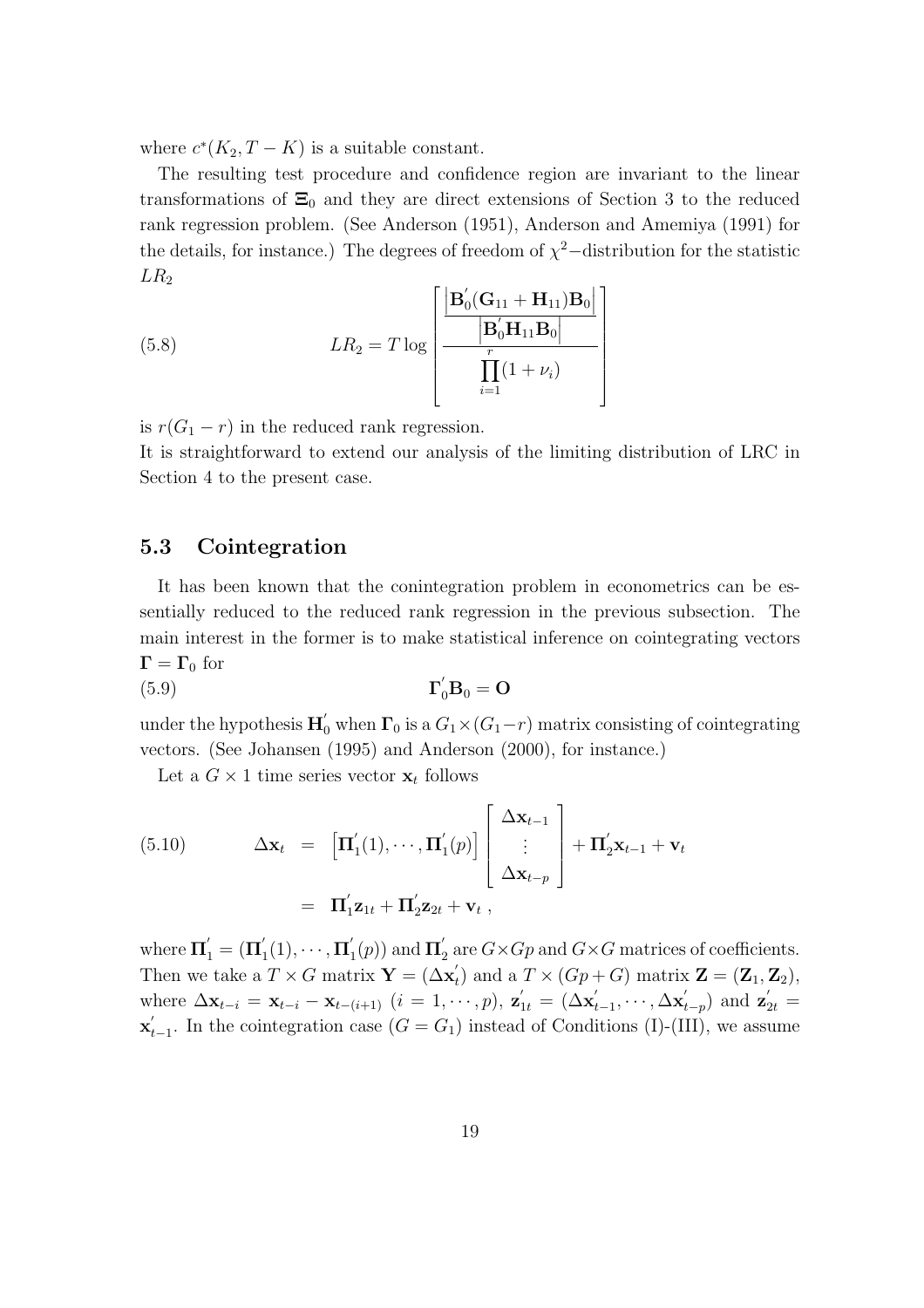the condition <sup>4</sup> that all characteristic roots of

$$
\left(\mathbf{VII}\right) \qquad \qquad \left| (\lambda - 1)\lambda^p \mathbf{I}_G - \lambda^p \mathbf{\Pi}'_2 - (\lambda - 1) \sum_{i=1}^p \lambda^{p-i} \mathbf{\Pi}'_1(i) \right| = 0
$$

are in the range (*−*1*,* 1] or their absolute values are in the range [0*,* 1).

By using the same arguments of Section 3 and Section 5.2, the determinant of the maximized likelihood function in  $(3.4)$  (and thus  $(3.13)$  or  $(5.5)$ ) under  $\mathbf{H}'_0$ : rank $(\mathbf{\Pi}_2) = G_1 - r$  and  $\mathbf{\Gamma} = \mathbf{\Gamma}_0$  ( $G = G_1$ ) is proportional to

$$
\begin{aligned}\n&|\mathbf{H}_{11}|\left|\left[\mathbf{H}_{11}^{-1}-\mathbf{H}_{11}^{-1}\boldsymbol{\Gamma}\left(\boldsymbol{\Gamma}^{'}\mathbf{H}_{11}^{-1}\boldsymbol{\Gamma}\right)^{-1}\boldsymbol{\Gamma}^{'}\mathbf{H}_{11}^{-1}\right]\mathbf{G}_{11}+\mathbf{I}_{G_{1}}\right| \\
&=|\mathbf{H}_{11}||\mathbf{G}_{11}|\left|\left(\mathbf{G}_{11}^{-1}+\mathbf{H}_{11}^{-1}\right)-\mathbf{H}_{11}^{-1}\boldsymbol{\Gamma}\left(\boldsymbol{\Gamma}^{'}\mathbf{H}_{11}^{-1}\boldsymbol{\Gamma}\right)^{-1}\boldsymbol{\Gamma}^{'}\mathbf{H}_{11}^{-1}\right| \\
&=|\mathbf{H}_{11}||\mathbf{G}_{11}|\left|\mathbf{G}_{11}^{-1}+\mathbf{H}_{11}^{-1}\right|\times\frac{\left|\boldsymbol{\Gamma}^{'}\left[\mathbf{H}_{11}^{-1}-\mathbf{H}_{11}^{-1}(\mathbf{G}_{11}^{-1}+\mathbf{H}_{11}^{-1})^{-1}\mathbf{H}_{11}^{-1}\right]\boldsymbol{\Gamma}\right|}{\left|\boldsymbol{\Gamma}^{'}\mathbf{H}_{11}^{-1}\boldsymbol{\Gamma}\right|} \\
&=\frac{|\mathbf{G}_{11}+\mathbf{H}_{11}|}{|\mathbf{H}_{11}|}\times\frac{\left|\boldsymbol{\Gamma}^{'}(\mathbf{G}_{11}+\mathbf{H}_{11})^{-1}\boldsymbol{\Gamma}\right|}{\left|\boldsymbol{\Gamma}^{'}\mathbf{H}_{11}^{-1}\boldsymbol{\Gamma}\right|}\n\end{aligned}
$$

Hence the likelihood ratio test in (3.17) can be replaced by

(5.11) 
$$
\frac{\left|\Gamma_0'(\mathbf{G}_{11} + \mathbf{H}_{11})^{-1}\Gamma_0\right|}{\left|\Gamma_0'\mathbf{H}_{11}^{-1}\Gamma_0\right|} > \frac{\prod_{i=1}^r (1 + \nu_i)}{c^{**}(K_2, T - K)},
$$

where  $c^{**}(K_2, T - K)$  is a suitable constant.

In the cointegrating case, the LRC can be written in terms of

(5.12) 
$$
LR_3 = T \log \left[ \prod_{i=1}^r \xi_i \frac{\left| \Gamma'_0 (\mathbf{G}_{11} + \mathbf{H}_{11})^{-1} \mathbf{\Gamma}_0 \right|}{\left| \Gamma'_0 \mathbf{H}_{11}^{-1} \mathbf{\Gamma}_0 \right|} \right],
$$

where  $\xi_{G_1-1+i} = 1/(1 + \nu_i)$  ( $i = 1, \dots, r$ ) are the larger characteristic roots of

(5.13) 
$$
\left| (\mathbf{G}_{11} + \mathbf{H}_{11})^{-1} - \zeta \mathbf{H}_{11}^{-1} \right| = 0.
$$

Then we have the next result on the limiting distribution of *LR*3*,* which is analogous to the reduced rank regression case. The outline of derivation is given in Section 7.

**Theorem 5** : Assume that  $\mathbf{v}_t$  are an i.i.d. sequence of random variables with

<sup>&</sup>lt;sup>4</sup> It is sufficient that  $\Delta \mathbf{x}_t$  is stationary and  $\mathbf{x}_t$  is an *I*(1)*−*process.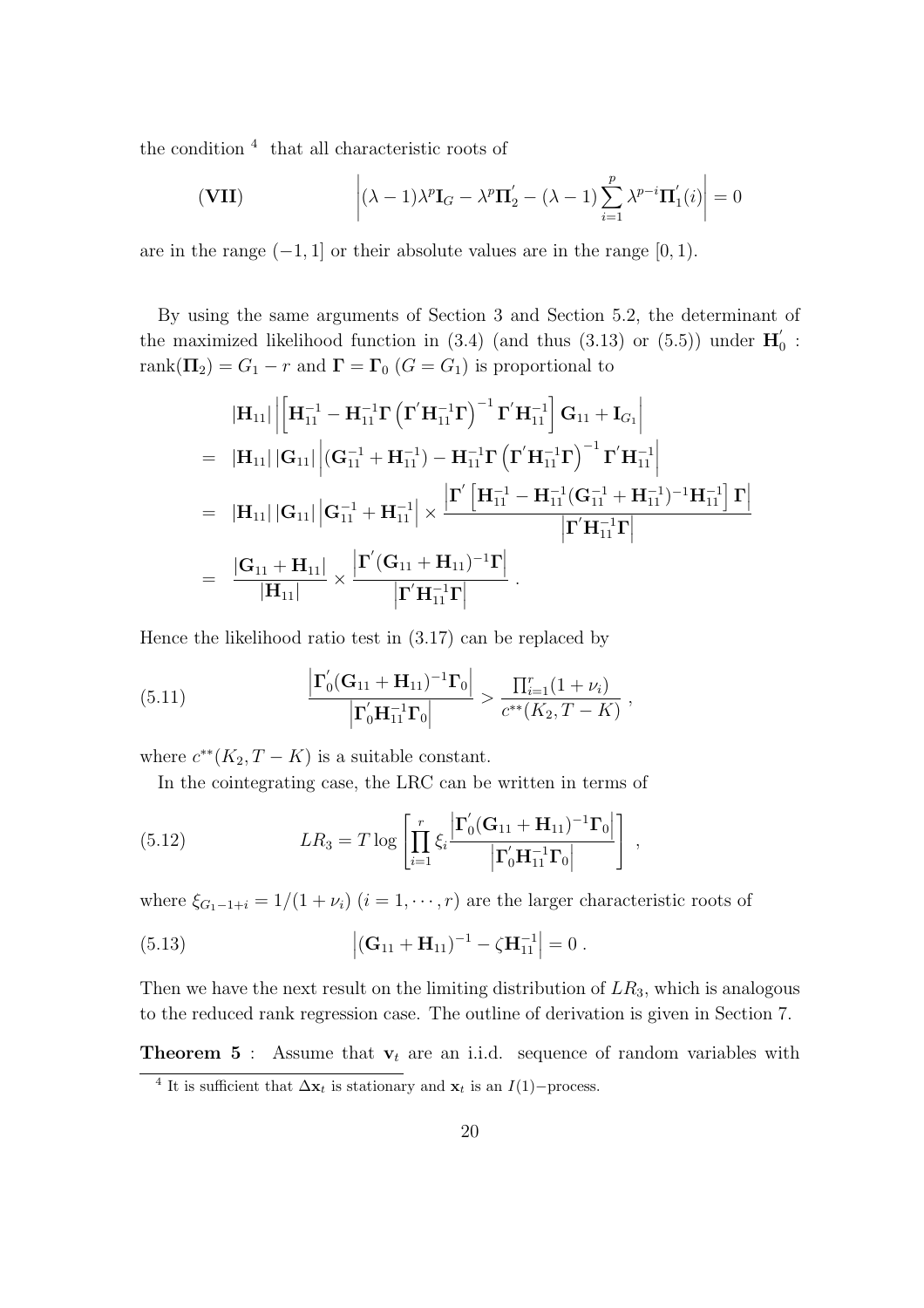$\mathcal{E}(\mathbf{v}_t) = \mathbf{0}$  and  $\mathcal{E}(\mathbf{v}_t \mathbf{v}_t') = \mathbf{\Omega}$ , and Condition (VII). Then under the rank condition  $H'_0$ : rank $(\Pi_2) = G_1 - r$  and  $\Gamma = \Gamma_0$ , as  $T \to \infty$  *LR*<sub>3</sub> has the limiting distribution of  $\chi^2$  with  $r(G_1 - r)$  degrees of freedom.

The resulting test procedure and confidence region are invariant to the orthogonal transformations of  $\Gamma_0$  (i.e. cointegrating vectors) and they are direct extensions of Section 3 to the cointegration problem.

## **6. Concluding remarks**

This paper has shed a new light on the classical problem of the likelihood ratio tests of structural coefficients in a structural equation in the simultaneous equation system. The method developed by Anderson and Rubin (1949, 1950) can be modified to the situation when there are many (or weak in some sense) instruments which may have some relevance in recent econometrics. We have found that the asymptotic null-distribution of LRC is (not always, but) often the  $\chi^2$ -distribution with  $G_1 - 1$ degrees of freedom under a set of fairly general conditions.

Then we have shown that the testing problems in the structural equation (simultaneous equations) model, the linear functional relationship (errors-in-variables) models, the reduced rank regression and the cointegration models are essentially the same. Since these statistical models have been used in many applications, it is worthwhile and useful to show that the problems can be indeed formulated as direct extensions of the classical method by Anderson and Rubin for a single structural equation model.

## **7. Mathematical Details**

In this section we give some technical details which were omitted in the previous sections. At the last part of this section, we shall refer to Anderson and Kunitomo (1994) as AK (1994) and use their method for Theorem 5. Also we shall use the notation of projection operators  $P_Z = Z(Z'Z)^{-1}Z'$  and  $P_{Z_1} = Z_1(Z'_1Z_1)^{-1}Z'_1$ .

**Lemma 1** : Let a  $p \times p$  nonsingular matrix **D** be decomposed into  $(p_1+p_2) \times (p_1+p_2)$ submatrices  $\mathbf{D} = (\mathbf{D}_{ij})$  and  $\mathbf{D}^{-1} = (\mathbf{D}^{ij})$ . For any  $q \times p_1$  matrix  $\mathbf{B}, q \times p_2$  matrix **C** and any positive definite matrix **A***,*

(7.1) 
$$
\min_{\mathbf{C}} \left| \begin{pmatrix} \mathbf{B}' \\ \mathbf{C}' \end{pmatrix} \mathbf{A} \left( \mathbf{B}, \mathbf{C} \right) + \mathbf{D} \right| = \left| \mathbf{D}_{22} - \mathbf{D}_{21} \mathbf{D}_{11}^{-1} \mathbf{D}_{12} \right| \left| \mathbf{D}_{11} + \mathbf{B}' \mathbf{A} \mathbf{B} \right|
$$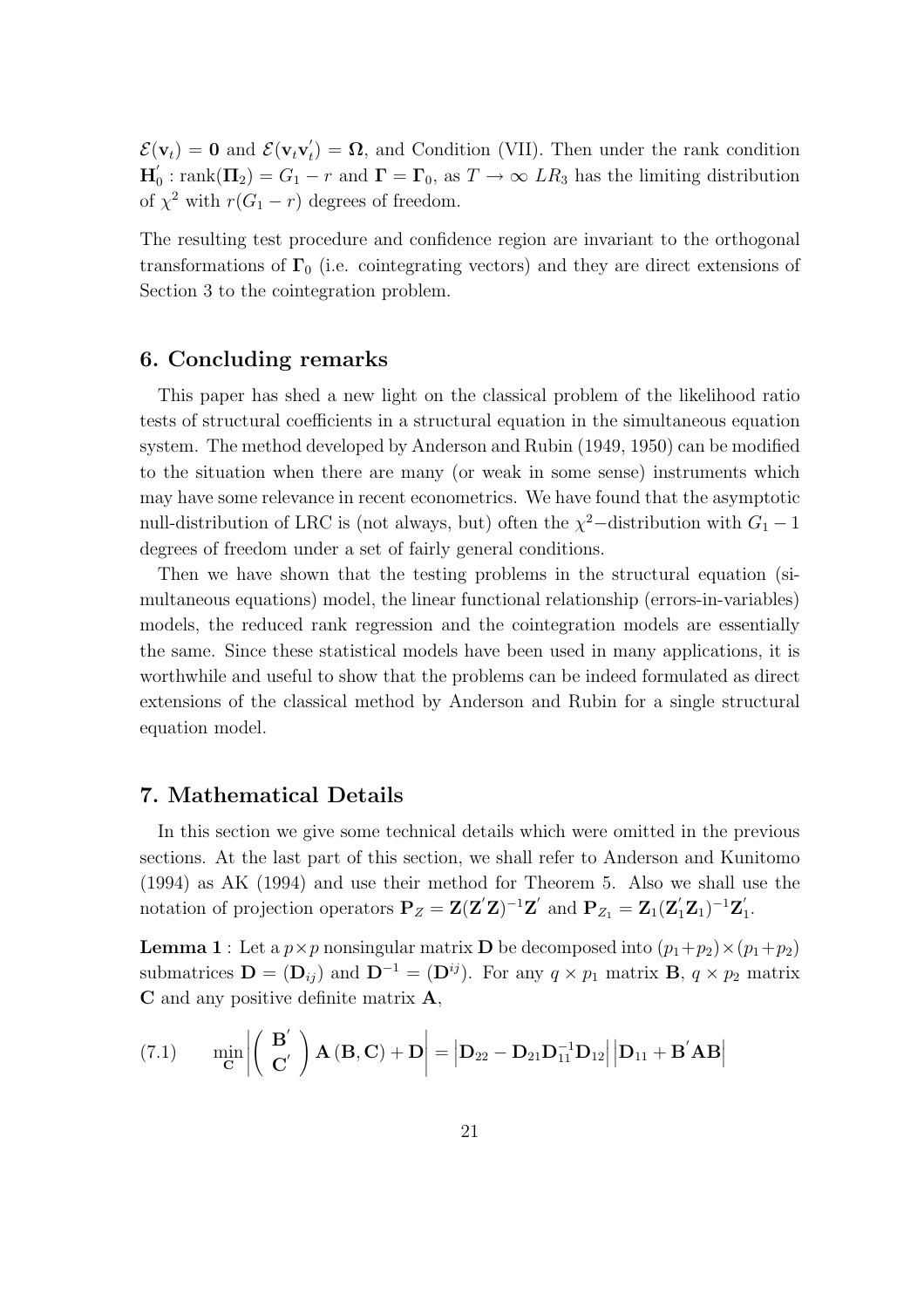and the minimum occurs at  $\mathbf{C} = -\mathbf{B}\mathbf{D}_{11}^{-1}\mathbf{D}_{12}$ .

**Proof of Lemma 1**: For  $|\mathbf{D}| \neq 0$  and  $\mathbf{A} > 0$ ,

(7.2) 
$$
\left|\mathbf{D} + \left(\begin{array}{c}\mathbf{B}' \\ \mathbf{C}'\end{array}\right)\mathbf{A}(\mathbf{B}, \mathbf{C})\right| = \left|\begin{array}{cc}\mathbf{D} & -\left(\begin{array}{c}\mathbf{B}' \\ \mathbf{C}'\end{array}\right)\mathbf{A}^{1/2} \\ \mathbf{A}^{1/2}(\mathbf{B}, \mathbf{C}) & \mathbf{I}_q\end{array}\right|
$$
  
=  $|\mathbf{D}| \left|\mathbf{I}_q + \mathbf{A}^{1/2}(\mathbf{B}, \mathbf{C})\mathbf{D}^{-1}\left(\begin{array}{c}\mathbf{B}' \\ \mathbf{C}'\end{array}\right)\mathbf{A}^{1/2}\right|$ 

Also we have

$$
A^{1/2} (B, C) D^{-1} \begin{pmatrix} B' \\ C' \end{pmatrix} A^{1/2}
$$
  
=  $A^{1/2} [C + BD^{12} (D^{22})^{-1}] D^{22} [C + BD^{12} (D^{22})^{-1}]^{'} A^{1/2} \ge A^{1/2} BD^{22} B' A^{1/2}.$ 

*.*

Then

(7.3) 
$$
\left| \mathbf{D} + \left( \begin{array}{c} \mathbf{B}' \\ \mathbf{C}' \end{array} \right) \mathbf{A} (\mathbf{B}, \mathbf{C}) \right| \geq |\mathbf{D}| \left| \mathbf{I}_q + \mathbf{A}^{1/2} \mathbf{B} \mathbf{D}^{22} \mathbf{B}' \mathbf{A}^{1/2} \right|
$$

$$
= \left| \frac{\mathbf{D}|}{|\mathbf{D}_{11}|} \right| \mathbf{D}_{11} + \mathbf{B}' \mathbf{A} \mathbf{B} \right| ,
$$

which is the right-hand side of  $(7.1)$ . **Q***.***E***.***D**

In order to prove Theorem 1, we first prove two lemmas. (Similar arguments can be used for the proof of Theorem 2 and Theorem 4.)

**Lemma 2** : Under the assumptions of Theorem 1, for any  $0 \leq \epsilon < 1$ 

$$
(7.4) \tT^{\epsilon} \nu_1 \stackrel{p}{\rightarrow} 0.
$$

**Proof of Lemma 2** : It is immediate to see that  $(1/T)H_{11} \stackrel{p}{\rightarrow} \Omega_{11}$  and

$$
\boldsymbol{\beta}_0^{'}\mathbf{G}_{11}\boldsymbol{\beta}_0 = \boldsymbol{\beta}_0^{'}\mathbf{V}_1^{'}\mathbf{Z}_{2.1}\mathbf{A}_{22.1}^{-1}\mathbf{Z}_{2.1}\mathbf{V}_1\boldsymbol{\beta}_0 + \frac{2}{\sqrt{T}}\boldsymbol{\beta}_0^{'}\mathbf{V}_1^{'}\mathbf{Z}_{2.1}\boldsymbol{\xi}_2 + \frac{1}{T}\boldsymbol{\xi}_2^{'}\mathbf{Z}_{2.1}^{'}\mathbf{Z}_{2.1}\boldsymbol{\xi}_2 ,
$$

of which each component of the right-hand side converges to a limiting random variable as  $T\to\infty.$  Then for  $0\leq\epsilon<1$  ,

$$
0 \leq T^{\epsilon} \min_{\mathbf{b}} \frac{\mathbf{b}' \mathbf{G}_{11} \mathbf{b}}{\mathbf{b}' \mathbf{H}_{11} \mathbf{b}} \leq \frac{1}{T^{1-\epsilon}} \frac{\beta_0' \mathbf{G}_{11} \beta_0}{\beta_0' \frac{1}{T} \mathbf{H}_{11} \beta_0} \xrightarrow{p} 0.
$$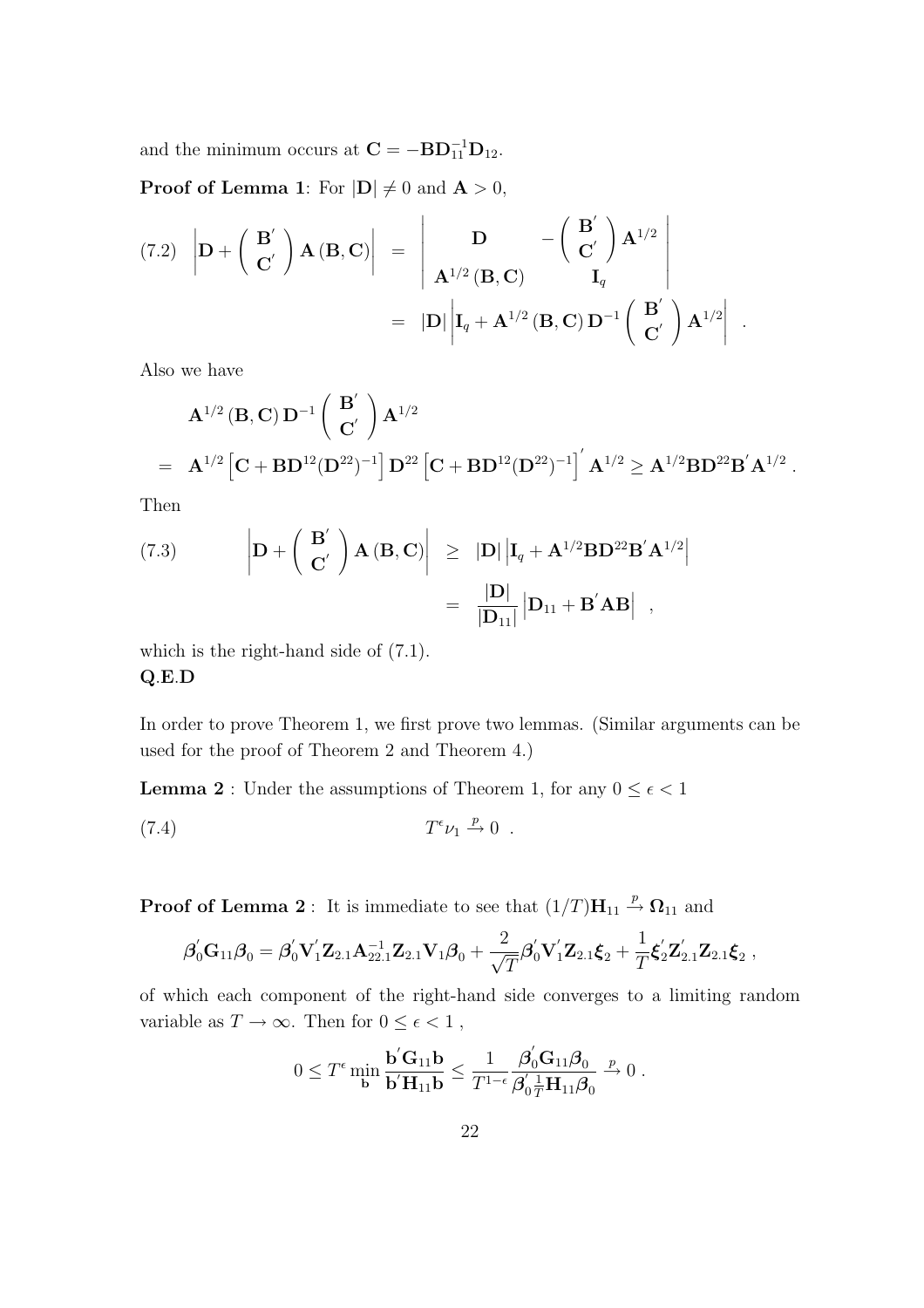**Q.E.D.**

Define

(7.5) 
$$
LR_d = T \left[ \frac{\boldsymbol{\beta}_0' \mathbf{G}_{11} \boldsymbol{\beta}_0}{\boldsymbol{\beta}_0' \mathbf{H}_{11} \boldsymbol{\beta}_0} - \min_{\mathbf{b}} \frac{\mathbf{b}' \mathbf{G}_{11} \mathbf{b}}{\mathbf{b}' \mathbf{H}_{11} \mathbf{b}} \right] .
$$

**Lemma 3** : Under the assumptions of Theorem 1, as  $T \to \infty$ 

$$
(7.6) \t\t\t LR_1 - LR_d \xrightarrow{p} 0.
$$

**Proof of Lemma 3** : Taylor's expansion yields

$$
|T\log(1+\nu_1)-T\nu_1|\leq \frac{1}{2}\left[T^{1/2}\nu_1\right]^2\;,
$$

which converges to zero by Lemma 2 as  $T \to \infty$ . **Q.E.D.**

**Proof of Theorem 1** : By using Lemma 2, we find that as  $T \to \infty$   $\hat{\boldsymbol{\beta}} \stackrel{p}{\to} \boldsymbol{\beta}_0$ . Define  $\mathbf{G}^{(0)} = \mathbf{\Pi}_{21}' \mathbf{M}_{22.1} \mathbf{\Pi}_{21} = \text{plim}(1/T) \mathbf{G}_{11}$ . By using the fact that  $\frac{1}{\sqrt{T}} \mathbf{G}_{11} \boldsymbol{\beta}_0 = O_p(1)$ and substituting  $\mathbf{G}^{(0)}$  into the set of equations  $[\mathbf{G}_{11} - \nu_1 \mathbf{H}_{11}] \hat{\boldsymbol{\beta}} = \mathbf{0}$ , we have

(7.7) 
$$
\frac{1}{\sqrt{T}}\mathbf{G}_{11}\boldsymbol{\beta}_0 + \mathbf{G}^{(0)}\begin{bmatrix} 0 \\ -\sqrt{T}\left(\hat{\boldsymbol{\beta}}_2 - \boldsymbol{\beta}_2\right) \end{bmatrix} = o_p(1) .
$$

By multiplying  $(0, I_{G_1-1})$  from the left, we find

$$
(7.8)\sqrt{T}\left(\hat{\boldsymbol{\beta}}_2-\boldsymbol{\beta}_2\right)=\left[(0,\mathbf{I}_{G_1-1})\mathbf{G}^{(0)}\left(\begin{array}{c} \mathbf{0}^{\prime} \\ \mathbf{I}_{G_1-1} \end{array}\right)\right]^{-1}(0,\mathbf{I}_{G_1-1})\frac{1}{\sqrt{T}}\mathbf{G}_{11}\boldsymbol{\beta}_0+o_p(1).
$$

Because  $(1/T)\mathbf{H}_{11} = \mathbf{\Omega}_{11} + O_p(1)$  $\sqrt{T}$ ), we rewrite the set of equations  $\left[\mathbf{G}_{11} - \nu_1 \mathbf{H}_{11}\right] \hat{\boldsymbol{\beta}} =$ **0** as

$$
\mathbf{G}_{11}\boldsymbol{\beta}_0 - T\nu_1 \left[\boldsymbol{\Omega}_{11} + O_p\left(\frac{1}{\sqrt{T}}\right)\right]\boldsymbol{\beta}_0 - \left[\mathbf{G}_{11} - T\nu_1\left(\boldsymbol{\Omega}_{11} + O_p\left(\frac{1}{\sqrt{T}}\right)\right)\right] \left[\begin{array}{c} 0 \\ -\left(\hat{\boldsymbol{\beta}}_2 - \boldsymbol{\beta}_2\right) \end{array}\right] = \mathbf{0}.
$$

By multiplying  $\beta'_{0}$  from the left, we find that

(7.9) 
$$
\beta'_0 G_{11} \beta_0 - T \nu_1 \beta'_0 \Omega_{11} \beta_0 - \frac{1}{\sqrt{T}} \beta'_0 G_{11} \begin{bmatrix} 0 \\ -(\hat{\beta}_2 - \beta_2) \end{bmatrix} = o_p(1) .
$$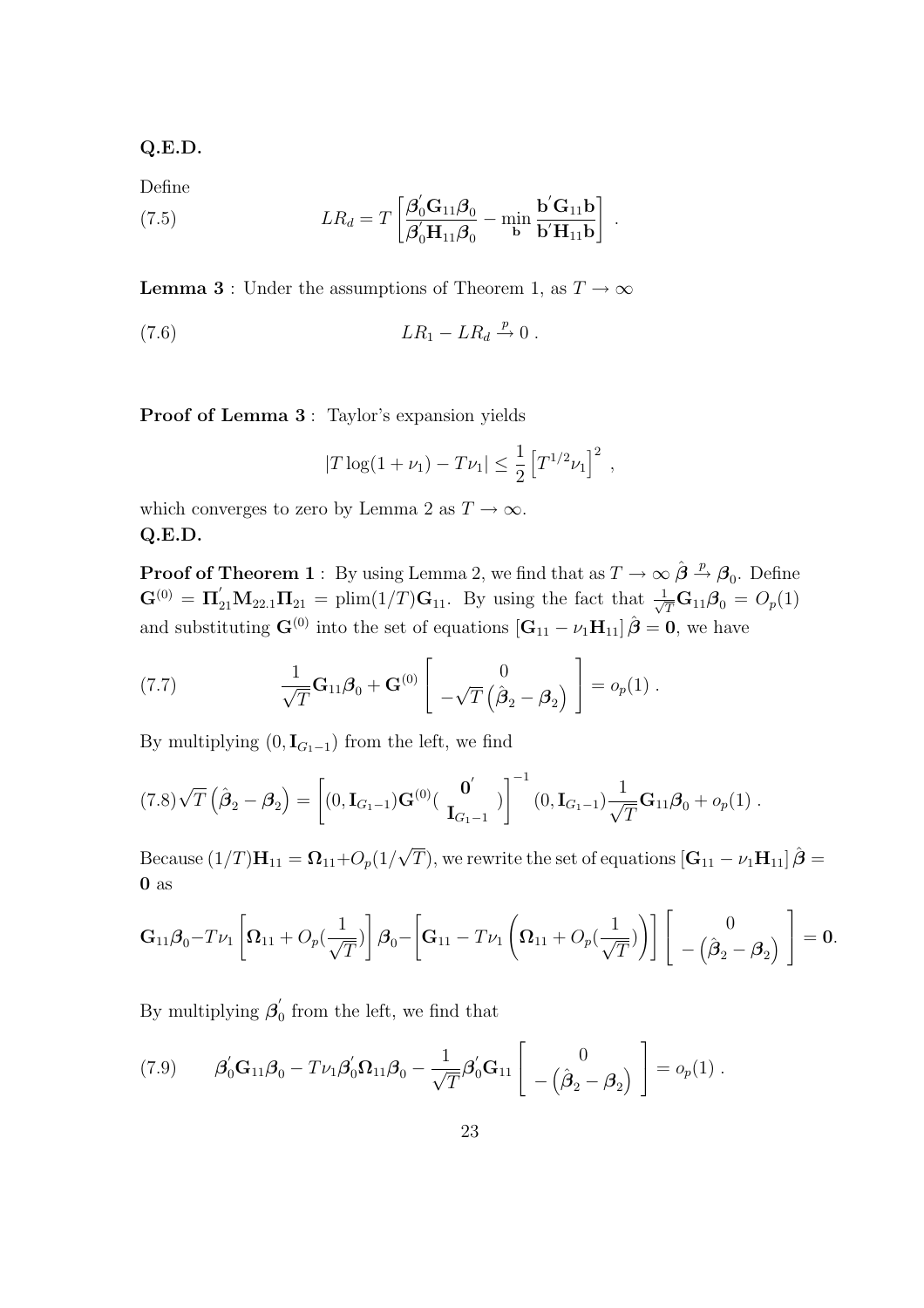Then by using (7.8) and (7.9) we find that

$$
(7.10)\beta'_{0}G_{11}\beta_{0} - T\nu_{1}\beta'_{0}\Omega_{11}\beta_{0}
$$
\n
$$
= \frac{1}{\sqrt{T}}\beta'_{0}G_{11}\left[\begin{array}{c} \mathbf{0}' \\ \mathbf{I}_{G_{1}-1} \end{array}\right] \left[(0,\mathbf{I}_{G_{1}-1})\mathbf{G}^{(0)}\left(\begin{array}{c} \mathbf{0}' \\ \mathbf{I}_{G_{1}-1} \end{array}\right)\right]^{-1}\left[\mathbf{0},\mathbf{I}_{G_{1}-1}\right] \frac{1}{\sqrt{T}}\mathbf{G}_{11}\beta_{0} + o_{p}(1) .
$$

The limiting distribution of (7.10) is the limiting distribution of  $[\beta'_0 \Omega_{11} \beta_0] \times LR_d$ as  $T \to \infty$ . The local alternatives of Theorem 1 imply

$$
\mathbf{Y}_1 \boldsymbol{\beta}_0 = \mathbf{Z}_1 \left( \boldsymbol{\gamma}_1 + \frac{1}{\sqrt{T}} \boldsymbol{\xi}_1 \right) + \mathbf{V}_1 \boldsymbol{\beta}_0 + \frac{1}{\sqrt{T}} \mathbf{Z}_2 \boldsymbol{\xi}_2
$$

and then

(7.11) 
$$
\frac{1}{\sqrt{T}} \mathbf{G}_{11} \boldsymbol{\beta}_0 = \frac{1}{\sqrt{T}} \mathbf{\Pi}_{21}' \mathbf{Z}_{2.1}' \mathbf{Z}_{2.1} \mathbf{\Pi}_{21} \boldsymbol{\beta}_0 + \frac{1}{\sqrt{T}} \mathbf{\Pi}_{21}' \mathbf{Z}_{2.1}' \mathbf{V}_1 \boldsymbol{\beta}_0 + o_p(1)
$$

$$
= \frac{1}{\sqrt{T}} \mathbf{\Pi}_{21}' \mathbf{Z}_{2.1}' \mathbf{V}_1 \boldsymbol{\beta}_0 + \mathbf{\Pi}_{21}' \mathbf{M}_{22.1} \boldsymbol{\xi}_2 + o_p(1) .
$$

By applying the CLT (Lindeberg-type Central Limit Theorem, see Anderson and Kunitomo (1992) for instance) to the first term of (7.11) and using (7.10), we have the result.

#### **Q.E.D.**

#### **Proof of Theorem 3** :

 $[i]$  As  $K_2 \rightarrow \infty$ ,

(7.12) 
$$
0 = \left| \text{plim} \frac{1}{K_2} (\mathbf{C}_{21}' \mathbf{M}_{22.1}^{1/2} + \mathbf{X}') (\mathbf{M}_{22.1}^{1/2} \mathbf{C}_{21} + \mathbf{X}) - \left[ \text{plim} \frac{1}{K_2} \nu_1^* \right] \mathbf{\Omega}_{11} \right|
$$
  
= 
$$
\left| \mathbf{M}^* + \mathbf{\Omega}_{11} - \left[ \text{plim} \frac{1}{K_2} \nu_1^* \right] \mathbf{\Omega}_{11} \right|
$$

and then  $(1/K_2)\nu_1^* \stackrel{p}{\to} 1 = \nu^{(0)}$ . Hence  $\hat{\boldsymbol{\beta}}^* \stackrel{p}{\to} \boldsymbol{\beta}_0$ . Define  $\mathbf{G}^{(1)}, \nu^{(1)}$ , and  $\mathbf{b}_1$  by  $\mathbf{G}^{(0)} =$  $M^* + \Omega_{11}, G^{(1)} = \sqrt{}$  $K_1 = \nu$   $\therefore$  Hence  $\mu$   $\mu$ <sub>0</sub>.<br> $K_2(\frac{1}{K_2}$ **G**<sup>(\*)</sup> - **G**<sup>(0)</sup>)*,*  $\nu$ <sup>(1)</sup> =  $\sqrt{\frac{1}{K_2}}$  $\overline{K_2}(\nu_1^*-1)$  and **b**<sub>1</sub> =  $\sqrt{K_2}(\hat{\boldsymbol{\beta}}^* - \boldsymbol{\beta}_0).$ Then

$$
\left[\mathbf{G}^{(1)}-\nu^{(1)}\mathbf{\Omega}_{11}\right]\boldsymbol{\beta}_0+\left[\mathbf{G}^{(0)}-\nu^{(0)}\mathbf{\Omega}_{11}\right]\left[\begin{array}{c}0\\-\mathbf{e}_1\end{array}\right]=o_p(1)\;,
$$

where  $\mathbf{e}_1 =$  $\sqrt{K}(\hat{\boldsymbol{\beta}}_2^* - \boldsymbol{\beta}_2)$ . By multiplying  $\boldsymbol{\beta}_0'$  from the left and using the fact that  $\boldsymbol{\beta}_0' \left[ \mathbf{G}^{(0)} - \nu^{(0)} \boldsymbol{\Omega}_{11} \right] = \mathbf{0}'$ , we find

(7.13) 
$$
\nu^{(1)} = \frac{\beta'_0 G^{(1)} \beta_0}{\beta'_0 \Omega_{11} \beta_0} + o_p(1) .
$$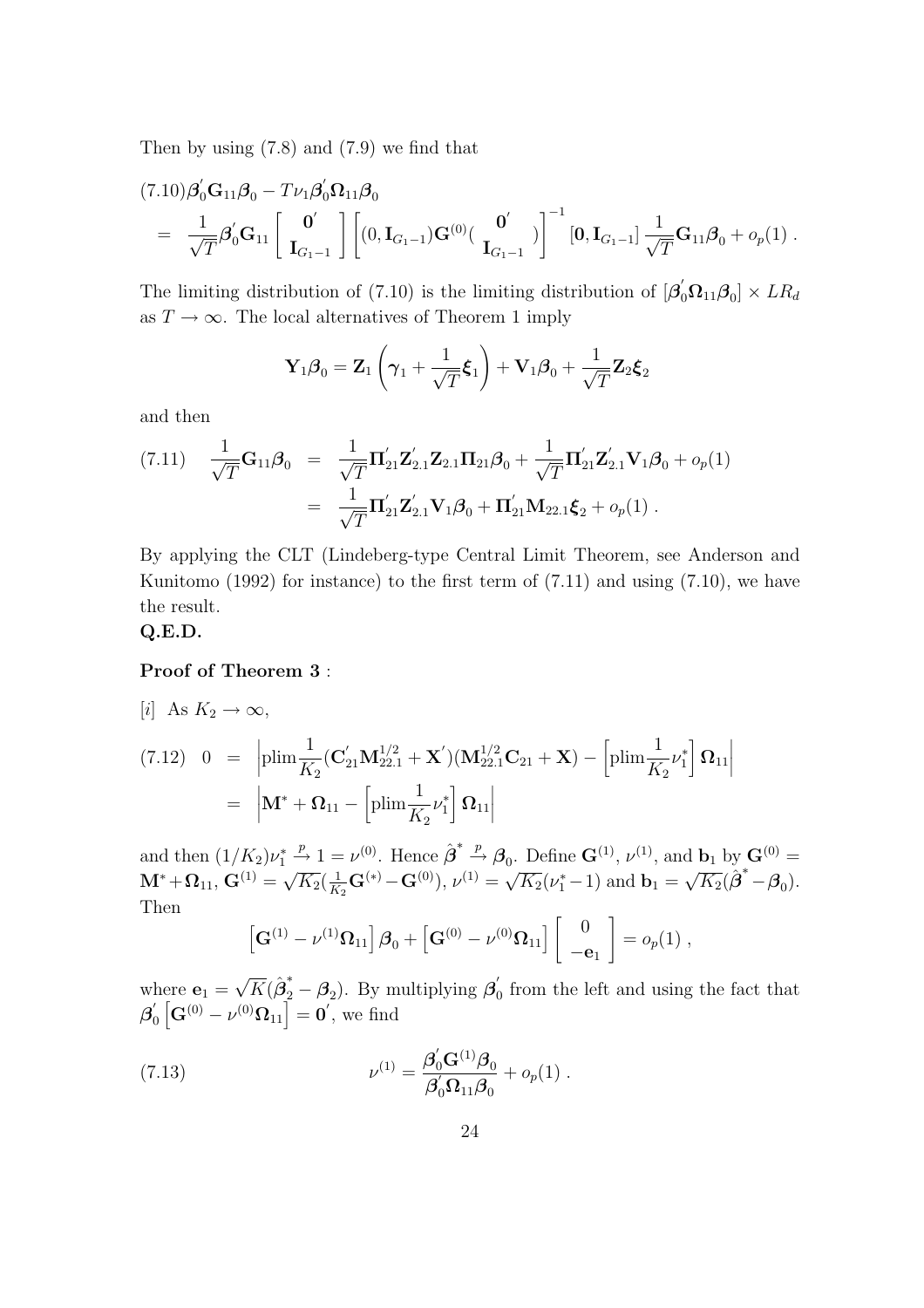Let also define  $\mathbf{G}^{(2)}$ ,  $\nu^{(2)}$ , and  $\mathbf{b}_2$  by  $\mathbf{G}^{(2)} = K_2(\frac{1}{K_2}\mathbf{G}^{(*)} - \mathbf{G}^{(0)} - \frac{1}{\sqrt{F}})$  $\frac{1}{K_2}$ **G**<sup>(1)</sup>),  $\nu$ <sup>(1)</sup> =  $K_2(\nu_1^* - 1 - \frac{1}{\sqrt{F}})$  $\frac{1}{K_2} \nu^{(1)}$ ) and  $\mathbf{b}_2 = K_2(\hat{\boldsymbol{\beta}}^* - \boldsymbol{\beta}_0 - \frac{1}{\sqrt{N}})$  $\frac{1}{K_2}$ **b**<sub>1</sub>). Then  $\lceil$ ]

$$
\left[\mathbf{G}^{(2)}-\nu^{(2)}\mathbf{\Omega}_{11}\right]\boldsymbol{\beta}_{0}+\left[\mathbf{G}^{(1)}-\nu^{(1)}\mathbf{\Omega}_{11}\right]\left[\begin{array}{c}0\\-\mathbf{e}_{1}\end{array}\right]+\left[\mathbf{G}^{(0)}-\nu^{(0)}\mathbf{\Omega}_{11}\right]\left[\begin{array}{c}0\\-\mathbf{e}_{2}\end{array}\right]=o_{p}(1),
$$

where  $e_2$  is defined accordingly.

By multiplying  $\beta'_0$  from the left and using the above expression for  $\nu^{(1)}$ , we find that  ${\boldsymbol{\beta}}'_0 {\mathbf{G}}^{(0)} {\boldsymbol{\beta}}_0 - {\boldsymbol{\beta}}'_0 {\boldsymbol{\Omega}}_{11} {\boldsymbol{\beta}}_0 = 0,\, {\boldsymbol{\beta}}'_0 {\mathbf{G}}^{(1)} {\boldsymbol{\beta}}_0 - \nu^{(1)} {\boldsymbol{\beta}}'_0 {\boldsymbol{\Omega}}_{11} {\boldsymbol{\beta}}_0 = o_p(1),$ 

$$
\boldsymbol{\beta}_0' \mathbf{G}^{(2)} \boldsymbol{\beta}_0 - \nu^{(2)} \boldsymbol{\beta}_0' \boldsymbol{\Omega}_{11} \boldsymbol{\beta}_0 - \boldsymbol{\beta}_0' \mathbf{G}^{(1)} \left[\mathbf{I}_{G_1} - \frac{\boldsymbol{\beta}_0 \boldsymbol{\beta}_0' \boldsymbol{\Omega}_{11}}{\boldsymbol{\beta}_0' \boldsymbol{\Omega}_{11} \boldsymbol{\beta}_0}\right] \left[\begin{array}{c} \mathbf{0}' \\ \mathbf{I}_{G_1-1} \end{array}\right] \mathbf{e}_1 = o_p(1) ,
$$

and

$$
(7.14)\mathbf{M}_{22}^{*}\mathbf{e}_{1} = [\mathbf{0}, \mathbf{I}_{G_{1}-1}]\left[\mathbf{I}_{G_{1}} - \frac{\mathbf{\Omega}_{11}\boldsymbol{\beta}_{0}\boldsymbol{\beta}_{0}'}{\boldsymbol{\beta}_{0}\mathbf{\Omega}_{11}\boldsymbol{\beta}_{0}}\right] \mathbf{G}^{(1)}\boldsymbol{\beta}_{0} + o_{p}(1)
$$
  
\n
$$
= [\mathbf{0}, \mathbf{I}_{G_{1}-1}]\left[\mathbf{I}_{G_{1}} - \frac{\mathbf{\Omega}_{11}\boldsymbol{\beta}_{0}\boldsymbol{\beta}_{0}'}{\boldsymbol{\beta}_{0}'\mathbf{\Omega}_{11}\boldsymbol{\beta}_{0}}\right]
$$
  
\n
$$
\times \left[\frac{1}{\sqrt{K_{2}}}\mathbf{C}_{21}'\mathbf{M}_{22.1}^{1/2}\mathbf{X}\boldsymbol{\beta}_{0} + \sqrt{K_{2}}(\frac{1}{K_{2}}\mathbf{X}'\mathbf{X} - \mathbf{\Omega}_{11})\boldsymbol{\beta}_{0}\right] + o_{p}(1).
$$

We need to evaluate the covariance of the asymptotic distribution and use the relation that the limiting distribution of

$$
\boldsymbol{\beta}_0^{'}\mathbf{G}^{(1)}\left[\mathbf{I}_{G_1}-\frac{\boldsymbol{\beta}_0\boldsymbol{\beta}_0^{'}\mathbf{\Omega}_{11}}{\boldsymbol{\beta}_0^{'}\mathbf{\Omega}_{11}\boldsymbol{\beta}_0}\right]\left[\begin{array}{c} \mathbf{0}^{'}\\ \mathbf{I}_{G_1-1}\end{array}\right]\mathbf{M}_{22}^{*-1}\left[\mathbf{0},\mathbf{I}_{G_1-1}\right]\left[\mathbf{I}_{G_1}-\frac{\mathbf{\Omega}_{11}\boldsymbol{\beta}_0\boldsymbol{\beta}_0^{'}}{\boldsymbol{\beta}_0^{'}\mathbf{\Omega}_{11}\boldsymbol{\beta}_0}\right]\mathbf{G}^{(1)}\boldsymbol{\beta}_0
$$

is the same as the limiting distribution of  $[\beta'_0 \Omega_{11} \beta_0] \times LR_1^*$  as  $K_2 \to \infty$ . Then by applying CLT to

$$
(7.15) \qquad \begin{aligned} & \left[\mathbf{I}_{G_1} - \frac{\mathbf{\Omega}_{11}\boldsymbol{\beta}_0\boldsymbol{\beta}_0'}{\boldsymbol{\beta}_0'\mathbf{\Omega}_{11}\boldsymbol{\beta}_0}\right] \mathbf{G}^{(1)}\boldsymbol{\beta}_0 \\ & = \left[\mathbf{I}_{G_1} - \frac{\mathbf{\Omega}_{11}\boldsymbol{\beta}_0\boldsymbol{\beta}_0'}{\boldsymbol{\beta}_0'\mathbf{\Omega}_{11}\boldsymbol{\beta}_0}\right] \left[\mathbf{C}_{21}'\mathbf{M}_{22.1}^{1/2}\mathbf{X} + \sqrt{K_2}(\frac{1}{K_2}\mathbf{X}'\mathbf{X} - \mathbf{\Omega}_{11})\right]\boldsymbol{\beta}_0 + o_p(1) \end{aligned}
$$

and using the relation

$$
(7.16) \qquad \begin{aligned} \left[\mathbf{I}_{G_1} - \frac{\mathbf{\Omega}_{11}\boldsymbol{\beta}_0\boldsymbol{\beta}_0'}{\boldsymbol{\beta}_0'\mathbf{\Omega}_{11}\boldsymbol{\beta}_0}\right] \left[\boldsymbol{\beta}_0'\mathbf{\Omega}_{11}\boldsymbol{\beta}_0\mathbf{\Omega}_{11} + \mathbf{\Omega}_{11}\boldsymbol{\beta}_0\boldsymbol{\beta}_0'\mathbf{\Omega}_{11}\right] \left[\mathbf{I}_{G_1} - \frac{\boldsymbol{\beta}_0\boldsymbol{\beta}_0'\mathbf{\Omega}_{11}}{\boldsymbol{\beta}_0'\mathbf{\Omega}_{11}\boldsymbol{\beta}_0}\right] \\ = \ \ \boldsymbol{\beta}_0'\mathbf{\Omega}_{11}\boldsymbol{\beta}_0\left(\mathbf{\Omega}_{11} - \frac{\mathbf{\Omega}_{11}\boldsymbol{\beta}_0\boldsymbol{\beta}_0'\mathbf{\Omega}_{11}}{\boldsymbol{\beta}_0'\mathbf{\Omega}_{11}\boldsymbol{\beta}_0}\right) \ , \end{aligned}
$$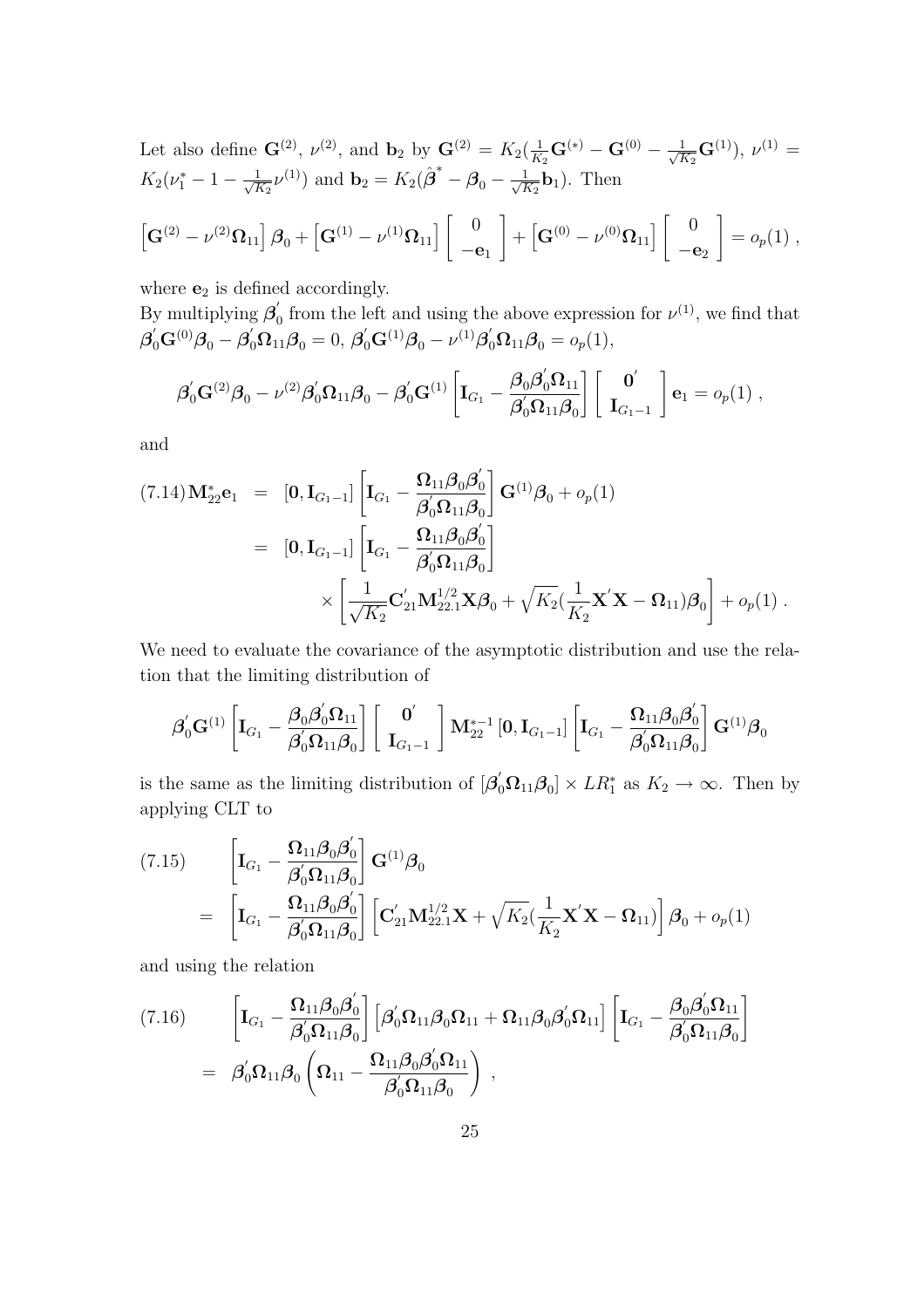we have the result.

[*ii*] We apply the CLT to each elements of

(7.17) 
$$
\mathbf{W}^{**} = \sqrt{K_2} \left[ \frac{1}{K_2} \mathbf{\Omega}_{11}^{-1/2} \mathbf{X}' \mathbf{X} \mathbf{\Omega}_{11}^{-1/2} - \mathbf{I}_{G_1+1} \right]
$$

and  $W_0 = \mathbf{a}' \mathbf{W}^{**} \mathbf{a}$  as  $K_2 \to \infty$ . Since the asymptotic distributions of  $\mathbf{W}^{**}$  and *W*<sub>0</sub> are the Gaussian distributions when  $K_2 \rightarrow \infty$ , we only need to calculate their asymptotic covariance. By using direct evaluations  $\mathcal{E}(w_{ii}^2) = 2$ ,  $\mathcal{E}(w_{ij}^2) = 1$  ( $i \neq j$ ),  $\mathcal{E}(w_{ii}w_{jj}) = 0$   $(i \neq j)$ ,  $\mathcal{E}(w_0^2) = 2$  and  $\mathcal{E}(w_{ij}w_0) = 2a_ia_j$   $(i \neq j)$ . Then by evaluating the second moments of each elements of

(7.18) 
$$
\mathbf{W}^* = \mathbf{a}' \mathbf{W}^{**} \mathbf{a} \mathbf{I}_{G_1} - \mathbf{W}^{**} = (w_{ij}^*)
$$

in (4.17) and noting the fact that  $LR_1^*$  is the maximum of  $\mathbf{W}^*$ , we have the result. **Q***.***E***.***D***.*

**Proof of Theorem 5:** We shall consider the limiting distribution of  $LR_2$  of (5.8), which is the same of  $LR_3$  of  $(5.11)$ , and we shall use the similar arguments as AR(1994). We utilize the fact that  $K_2 = G = G_1$  in the cointegration case, and set  $Y = Y_1$  and  $V = V_1$ . Let a  $G_1 \times [(G_1 - r) + r]$  matrix  $\Phi = (\Gamma_0, \mathbf{B}_0)$  and a  $(K_1 + G_1) \times [K_1 + (G_1 - r) + r]$  matrix

$$
\Psi^* = \left[ \left( \begin{array}{c} \mathbf{I}_{K_1} \\ \mathbf{O} \end{array} \right), \left( \begin{array}{c} \mathbf{O} \\ \mathbf{\Gamma}_0 \end{array} \right), \left( \begin{array}{c} \mathbf{O} \\ \mathbf{B}_0 \end{array} \right) \right] ,
$$

 $\mathbf{B}_0 = (\mathbf{I}_r, -\mathbf{B}'_2)'$  and a  $K \times [K_1 + (G_1 - r) + r]$  matrix

$$
\Gamma^* = \left[ \left( \begin{array}{c} \mathbf{I}_{K_1} \\ \mathbf{O} \end{array} \right), \left( \begin{array}{c} \mathbf{O} \\ \Gamma_0 \end{array} \right) \right] .
$$

For normalizations, we set  $\Pi_2 \Gamma_0 = (\mathbf{I}_{G_0-r}, \mathbf{O})'$  for convenience and

$$
\mathbf{D}_T = \left[ \begin{array}{cc} \frac{1}{\sqrt{T}} \mathbf{I}_{K_1 + G_1 - r} & \mathbf{O} \\ \mathbf{O} & \frac{1}{T} \mathbf{I}_r \end{array} \right] .
$$

We use the fact that for  $\mathbf{Z} = (\mathbf{Z}_1, \mathbf{Z}_2)$ , each row of  $\mathbf{Z}_1$  and  $\mathbf{Z}_2 \mathbf{\Gamma}_0$  is a vector stationary process and each row of  $\mathbb{Z}_2\mathbb{B}_0$  follows an  $I(1)$  (the 1st order integrated) process under  $\mathbf{H}'_0$ . We prepare the following lemmas. (Their proofs are based on the similar arguments given in Appendix B of Johansen (1995) and so we have omitted the details.)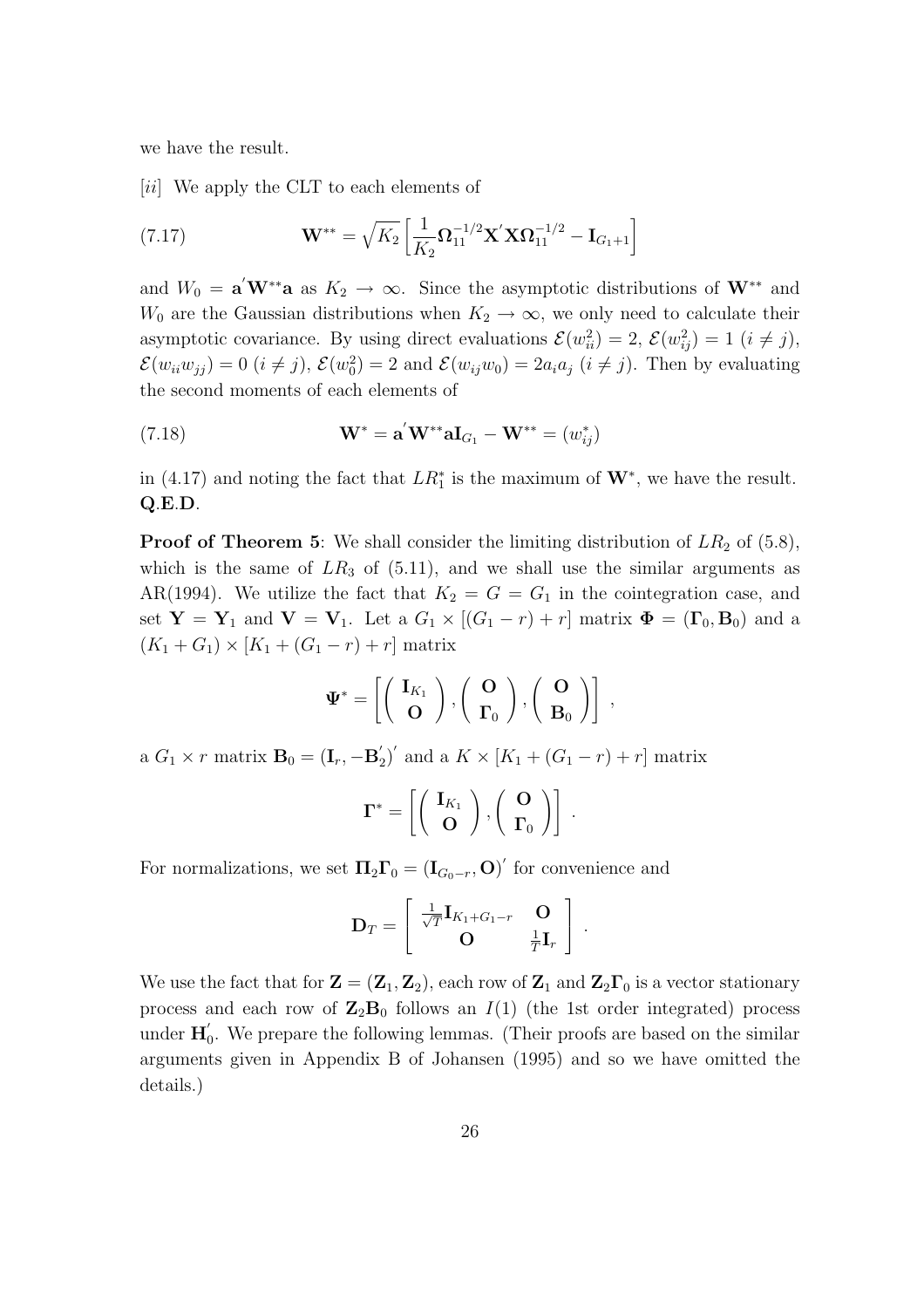**Lemma 4** : Under  $\mathbf{H}'_0$ , we have the weak convergence

$$
(7.19)\begin{bmatrix} \frac{1}{T}\mathbf{\Gamma}^{*'}\mathbf{Z}'\mathbf{Z}\mathbf{\Gamma}^{*} & \frac{1}{T\sqrt{T}}\mathbf{\Gamma}^{*'}\mathbf{Z}'\mathbf{Z}\mathbf{B}_{0} \\ \frac{1}{T\sqrt{T}}\mathbf{B}_{0}'\mathbf{Z}_{2}'\mathbf{Z}\mathbf{\Gamma}^{*} & \frac{1}{T^{2}}\mathbf{B}_{0}'\mathbf{Z}_{2}'\mathbf{Z}_{2}\mathbf{B}_{0} \end{bmatrix} \xrightarrow{w} \mathbf{M}^{*} = \begin{bmatrix} \mathbf{\Gamma}^{*'}\mathbf{M}\mathbf{\Gamma}^{*} & \mathbf{\Gamma}^{*'}\mathbf{M}_{.2}\mathbf{B}_{0} \\ \mathbf{B}_{0}'\mathbf{M}_{2}\mathbf{\Gamma}^{*} & \mathbf{B}_{0}'\mathbf{M}_{22}\mathbf{B}_{0} \end{bmatrix}
$$

where  $\Gamma^{*'}\mathbf{M}\Gamma^{*}$  is a  $(K_1 + G_1 - r) \times (K_1 + G_1 - r)$  constant matrix,  $\mathbf{B}'_0\mathbf{M}_2\Gamma^{*}$  and  $\mathbf{B}'_0 \mathbf{M}_{22} \mathbf{B}_0$  are random matrices.

**Lemma 5** : Under  $\mathbf{H}'_0$ , we have

(7.20) 
$$
\frac{1}{\sqrt{T}} \mathbf{\Gamma}^{*'} \mathbf{Z} \mathbf{U} \mathbf{c} \stackrel{w}{\rightarrow} N_{K_1 + G_1 - r}(\mathbf{0}, \mathbf{c}' \mathbf{\Sigma} \mathbf{c} \mathbf{\Gamma}^{*'} \mathbf{M} \mathbf{\Gamma}^{*})
$$

for any constant (non-zero) vector **c**, where  $\mathbf{U} = \mathbf{V} \mathbf{B}_0$  and  $\mathbf{\Sigma} = \mathbf{B}_0' \Omega \mathbf{B}_0$ .

We use the relations

$$
\boldsymbol{\Pi}' \mathbf{Z}' \mathbf{Z} \boldsymbol{\Pi} = \boldsymbol{\Pi}' \boldsymbol{\Psi}'^{-1} \mathbf{D}_T \left[ \mathbf{D}_T^{-1} \boldsymbol{\Psi}' \mathbf{Z}' \mathbf{Z} \boldsymbol{\Psi} \mathbf{D}_T^{-1} \right] \mathbf{D}_T \boldsymbol{\Psi}^{-1} \boldsymbol{\Pi} ,
$$

$$
\Pi'\mathbf{Z}'\mathbf{Z}_1(\mathbf{Z}_1'\mathbf{Z}_1)^{-1}\mathbf{Z}_1'\mathbf{Z}\Pi
$$
\n
$$
= \Pi'\mathbf{\Psi}'^{-1}\mathbf{D}_T\left[\mathbf{D}_T^{-1}\mathbf{\Psi}'\mathbf{Z}'(\frac{1}{\sqrt{T}})\mathbf{Z}_1(\frac{1}{T}\mathbf{Z}_1'\mathbf{Z}_1)^{-1}(\frac{1}{\sqrt{T}})\mathbf{Z}_1'\mathbf{Z}\mathbf{\Psi}\mathbf{D}_T^{-1}\right]\mathbf{D}_T\mathbf{\Psi}^{-1}\Pi
$$

and

$$
\Pi^{'} Z^{'} (P_{Z}-P_{Z_{1}}) Z \Pi = \Pi^{'}_{2} \left[Z^{'}_{2} Z_{2} - Z^{'}_{2} Z_{1} (Z^{'}_{1} Z_{1})^{-1} Z^{'}_{1} Z_{2} \right] \Pi_{2} \; .
$$

We consider the smaller characteristic roots  $0 \leq \nu_1 \leq \cdots \leq \nu_r$ , which satisfy  $(3.7)$  and the corresponding characteristic vectors  $\beta_i$ . We can use the relation that

(7.21) 
$$
\beta_i' \mathbf{Y}' \mathbf{P}_Z \mathbf{Y} \beta_i - \nu_i \beta_i' \mathbf{Y}' \bar{\mathbf{P}}_Z \mathbf{Y} \beta_i = 0 \quad (i = 1, \cdots, r)
$$

is equivalent to

$$
\frac{1}{T^{\epsilon}}\pmb{\beta}_{i}^{'}\mathbf{V}^{'}\mathbf{P}_{Z}\mathbf{V}\pmb{\beta}_{i}-\left[T^{1-\epsilon}\nu_{i}\right]\frac{1}{T}\pmb{\beta}_{i}^{'}\mathbf{V}^{'}\bar{\mathbf{P}}_{Z}\mathbf{V}\pmb{\beta}_{i}=0
$$

for any  $1 > \epsilon > 0$ . Then we have

$$
\text{plim}_{T\to\infty}\left[T^{1-\epsilon}\nu_i\right]\pmb{\beta}_i^{'}\pmb{\Omega}\pmb{\beta}_i=0\;,
$$

which implies the next result.

**Lemma 6** : Under  $\mathbf{H}'_0$  and  $\mathbf{\Omega}_{11}$  is nonsingular, for any  $0 \le \delta < 1$ 

(7.22) 
$$
T^{\delta} \nu_i \xrightarrow{p} 0 \ (i = 1, \cdots, r) \ .
$$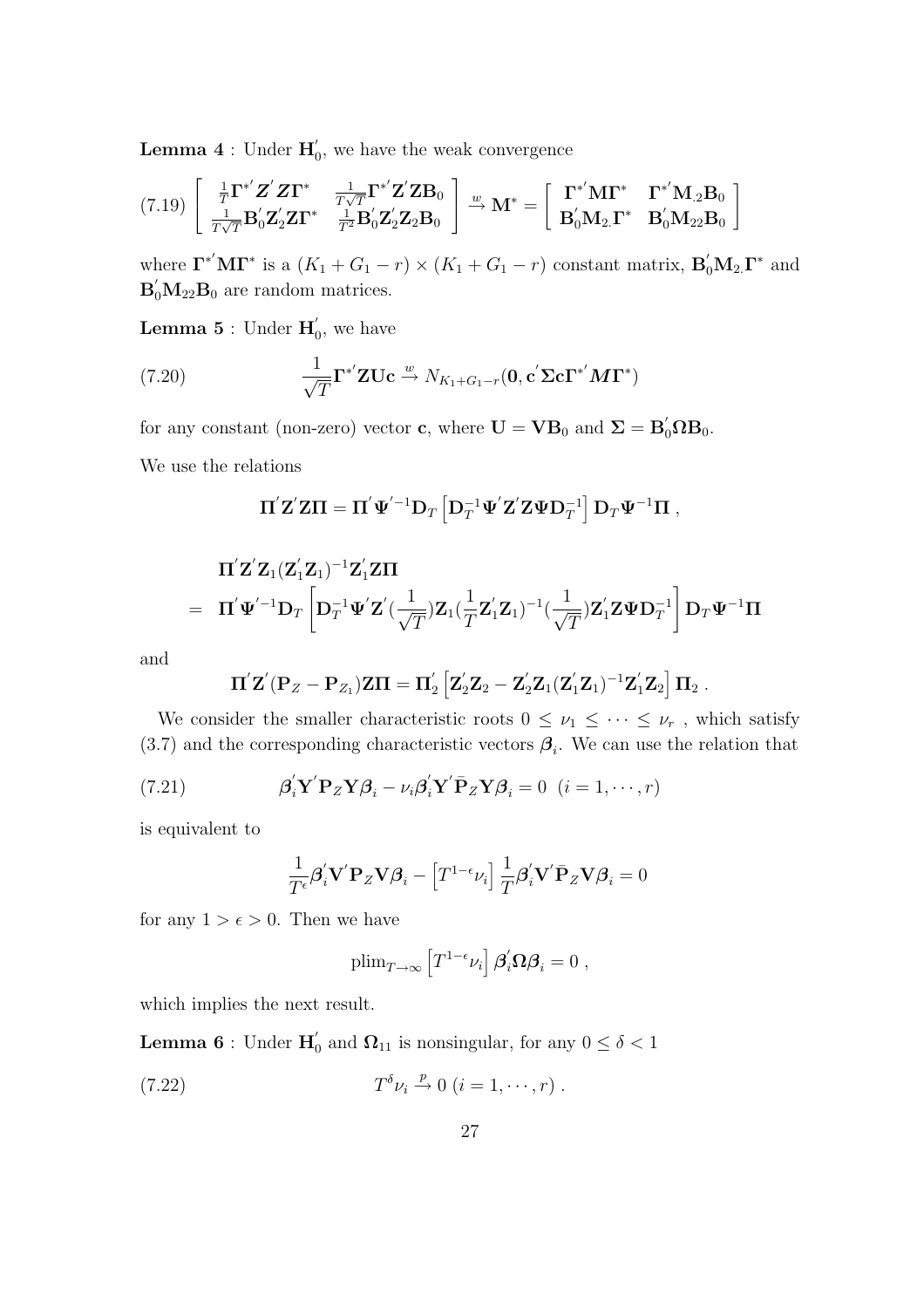We set the corresponding characteristic vectors as a  $G_1 \times r$  matrix  $\hat{\mathbf{B}}_{ML}$  and apply the similar arguments for  $\hat{\hat{\beta}}_{LI}$  in AK (1994). By setting a  $G_1 \times r$  matrix  $\hat{\mathbf{B}}$  such that

(7.23) 
$$
\mathbf{Y}'\left[\mathbf{P}_Z-\mathbf{P}_{Z_1}\right]\mathbf{Y}\hat{\mathbf{B}}=\mathbf{0},
$$

then the limiting distribution of  $\hat{\mathbf{B}}$  is the same as the limiting distribution of  $\hat{\mathbf{B}}_{ML}$ . Now we decompose

$$
\begin{aligned} \mathbf{Y}^{'}\mathbf{P}_Z\mathbf{Y} \\ = & \quad \mathbf{V}^{'}\mathbf{Z}\boldsymbol{\Psi}\mathbf{D}_T^{-1}\left[\mathbf{D}_T^{-1}\boldsymbol{\Psi}^{'}\mathbf{Z}^{'}\mathbf{Z}\boldsymbol{\Psi}\mathbf{D}_T^{-1}\right]^{-1}\mathbf{D}_T^{-1}\boldsymbol{\Psi}\mathbf{Z}\mathbf{V} + \left[\mathbf{V}^{'}\mathbf{Z}\boldsymbol{\Psi}\mathbf{D}_T^{-1}\mathbf{D}_T\boldsymbol{\Psi}^{-1}\mathbf{\Pi}\right] \\ & + \left[\mathbf{V}^{'}\mathbf{Z}\boldsymbol{\Psi}\mathbf{D}_T^{-1}\mathbf{D}_T\boldsymbol{\Psi}^{-1}\mathbf{\Pi}\right]^{'} + \mathbf{\Pi}^{'}\boldsymbol{\Psi}^{'-1}\mathbf{D}_T\left[\mathbf{D}_T^{-1}\boldsymbol{\Psi}^{'}\mathbf{Z}^{'}\mathbf{Z}\boldsymbol{\Psi}\mathbf{D}_T^{-1}\right]\mathbf{D}_T\boldsymbol{\Psi}^{-1}\mathbf{\Pi} \end{aligned}
$$

and

$$
\begin{aligned} &\mathbf{Y}^{'}\mathbf{P}_{Z_{1}}\mathbf{Y}\\ &=& \quad \mathbf{V}^{'}\mathbf{Z}_{1}(\frac{1}{\sqrt{T}})(\frac{1}{T}\mathbf{Z}_{1}^{'}\mathbf{Z}_{1})^{-1}(\frac{1}{\sqrt{T}})\mathbf{Z}_{1}^{'}\mathbf{V}\\ &+\left[\mathbf{V}^{'}(\frac{1}{\sqrt{T}})\mathbf{Z}_{1}(\frac{1}{T}\mathbf{Z}_{1}^{'}\mathbf{Z}_{1})^{-1}(\frac{1}{\sqrt{T}})\mathbf{Z}_{1}^{'}\mathbf{Z}\boldsymbol{\Psi}\mathbf{D}_{T}^{-1}\mathbf{D}_{T}\boldsymbol{\Psi}^{-1}\boldsymbol{\Pi}\right]\\ &+\left[\mathbf{V}^{'}(\frac{1}{\sqrt{T}})\mathbf{Z}_{1}(\frac{1}{T}\mathbf{Z}_{1}^{'}\mathbf{Z}_{1})^{-1}(\frac{1}{\sqrt{T}})\mathbf{Z}_{1}^{'}\mathbf{Z}\boldsymbol{\Psi}\mathbf{D}_{T}^{-1}\mathbf{D}_{T}\boldsymbol{\Psi}^{-1}\boldsymbol{\Pi}\right]^{'}\\ &+\boldsymbol{\Pi}^{'}\boldsymbol{\Psi}^{'-1}\mathbf{D}_{T}\left[\mathbf{D}_{T}^{-1}\boldsymbol{\Psi}^{'}\mathbf{Z}^{'}(\frac{1}{\sqrt{T}})\mathbf{Z}_{1}(\frac{1}{T}\mathbf{Z}_{1}^{'}\mathbf{Z}_{1})^{-1}(\frac{1}{\sqrt{T}})\mathbf{Z}_{1}^{'}\mathbf{Z}\boldsymbol{\Psi}\mathbf{D}_{T}^{-1}\right]\mathbf{D}_{T}\boldsymbol{\Psi}^{-1}\boldsymbol{\Pi}\ . \end{aligned}
$$

We utilize

(7.24) 
$$
\mathbf{\Psi}' \mathbf{Y}' [\mathbf{P}_Z - \mathbf{P}_{Z_1}] \mathbf{Y} \mathbf{\Psi} \mathbf{\Psi}^{-1} \hat{\mathbf{B}} = \mathbf{O}.
$$

By dividing (7.22) by  $1/T$  and using the relation  $\Psi^{-1}B_0 = (O, I_r)'$  and  $M_*$  of the  $G_1 \times G_1$  left-lower corner sub-matrix of  $M^*$  in Lemma 4, we find that

$$
\begin{bmatrix} \mathbf{I}_{G_1-r} & \mathbf{O} \\ \mathbf{O} & \mathbf{O} \end{bmatrix} \mathbf{M}^* \begin{bmatrix} \mathbf{I}_{G_1-r} & \mathbf{O} \\ \mathbf{O} & \mathbf{O} \end{bmatrix} \boldsymbol{\Psi}^{-1} \text{plim}_{T\to\infty} \begin{bmatrix} \hat{\mathbf{B}} - \mathbf{B}_0 \end{bmatrix} = \mathbf{O}
$$

and

$$
\mathrm{plim}_{T\to\infty}\hat{\mathbf{B}}=\mathbf{B}_0.
$$

By dividing (7.24) by 1*/ √ T ,* we have

(7.25) 
$$
\begin{bmatrix} \mathbf{I}_{G_1-r} & \mathbf{O} \\ \mathbf{O} & \mathbf{O} \end{bmatrix} \mathbf{M}^* \begin{bmatrix} \mathbf{I}_{G_1-r} & \mathbf{O} \\ \mathbf{O} & \mathbf{O} \end{bmatrix} \boldsymbol{\Phi}^{-1} \sqrt{T} \begin{bmatrix} \hat{\mathbf{B}} - \mathbf{B}_0 \end{bmatrix} + \begin{bmatrix} \mathbf{I}_{G_1-r} & \mathbf{O} \\ \mathbf{O} & \mathbf{O} \end{bmatrix} \mathbf{D}_T^{-1} \boldsymbol{\Phi}' \mathbf{Z} \begin{bmatrix} \mathbf{P}_Z - \mathbf{P}_{Z_1} \end{bmatrix} \mathbf{V} \boldsymbol{\Phi} \boldsymbol{\Phi}^{-1} \mathbf{B}_0 = o_p(1) .
$$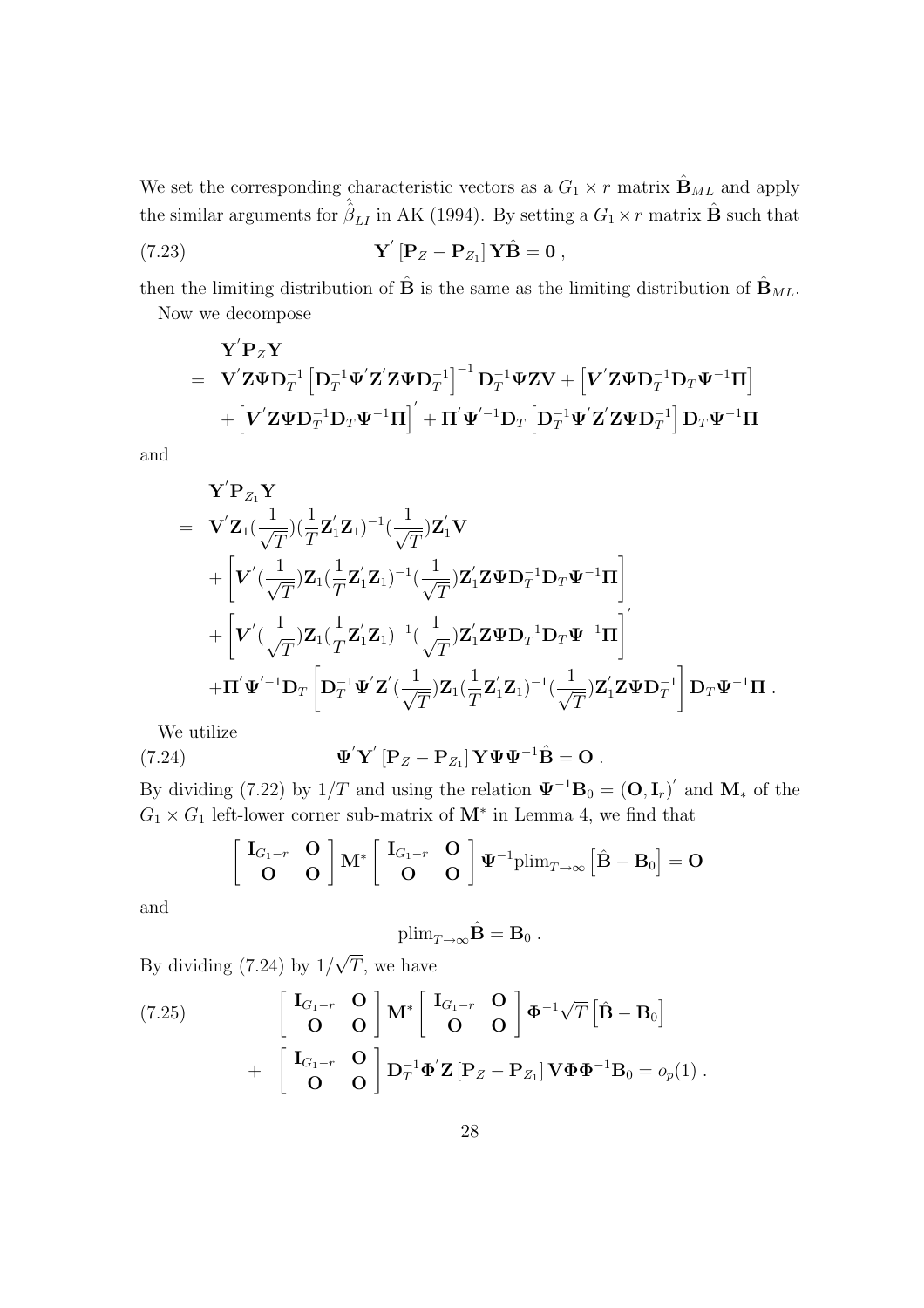By using the fact that the limiting distribution of

$$
\begin{array}{lll} &&{\bf B}_0'{\bf G}_{11}{\bf B}_0-\hat{\bf B}'{\bf G}_{11}\hat{\bf B}\\[2mm] &=& {\bf B}_0'{\bf Y}'({\bf P}_Z-{\bf P}_{Z_1}){\bf Y}({\bf B}_0-\hat{\bf B})+({\bf B}_0-\hat{\bf B})'\bf Y'({\bf P}_Z-{\bf P}_{Z_1}){\bf Y}{\bf B}_0\\[2mm] &&-({\bf B}_0-\hat{\bf B})'\bf Y'({\bf P}_Z-{\bf P}_{Z_1}){\bf Y}({\bf B}_0-\hat{\bf B}_{LI})\;, \end{array}
$$

is the same as the limiting distribution of

$$
(\mathbf{B}_0-\hat{\mathbf{B}})'\mathbf{Y}'(\mathbf{P}_Z-\mathbf{P}_{Z_1})\mathbf{Y}(\mathbf{B}_0-\hat{\mathbf{B}}).
$$

Also by (7.23), we find that

$$
\left[\hat{\mathbf{B}} - \mathbf{B}_0\right]'\mathbf{Y}'\left[\mathbf{P}_Z - \mathbf{P}_{Z_1}\right]\mathbf{Y}\left[\hat{\mathbf{B}} - \mathbf{B}_0\right]
$$

is asymptotically equivalent to

$$
\left[\frac{1}{\sqrt{T}}\mathbf{U}^{*'}\mathbf{Z}_{2}\boldsymbol{\Gamma}\right]\left[\frac{1}{T}\boldsymbol{\Gamma}'\left(\mathbf{Z}_{2}'\mathbf{Z}_{2}-\mathbf{Z}_{2}'\mathbf{Z}_{1}(\mathbf{Z}_{1}'\mathbf{Z}_{1})^{-1}\mathbf{Z}_{1}'\mathbf{Z}_{2}\right)\boldsymbol{\Gamma}\right]^{-1}\left[\frac{1}{\sqrt{T}}\boldsymbol{\Gamma}'\mathbf{Z}_{2}'\mathbf{U}^{*}\right],
$$

where we use the notations  $\mathbf{U} = \mathbf{V}\mathbf{B}$  and  $\mathbf{U}^* = \left[\mathbf{I}_T - \mathbf{Z}_1(\mathbf{Z}_1'\mathbf{Z}_1)^{-1}\mathbf{Z}_1'\right] \mathbf{U}$ . Then

$$
\operatorname{tr}\left(\left[\hat{\mathbf{B}}-\mathbf{B}_0\right]'\mathbf{Y}'\left[\mathbf{P}_Z-\mathbf{P}_{Z_1}\right]\mathbf{Y}\left[\hat{\mathbf{B}}-\mathbf{B}_0\right]\mathbf{\Sigma}^{-1}\right)
$$

converges to the  $\chi^2$ -distribution as  $T \to \infty$  under  $\mathbf{H}'_0$ .

Finally, we notice that as  $T \to \infty$ 

(7.26) 
$$
\frac{1}{T}\hat{\mathbf{B}}'\mathbf{H}_{11}\hat{\mathbf{B}} \stackrel{p}{\rightarrow} \Sigma
$$

and

(7.27) 
$$
\frac{1}{T} \mathbf{B}_0' \mathbf{H}_{11} \mathbf{B}_0 \xrightarrow{p} \Sigma ,
$$

where  $\Sigma = \mathbf{B}'_0 \Omega_{11} \mathbf{B}_0$ . Then we use the fact that  $LR_2$  and  $LR_3$  are equivalent, and  $T \sum_{i=1}^{r} \log(1 + \nu_i) - T \sum_{i=1}^{r} \nu_i = o_p(1)$  by using Lemma 6. Since

$$
LR_3 - \text{tr}\left[ (\mathbf{B}'_0\mathbf{G}_{11}\mathbf{B}_0 - \hat{\mathbf{B}}'\mathbf{G}_{11}\hat{\mathbf{B}})\mathbf{\Sigma}^{-1} \right] = o_p(1) ,
$$

we have the result. **Q***.***E***.***D**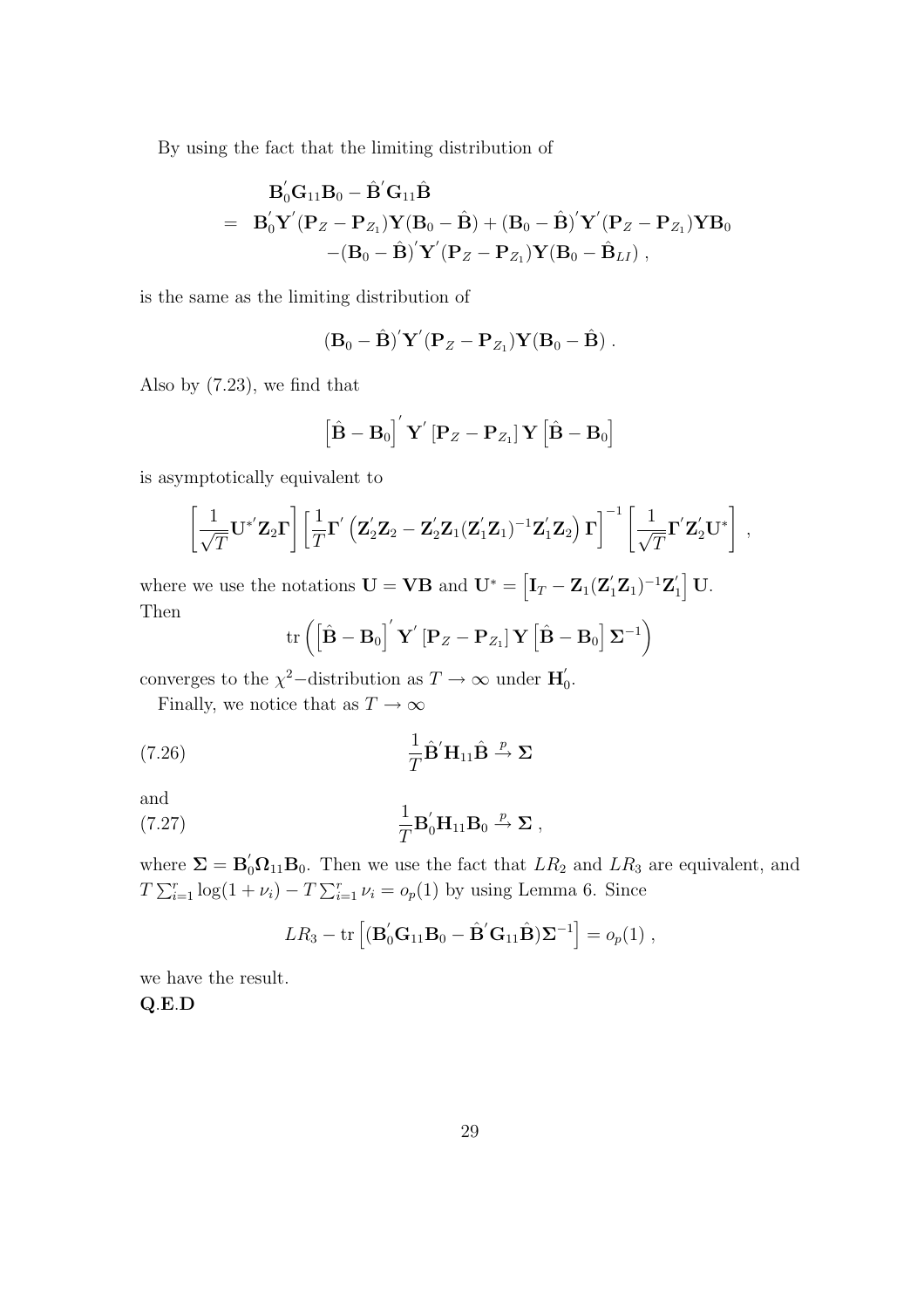# **References**

- [1] Anderson, T.W. (1951), "Estimating linear restrictions on regression coefficients for multivariate normal distributions," *Annals of Mathematical Statistics*, Vol. 22, 327-351.
- [2] Anderson, T.W. (1984), "Estimating linear statistical relationships," *Annals of Statistics*, Vol. 12, 1-45.
- [3] Anderson, T.W. (2000), "The asymptotic distribution of canonical correlations and variates in cointegrated models," *Proceedings of the National Academy of Sciences*, Vol. 97, 7068-7073.
- [4] Anderson, T.W. (2003), *An Introduction to Multivariate Statistical Analysis*, John-Wiley, 3rd Edition.
- [5] Anderson, T.W. and Y. Amemiya (1991), "Testing dimensionality in multivariate analysis of variance," *Statistics and Probability Letters*, Vol. 12, 445-463.
- [6] Anderson, T.W. and N. Kunitomo (1992), "Asymptotic Distributions of Regression and Autoregression Coefficients with Martingale Difference Disturbances," *Journal of Multivariate Analysis*, Vol. 40, 221-243.
- [7] Anderson, T.W. and N. Kunitomo (1994), "Asymptotic robustness of tests of overidentification and predeterminedness," *Journal of Econometrics*, Vol. 62, 383-414.
- [8] Anderson, T.W., N. Kunitomo, and Y. Matsushita (2005), "A New Light from Old Wisdoms : Alternative Estimation Method of Simultaneous Equations and Microeconometric Models," Discussion Paper CIRJE-F-321, Graduate School of Economics, University of Tokyo (http://www.e.utokyo.ac.jp/cirje/research/dp/2005).
- [9] Anderson, T.W. and H. Rubin (1949), "Estimation of the Parameters of a Single Equation in a Complete System of Stochastic Equations," *Annals of Mathematical Statistics*, Vol. 20, 46-63.
- [10] Anderson, T.W. and H. Rubin (1950), "The Asymptotic Properties of Estimates of the Parameters of a Single Equation in a Complete System of Stochastic Equation," *Annals of Mathematical Statistics*, Vol. 21, 570-582.